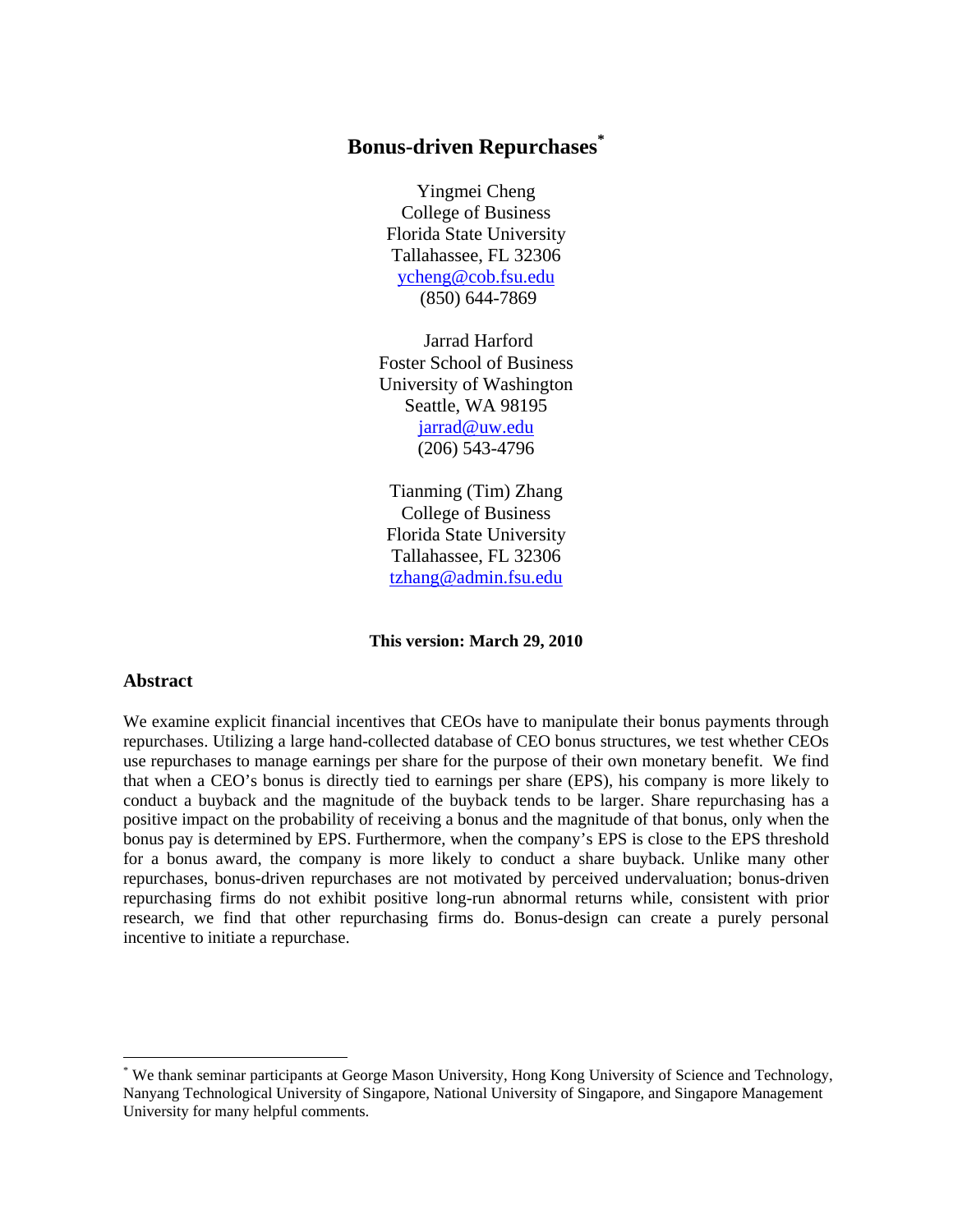## **1. Introduction**

 $\overline{a}$ 

Annual stock repurchases have increased tremendously since 1982, such that in 2007, the total repurchases by industrial firms exceeded \$420 billion. Skinner (2008) concludes that "repurchases are now the dominant form of payout." Explanations for the rise in repurchases have included flexibility (Guay and Harford, 2000; Jagannathan, Stephens and Weisbach, 2000), tax efficiency, lack of dividend-protection on executive options (Fenn and Liang, 2001), and funding of employee stock option exercises (Kahle, 2002). Recent research has also suggested that managers sometimes make sub-optimal decisions to repurchase shares to improve earnings per share (Bens, Nagar, Skinner, and Wong, 2003; Hribar, Jenkins, and Johnson, 2006). <sup>1</sup> However, little has been done to examine why managers make such decisions. In this study we examine explicit financial incentives that CEOs have to manipulate the earnings per share through repurchases.

One reason given by managers for preferring to fund option exercises out of repurchases rather than newly–issued shares is a desire to avoid earnings per share (EPS) dilution. Thus, managers are acutely aware of the effect of repurchases on the denominator in EPS. According to the survey by Brav, Graham, Harvey, and Michaely (2005), improving EPS numbers is the most frequently mentioned reason for stock repurchases by corporate managers. Many bonus plans are tied to EPS, creating further incentive to decrease the shares outstanding through repurchases. We hypothesize that firms are more likely to undertake share buybacks when their CEO's bonus is tied to EPS. We also expect that CEOs benefit from share repurchases when their bonus pay is determined by EPS. Further, we hypothesize that the probability of firms conducting share repurchases increases when their EPS is close to the threshold EPS that triggers a bonus award. Finally, because the motivation for these

<sup>&</sup>lt;sup>1</sup> Bens, Nagar, Skinner, and Wong (2003) find that firms shift resources away from real investments towards repurchasing their own stocks, and Hribar, Jenkins, and Johnson (2006) suggest that managers use repurchases as a tool to meet or exceed analysts' EPS forecasts.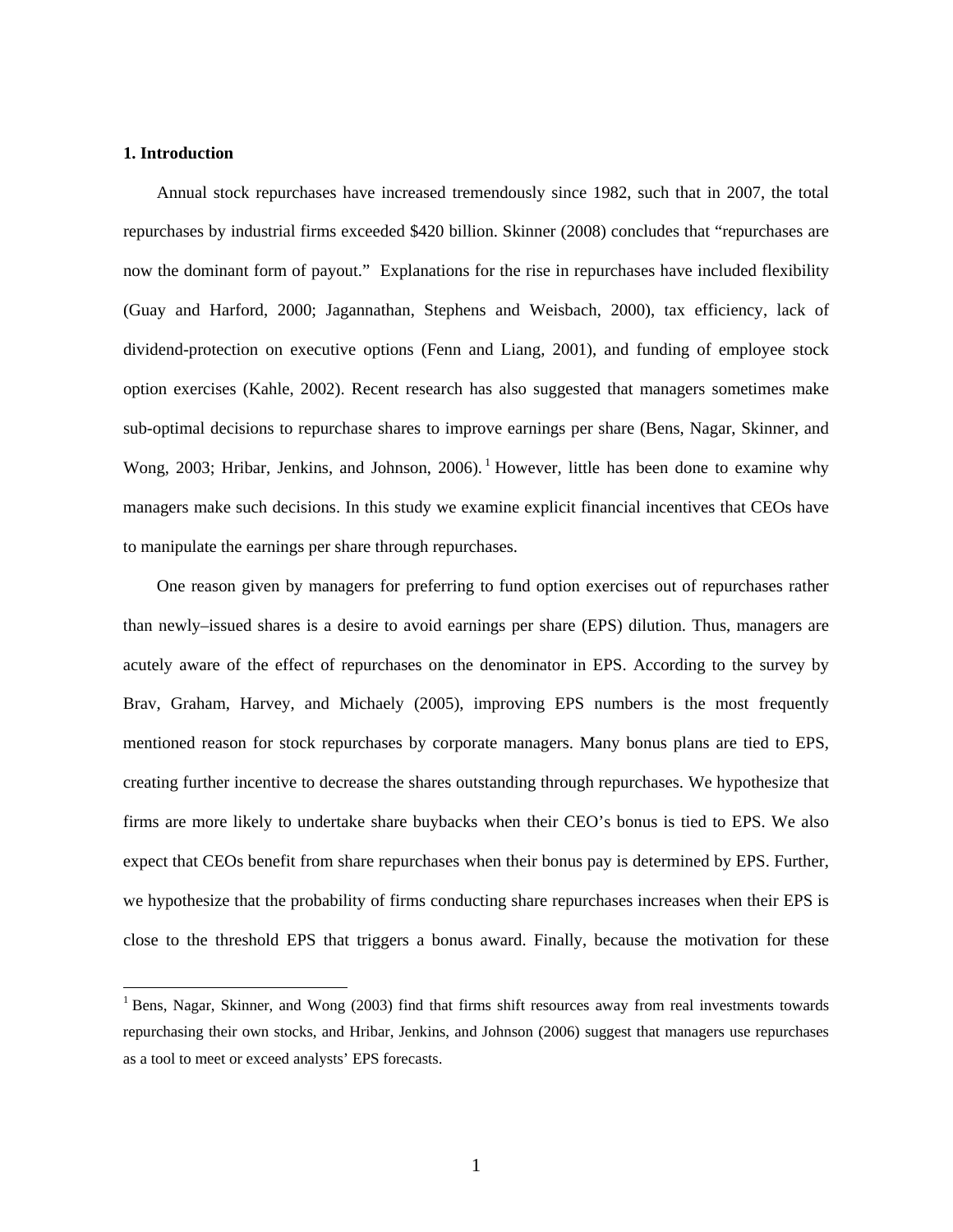repurchases is different, we expect the post-repurchase performance to be different as well. Specifically, we hypothesize that bonus-driven repurchasing firms will not exhibit positive long-run abnormal returns, in contrast to the findings for repurchases in general (see Ikenberry, Lakonishok and Vermaelen, 1995).

Utilizing a large hand-collected database of CEO bonus structure, we test whether CEOs use share buybacks to manage EPS for the purpose of their own monetary benefits. In our sample, we find that 49% of the CEOs have their bonus tied to EPS while 30% of the CEOs do not have a bonus structure depending on EPS (the rest of the observations either do not have a bonus plan or they do not specify the determining factors of CEO bonus). This variation allows us to examine the impact of CEOs' personal motivations on share repurchases. We are able to differentiate a spurious relation between bonuses and repurchases from a more meaningful relation between bonuses and EPS-driven repurchases.

We find that when a CEO's bonus is directly tied to EPS, his company is more likely to conduct a repurchase and the magnitude of the repurchase tends to be larger. Controlling for other explanatory factors, tying the CEO's bonus to EPS would increase the scaled share buyback by 0.5% of the market value of equity, which is about a third of the sample mean. The tie of CEO bonus to EPS also significantly increases the probability of a firm having positive net repurchases. These results are robust in the two-step self-selection model and propensity score matching procedure. Furthermore, when a CEO's bonus is tied to EPS, repurchasing shares has a positive impact on the probability of the CEO receiving a bonus and the magnitude of that bonus. On average, conducting a share buyback increases the level of bonus by approximately 36% when the bonus is tied to EPS. Both multivariate regressions and propensity score matching confirm that repurchasing shares affects CEO bonuses positively and significantly when EPS is a determining factor of the bonus.

We compute what the EPS would be if a firm does not repurchase, labeled *As-if EPS*. If *As-if EPS*  is less than but within 15% of the threshold earnings per share, we say it is close to the threshold. We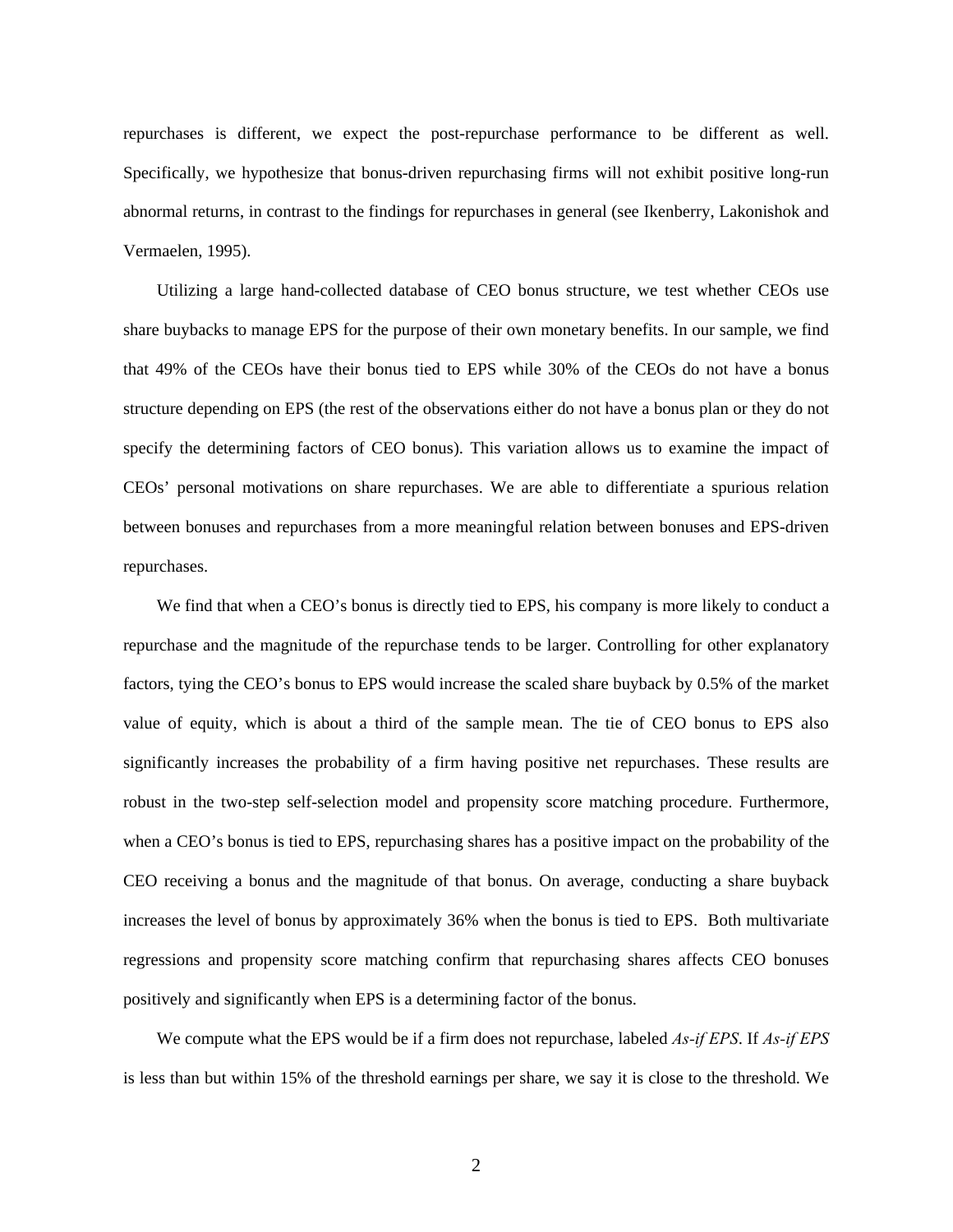also use 10% and 20% as the cutoff, and the results are qualitatively the same. We find that, when the company's *As-if EPS* is close to the threshold earnings per share for a bonus award, the company is especially likely to conduct a repurchase. When *As-if EPS* is close to the threshold EPS, 75% of the observations conduct share buyback, significantly higher than the 61% when *As-if EPS* is not close to the threshold EPS. Multivariate analysis confirms that firms are more likely to repurchase when their *As-if EPS* is close to the threshold EPS.

The literature has identified many reasons for a firm to conduct a share buyback, including undervaluation. We examine the repurchasing firms' three-year post-buyback stock performance. We find that the whole sample of repurchasing firms demonstrates positive (significant at 10% level) abnormal returns, consistent with Ikenberry, Lakonishok and Vermaelen (1995). However, consistent with the repurchase motivation being bonus-manipulation, the subset of firms whose CEO bonus is tied to EPS do not outperform their matching non-repurchasing firms.

We draw on the literature on accounting targets in CEO compensation, beginning with Healy (1985), who hypothesizes that bonus schemes could induce CEOs to manipulate earnings. Studying discretionary earnings accruals and bonus structure of 94 firms, he found evidence supporting his hypothesis: accrual policies of managers are related to income-reporting incentives of their bonus contracts. We investigate how CEO compensation plans influence repurchasing activity for more than 1,000 firms over as long as 14 years. Our focus is on CEOs' motivation to repurchase and their ability to manipulate EPS through such repurchases. Marquardt, Tan, and Young (2009) study the managers' decisions to undertake accelerated share repurchases (ASRs) versus open market repurchases (OMRs). Using 70 ASR and 201 OMR announcements over 2004-2006, they find that firms are more likely to choose ASRs over OMRs when CEOs' bonus compensation is tied to EPS, due to differences in accounting treatments between ASRs and OMRs. However, they do not examine whether CEOs benefit from the repurchasing. Different from Marquardt, Tan, and Young (2009), we predict a positive relation between the tie of bonus to EPS and the likelihood of repurchases in general; we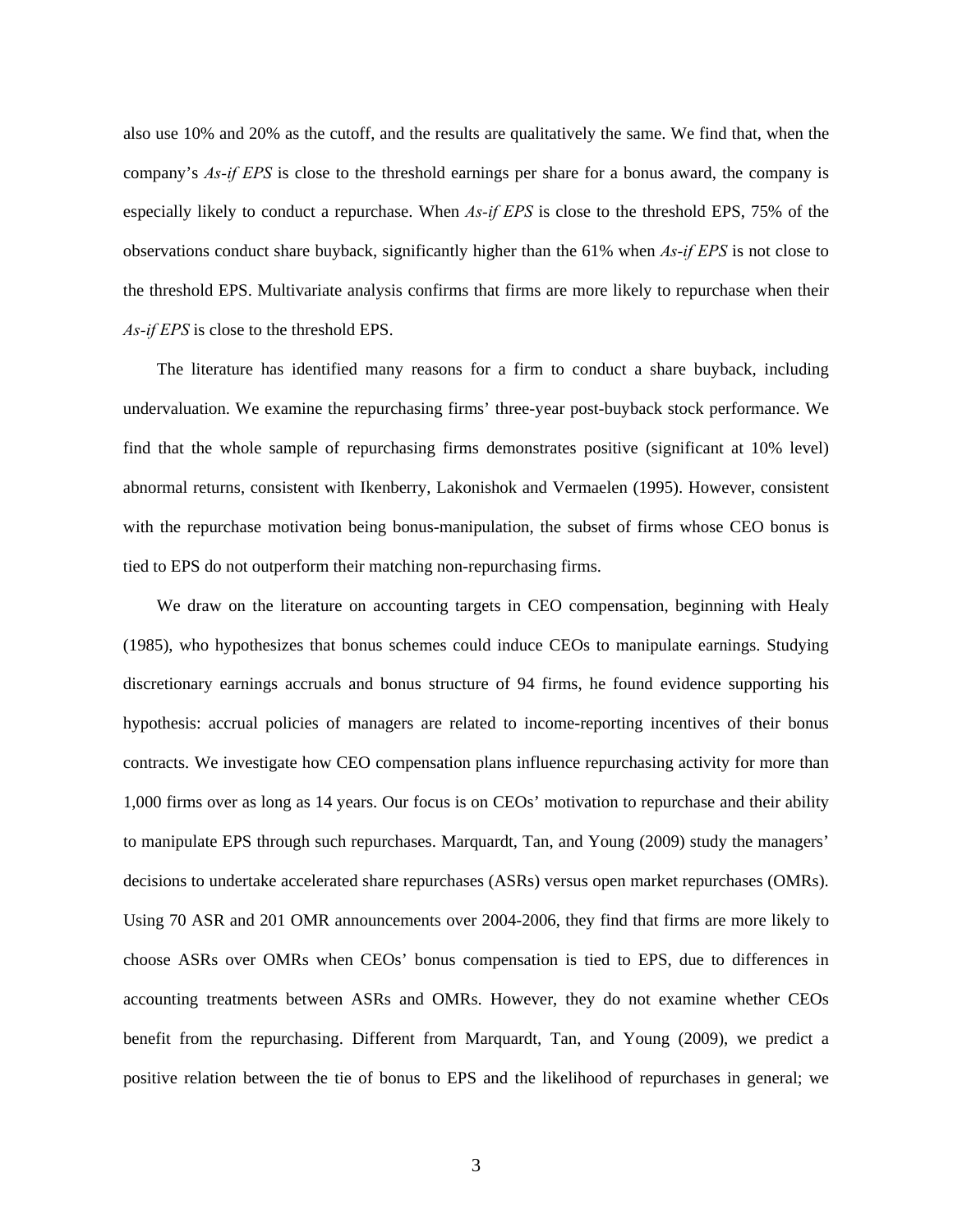focus on the link between CEO bonus structure and the annual net repurchasing in the broad sample of industrial firms (repurchasing and non-repurchasing) over 1993-2007 (fiscal year); and we explicitly establish that CEOs benefit from repurchasing when their bonus pay is tied to EPS, creating a purely personal incentive to initiate a repurchase. Thus, we provide a critical piece that has been missing from prior studies on managerial opportunistic behavior around share repurchases.

Our paper is also related to studies examining managers' incentives to meet or exceed certain accounting benchmarks by opportunistically engaging in various operating, investing, and financing activities during the fiscal period (e.g., Bange and De Bondt, 1998; Bens et al., 2003; Roychowdhury, 2006; Hribar et al. 2006). Our study complements, and is consistent with, the findings in Hribar, et al. (2006), who establish that repurchasing can influence EPS and find that the desire to meet or beat analysts' EPS forecasts influences the stock repurchase decisions of some firms. However, these studies do not examine the specific benefits brought to managers by meeting or exceeding benchmarks. Further, the EPS threshold for bonus awards has several advantages over analysts' EPS expectation, which has been the most commonly used threshold in manipulation studies.<sup>2</sup> Finally, we show that these EPS-motivated repurchases are different from other repurchases in terms of long-run returns.

The remainder of the paper is organized as follows. The next section discusses and presents the hypotheses. Section 3 describes our data collection and sample selection procedures. Section 4 reports

 $\overline{a}$ 

 $2$  First, analysts keep revising their earnings forecasts up to the day prior to the earnings announcement which happens after the end of the fiscal year. By contrast, the target EPS for CEO bonus award is set and written into the executive compensation contract at the start of a fiscal year. CEOs may more likely act opportunistically to meet or exceed an *ex ante* benchmark. Second, managers can exert their influence on analysts and guide analysts' earnings forecasts down to the level that they can meet or exceed (Richardson, Teoh, and Wysocki, 2004). Because the costs of guiding analysts are relatively low, managers may prefer "walk-down" analysts' forecasts to engaging costly real-activity manipulations for meeting or exceeding analysts' forecasts. In contrast, managers have little influence on the EPS criterion for CEO bonus award once it is set and written into the executive compensation contract at the beginning of the fiscal year. Third, there are variations in analysts' earnings expectations across analysts and over time. The benchmark EPS for CEO bonus award, on the other hand, is an objective measure for CEO's performance and a clear target for CEO to reach.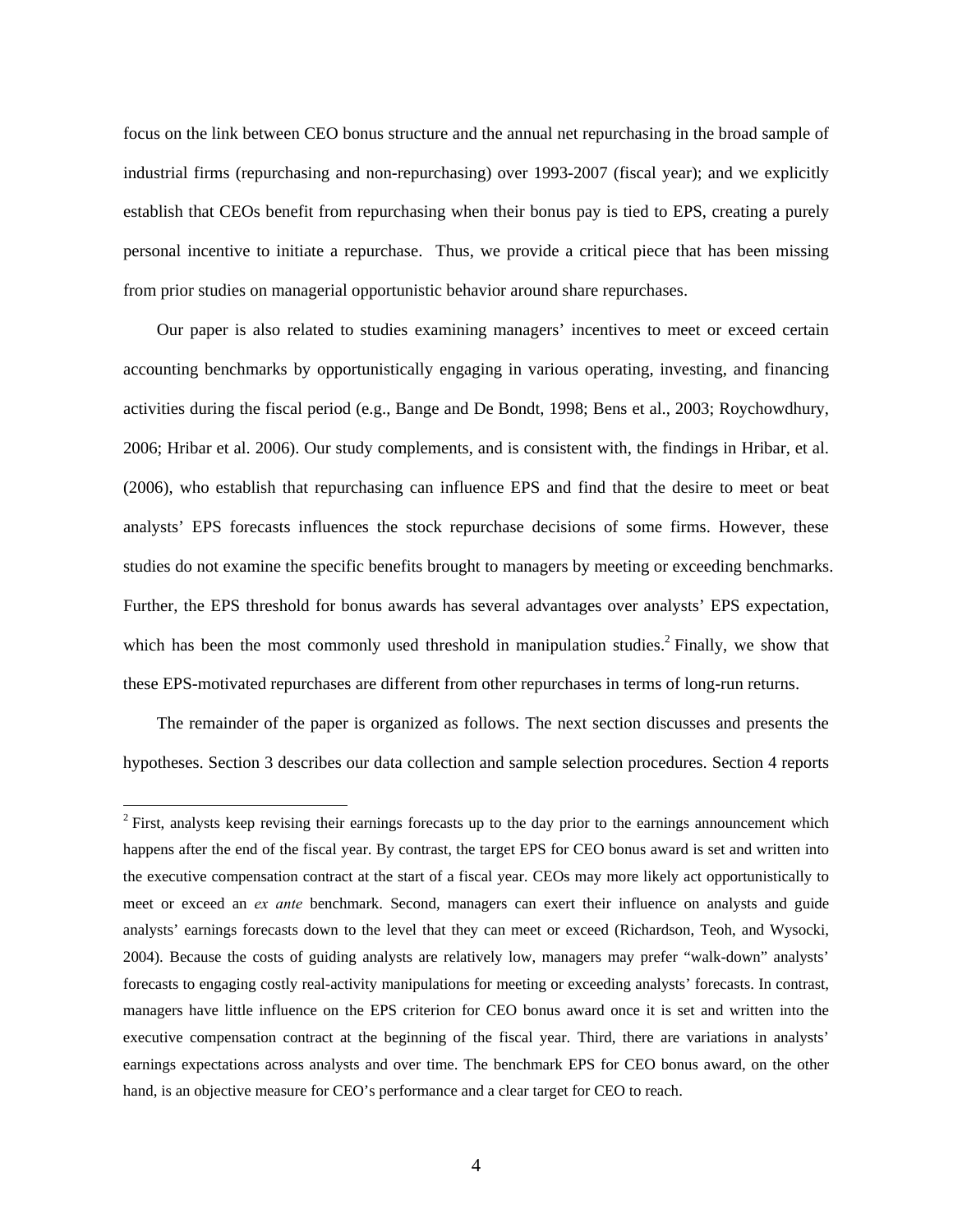the empirical tests and results. Section 5 reports a number of robustness tests. The study concludes in Section 6.

### **2. Hypothesis development**

Share repurchases reduce the number of shares outstanding. As long as the opportunity cost to earnings of the cash employed in the buyback is low, the buyback mechanically increases current EPS when the earnings are positive. When a CEO's bonus is tied to EPS, he/she would be motivated to repurchase shares to increase his/her personal wealth. As a result, we should observe that firms are more likely to repurchase when EPS is one factor in their CEO's bonus contract. A share buyback would have a positive impact on the CEO bonus when the bonus is tied to EPS. The impact can be measured in terms of the probability of a bonus award and the magnitude of bonus. We thus have our first hypothesis:

**Hypothesis 1:** *When a firm's CEO's bonus is tied to EPS, it is more likely to repurchase shares; when a CEO's bonus is tied to EPS, share repurchases will increase the bonus, in terms of both the probability of being awarded a bonus and the magnitude of the bonus.* 

In the sample of Healy (1985), the typical bonus structure is such that if the level of earnings is less than a lower bound, managers do not receive a bonus. Healy (1985) suggests that managers are more likely to choose income-increasing discretionary accruals when the earnings before discretionary accruals are close to the threshold. If the earnings before discretionary accruals are too low, the reported income, even with the maximum income-increasing discretionary accruals, will not exceed the lower bound and no bonus will be awarded.

In our study, we focus on the impact of share buybacks on the denominator of earnings per share. If the EPS without the buyback is less than the threshold EPS by a large amount, CEOs would also have less incentive to repurchase since the buyback is unlikely to help put the reported EPS above the threshold. However, if the EPS is less than but close to, the threshold, CEOs are motivated to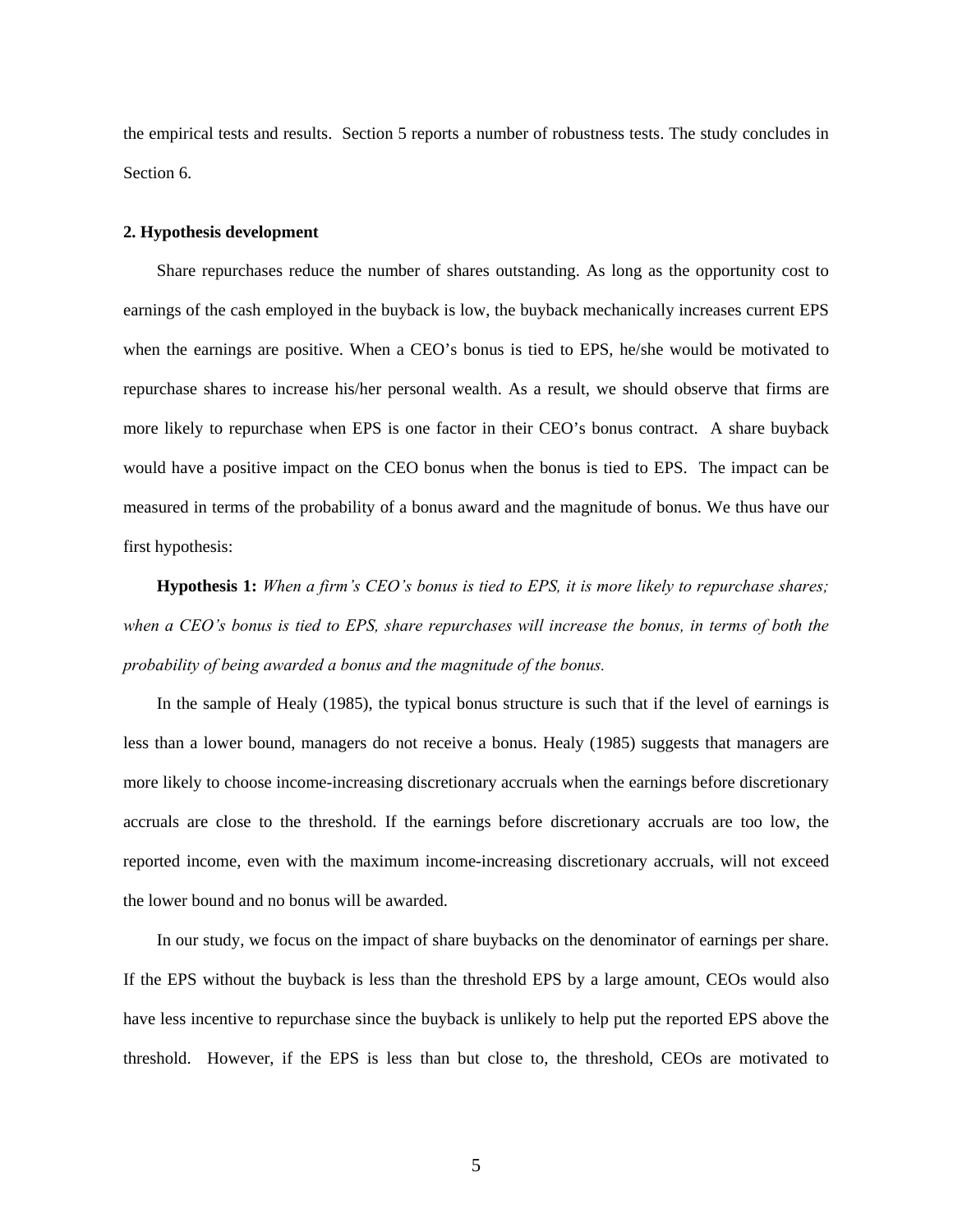repurchase since a buyback now is likely to move the reported EPS beyond the threshold. Therefore we have the following hypothesis:

**Hypothesis 2:** *Firms are more likely to conduct share repurchases when their earnings per share are less than but close to the level that triggers the bonus.* 

The extant literature has provided several hypotheses on why a firm conducts a share buyback, including distributing excess cash, achieving target leverage ratio, avoiding a takeover, avoiding stock option dilution, and signaling undervaluation. We discuss those hypotheses in detail in the next section and control for them in the empirical tests. If the primary motivation of some repurchases is to positively affect EPS for CEOs' personal gain, then typically observed effects, such as the positive long-run abnormal returns documented by Ikenberry, Lakonishok, and Vermaelen (1995), will be absent. Thus, we have the following hypothesis:

**Hypothesis 3:** *When CEO bonus is determined by EPS, shares of the repurchasing firms do not fare better in the post-buyback period than shares of the matching non-repurchasing firms.* 

One might wonder why the board writes an incentive contract that can be manipulated. There are several, non-mutually exclusive reasons that explain the existence of such contracts. First, the board may be captured, in which case we would expect measures of governance to vary with the use of EPSlinked bonuses. We test this prediction and find some support for it. Second, the board may be perfectly rational in the sense that it completely understands the incentives of the contract and adjusts some other part of the CEO's compensation downward to offset the expected manipulation-driven portion of the bonus. Third, the board may accept the potential for manipulation as a necessary friction in writing a compensation contract that provides the appropriate incentives for value-maximizing investment. That is, the board cannot write a perfect contract and accepts this tradeoff in order to get the investment incentives right. Finally, the board may not realize the potential for manipulation (we prefer not to rely on this explanation, but it does exist).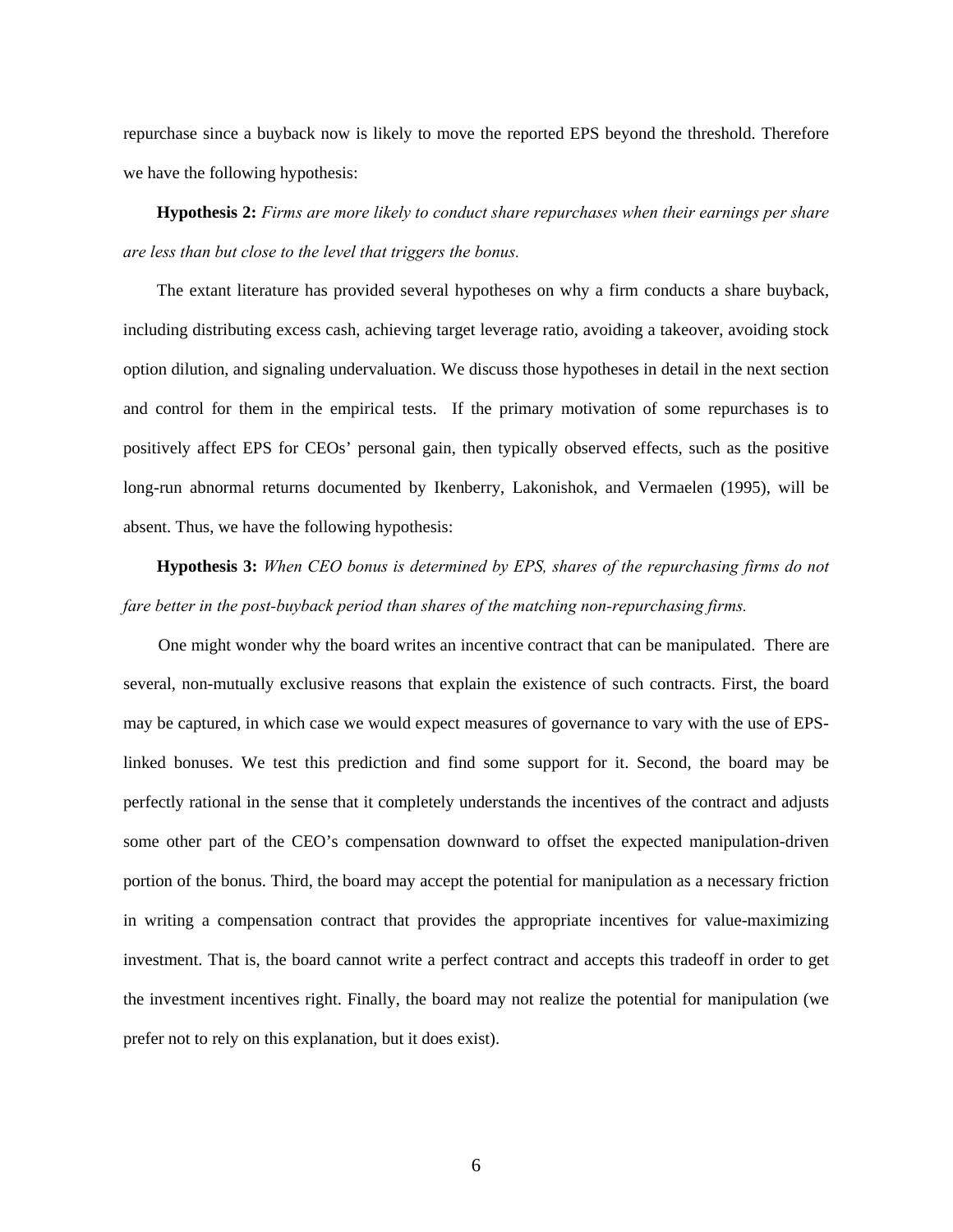In the Appendix, we summarize the results from searching the proxies of our sample firms for any discussion of the potential impact of repurchasing on an EPS-linked bonus. Fewer than 0.5% of the proxies mention this possibility and even fewer state that the compensation committee would consider adjusting EPS for the impact of a repurchase in determining bonus eligibility. The committee typically states that the majority of EPS growth comes from operations, not from repurchases. Further, they state that share repurchases generally benefit shareholders and they could be done for various reasons (for example, to distribute excess cash to shareholders or to offset the dilution from employee option exercising, etc.) and the CEO should not be "punished" for doing so. It is impossible or at least very difficult for the board to write a contract that distinguishes among a number of reasons underlying a repurchase and decides whether to adjust EPS accordingly in a way that would be ex ante agreeable to the CEO.

#### **3. Data sources, sample selection and descriptive statistics**

## *3.1 Sample selection*

 $\overline{a}$ 

Two of the data sources are COMPUSTAT's Industrial Annual database and Execucomp dataset. Execucomp provides detailed information on the compensation of the top five executives of S&P 1,500 firms since 1992. We obtain these firms' financial information from COMPUSTAT.<sup>3</sup> We exclude financial and utility firms, firms with negative book value of equity, and firms with share price less than \$1. There are 17,555 firm-year observations during 1992-2007 in the COMPUSTATand-Execucomp-merged sample.

To obtain specific details on CEOs' bonus structures, we extract the annual proxy statements (DEF 14A) filed by the firms from SEC website. The electronic filings on the SEC website start from

<sup>&</sup>lt;sup>3</sup> COMPUSTAT adopts a new version of data format, starting from fiscal year 2007. One of the main changes in the new version is that the data are labeled by abbreviated letter names, not by item numbers. For example, "total assets" is named "AT" in the new version, not "data 6" as in the old version. To be comparable with the previous work (e.g., Skinner, 2008), we still describe the data by their item numbers in our analysis, although our sample covers fiscal year 2007.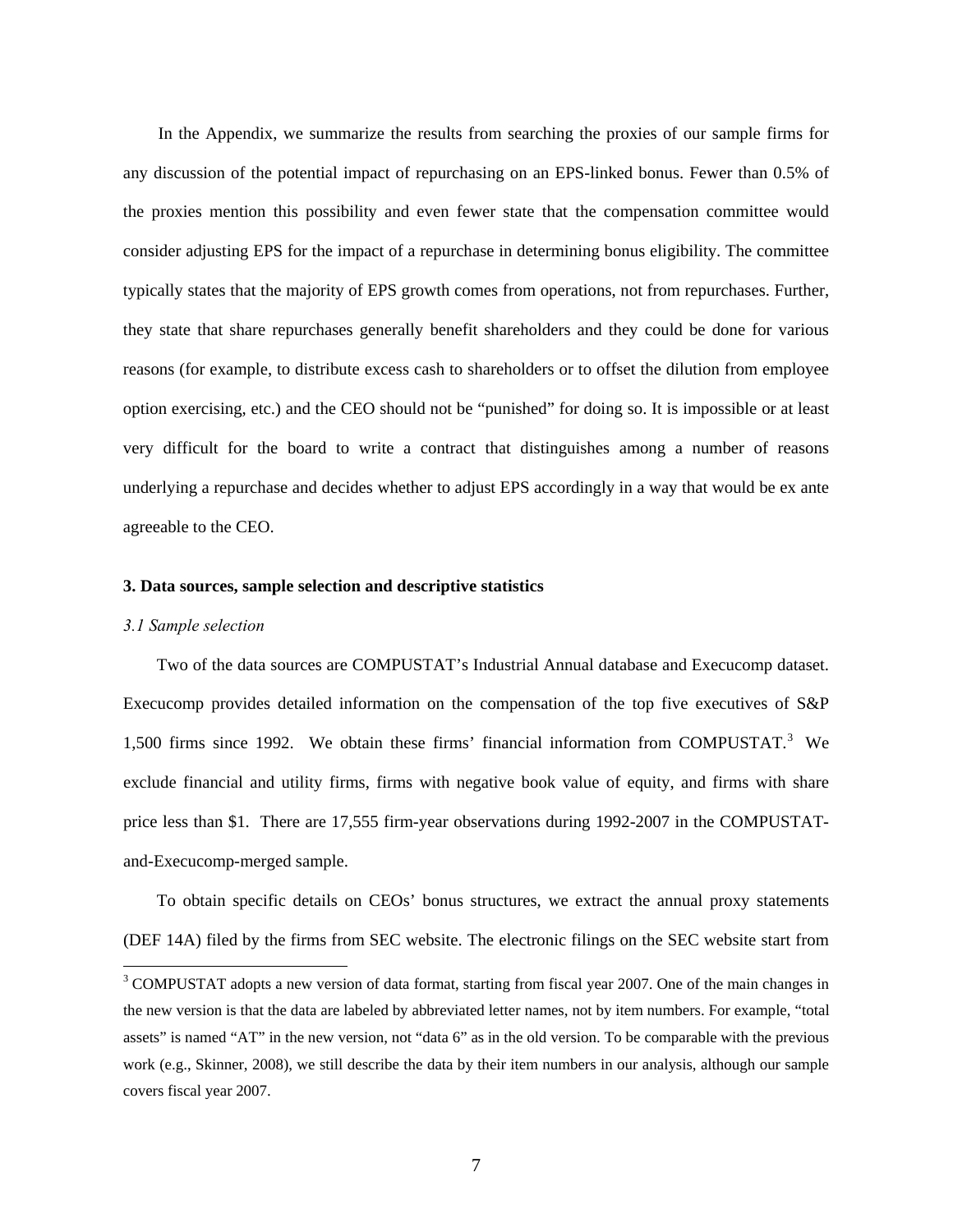1994, providing proxy statements filed between 1994 and 2008 (fiscal year 1993-2007). After matching the proxy statements with our COMPUSTAT-and-Execucomp-merged sample, we have 12,476 firm-year observations by 1,423 companies in the final sample, from 1993 to 2007 (fiscal year). *3.2 Data collection on CEOs' bonus structure* 

We read all 12,476 proxy statements, and collect information on the bonus structure of CEOs. The common practice is that the bonus is a performance-based incentive plan that is paid in cash shortly after the end of the fiscal year. The compensation committee decides the criteria of the bonus award at the beginning of the fiscal year. Some companies provide a very detailed description of the evaluating factors that determine the CEO bonus in their SEC filings, while some are very vague about the process. Bonus calculations vary among firms, but generally no bonuses are payable if the threshold goals are not attained. That is, if the CEO's performance is below a minimum level of the measures, he will not receive a cash bonus; if his performance meets the minimum criteria, he is eligible to receive a bonus.

 The following is one example obtained from the proxy statement of Cintas Corp, an S&P 500 company, filed on August 25, 1995:

*"The performance incentive compensation, which is paid out in the form of an annual cash bonus, was established by the Committee to provide a direct financial incentive to achieve corporate and operating goals. The basis for determining performance incentive compensation is strictly quantitative in nature. At the beginning of each fiscal year, the Committee establishes a target bonus for each executive. For fiscal 1995, the target bonus for Mr. Kohlhepp (the CEO) was expressed as a percentage of his base pay. The program was based on target levels of increases in earnings per share and provided for no bonus if earnings per share did not exceed a minimum threshold of a 10% increase over the prior year's earnings per share which was \$1.12. The bonus potential ranged from 7% of base salary if earnings per share increased by twelve cents over the prior year up to a*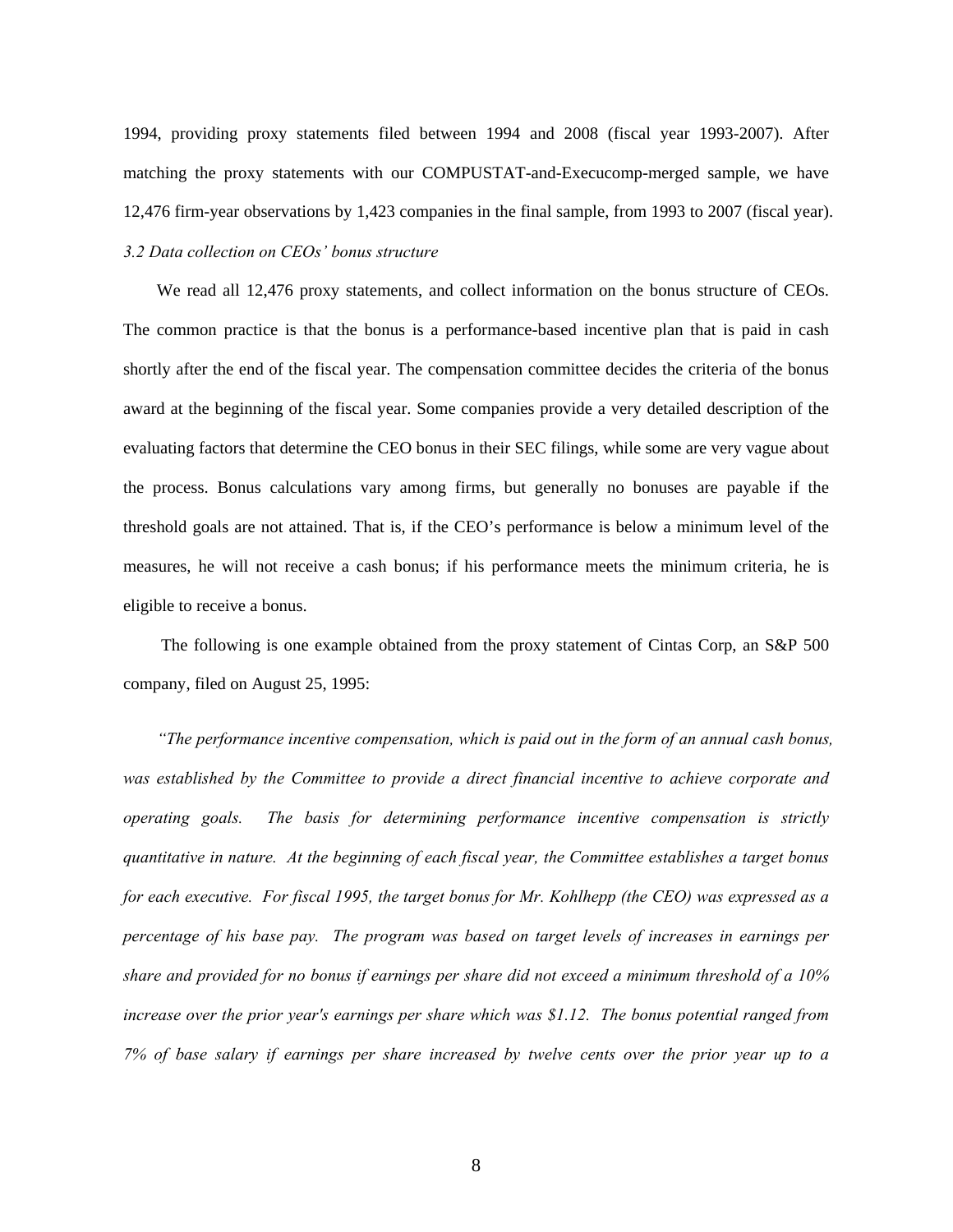*maximum of 80% of base salary if earnings per share increased by twenty-eight cents over the prior year."* 

We collect the following data items on the CEO bonus:

- Whether EPS is one of the factors in determining the bonus
- If EPS is a factor in determining the bonus, the threshold EPS for the CEO to receive a bonus
- The target ratio of the bonus to the base salary of the CEO, which is the ex-ante expected level of bonus divided by the base salary.

A CEO's bonus is often tied to EPS (e.g., Matsunaga and Park, 2001). As shown in Panel A of Table 1, about 2.3% of the observations do not have a bonus component in the CEO compensation. In around 19% of our sample, the firms do not specify the evaluating factors for bonus award, thus we are unable to determine whether EPS is a factor in bonus decision. About 49% of the sample has a bonus component that is tied directly to EPS, while in about 30% of the cases the bonus is not determined by EPS.

# *Insert Table 1*

In Panel B of Table 1, we report the probability of within-firm one-year transition among the above four types. The within-firm bonus structure is stable over time. If a firm does not determine CEO bonus based on EPS in year t, its probability of not linking CEO bonus to EPS in year t+1 is, on average, 86.85%. If the CEO bonus is based on EPS in year t, the probability of the CEO bonus depending on EPS in year t+1 is, on average, 92.80%.

Figure 1 plots the distribution of the four types over time. The percentage of firms that do not have a bonus component in CEO compensation remains around 2%. The fraction of firms in the group of "cannot determine" decreases over time, especially during the more recent years. The reason is that firms provide more detailed information on bonus determinants in their proxy statement in more recent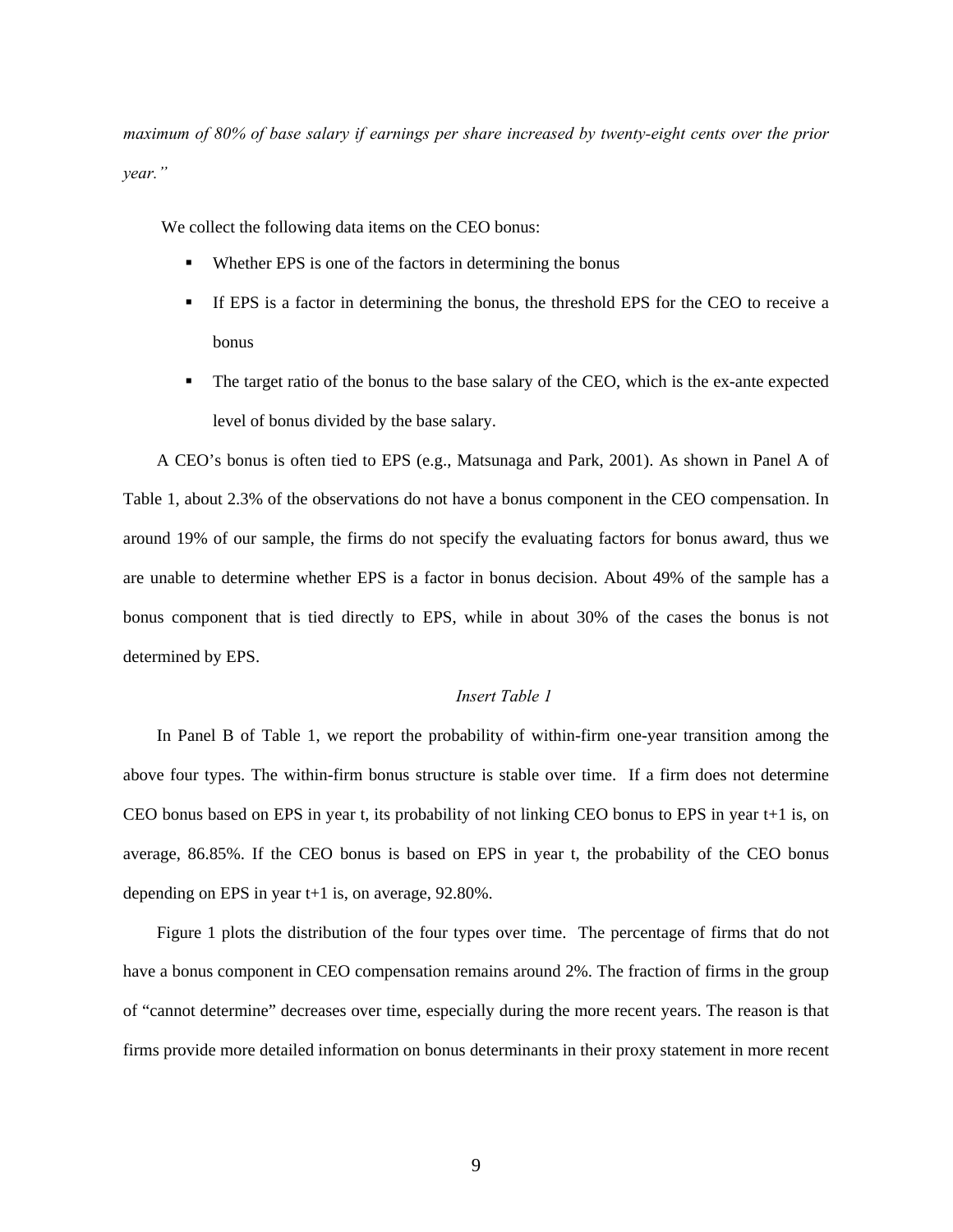years. The group of firms that link CEO bonus to EPS has increased since 2002, outpacing the increase of the firms that do not use EPS as a determining factor of CEO bonus.

### *Insert Figure 1*

Among the firms that base CEO bonus on EPS, the majority of them do not disclose the threshold earnings per share, often treating it as confidential business information that they do not want to be available to their competitors. For example, Cypress Semiconductor Corp, in their proxy statement of fiscal year 2007, says "*The details of the specific earnings per share target have not been included in this proxy statement in order to maintain the confidentiality of our earnings per share expectations, which we believe are confidential commercial or business information, the disclosure of which would adversely affect the Company.*" Another example, Sun Microsystems, Inc., in their proxy of fiscal year 2000, states *"During fiscal year 2000, bonuses awarded were calculated based on the achievement by Sun of certain earnings per share ("EPS") and revenue goals set by the Committee at the beginning of fiscal year 2000. The EPS and revenue targets are all based on confidential information and are competitively sensitive to Sun as they are derived from Sun's internal projections and business plan."* For about 7% of the observations that tie their CEO bonus directly to earnings per share, we have found the threshold EPS for CEOs to receive a bonus: 185 firms disclose the threshold EPS in 402 firm-year observations. The majority of those observations use basic EPS, while 27% of them involve diluted EPS. To ease the concern of a potential sample selection bias, we compare the firms that disclose the threshold EPS with the firms that do not. We find that there are no statistically significant differences between the two groups of firms in terms of size, cash flow, profitability, dividend payout ratio, market-to-book, leverage, and industry-adjusted leverage. Therefore there is no reason for us to believe that these two groups are fundamentally different from each other.

About 20% of the proxy statements explicitly specify the target bonus ratio for their CEOs, which is the expected level of bonus divided by salary. Figure 2 plots the average target bonus-to-salary ratio for each fiscal year from 1993 to 2007. The target bonus-to-salary ratio exhibits great growth from the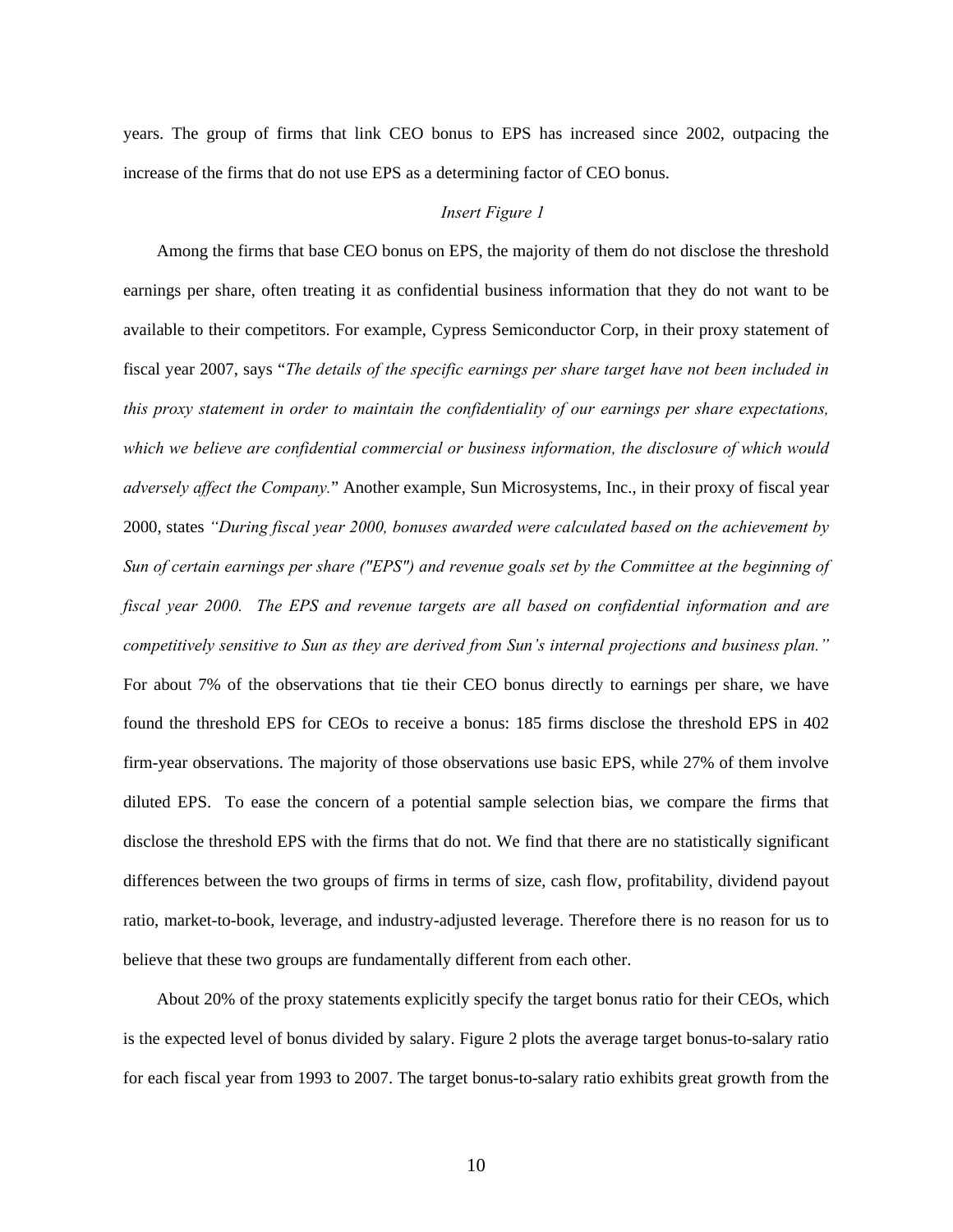1990s to 2000s. In 2007, the target bonus is, on average, about 105% of the salary. This demonstrates the economic significance of bonus in CEO compensation: it represents a substantial amount of income for CEOs. Further, even for ostensibly wealthy CEOs, the bonus provides much of the liquid wealth in any given year, as most of these CEOs' wealth is in unexercisable options or restricted stock.

## *Insert Figure 2*

#### *3.3 Measuring share buyback and firm characteristics*

Following Fama and French (2001), and Skinner (2008), we measure share buyback as net repurchases. We calculate the net repurchases as the increase in common treasury stock (COMPUSTAT #226). Treasury stock captures the cumulative effects of stock repurchases and reissues. If treasury stock is zero in the current and prior year, we measure net repurchases as the difference between stock purchase (#115) and stock issuance (#108). If either the change in treasury stock or the difference between #115 and #108 is negative, net repurchases are set to zero. As discussed by Skinner (2008), it is preferable to use the change in treasury stock, if available, rather than net purchases (#115–#108) because the change in treasury stock nets out any associated issuances, including non cash issuances. We use both dollar amount of repurchases and scaled repurchases (dollar amount of repurchases divided by prior year end market value of equity). In Figure 3, we plot the dollar amount of net repurchases by all industrial firms listed on COMPUSTAT from 1960 to 2007. It is clear that the dollar amount of repurchasing has increased dramatically during the past two decades.

# *Insert Figure 3*

We consider the various determinants of repurchases, based on the extant theories in the literature. According to the distribution of excess cash hypothesis (Jensen, 1986; Easterbrook, 1984; Guay and Harford, 2000; Jagannathan, Stephens, and Weisbach, 2000; and Grullon and Michaely, 2002), if a firm has cash in excess of its investment opportunities, it may use repurchases as a substitute for dividends to pay out this excess cash to shareholders. We thus include cash holdings, profitability, and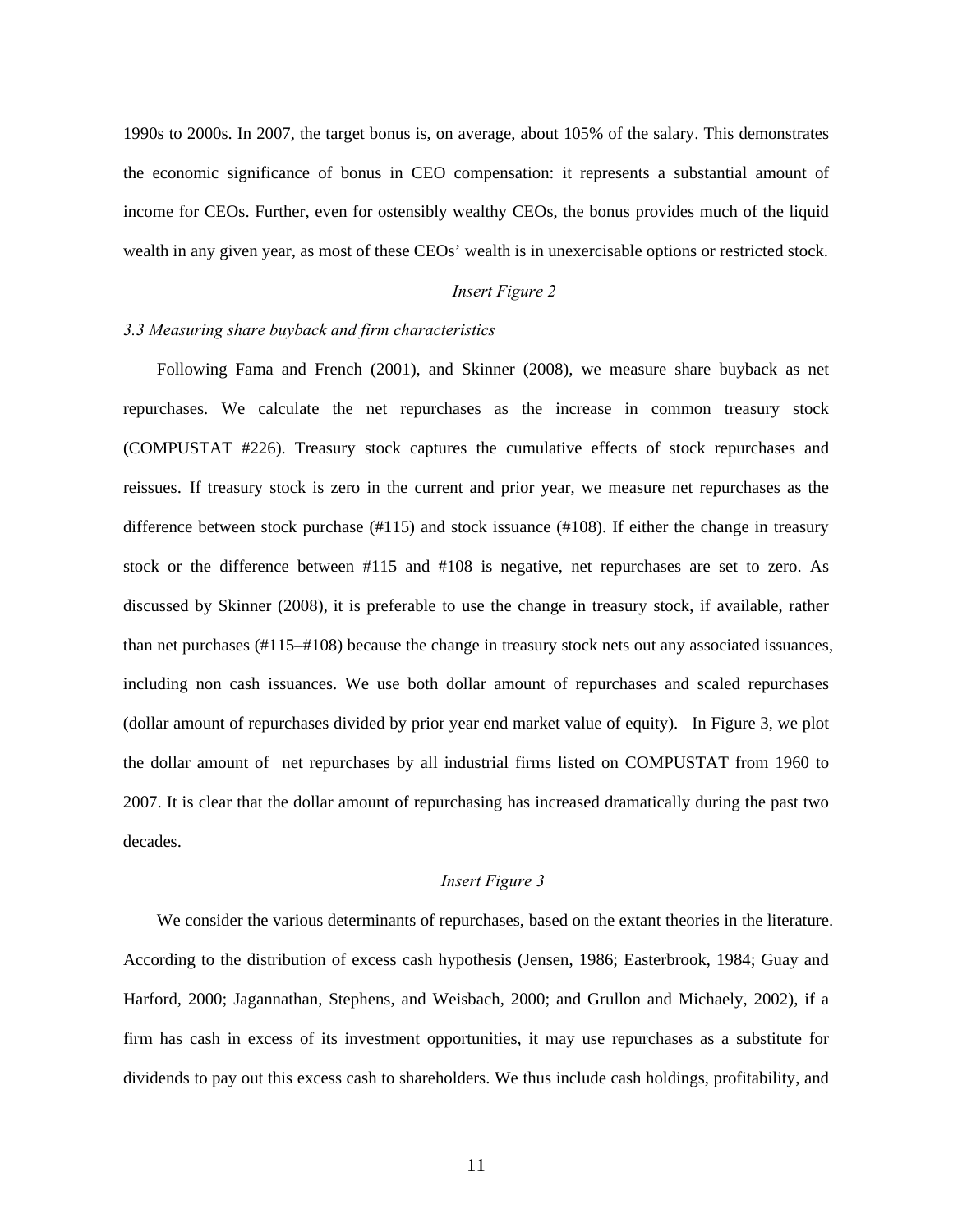dividend payout ratio in the analysis of share buyback. We compute cash holdings as the ratio of cash and equivalents to the total assets in the prior fiscal year. Profitability is the ratio of net income to the total assets in the prior fiscal year. Dividend payout ratio is the dividend paid to common stock divided by net income in the prior fiscal year.<sup>4</sup>

According to the target leverage ratio hypothesis (Bagwell and Shoven, 1988; Opler and Titman, 1996; and Lie, 2002), firms may use stock repurchases to increase their leverage and thus achieve a target leverage ratio. Leverage is calculated as the sum of long-term debt and debt in current liabilities scaled by total assets in the prior fiscal year. We use industry-adjusted leverage ratio, which is the difference between a firm's leverage ratio and the median leverage ratio of all firms with the same industry. Fama-French 48-industry classification is used. Essentially we use the industry median as a proxy for firms' target leverage.

Under the takeover avoidance hypothesis (Denis, 1990; Bagwell, 1991; Brown and Ryngaert, 1991), a potential target firm can make it costlier for potential rival management teams to acquire shares in the firm by repurchasing stock (in the presence of an upward sloping supply curve for shares). We construct a dummy variable, takeover. It is equal to one if the firm is a target of a takeover attempt or if there is a rumor of a takeover attempt in the current or the prior year, and it is set to be zero otherwise. We extract the information on takeovers from SDC Platinum Database of Mergers and Acquisitions.

According to the management stock option dilution hypothesis, a share buyback can reduce the dilution effect from option exercise (e.g., Fenn and Liang, 2001; Kahle, 2002). Management stock options are not dividend-protected, giving them a clear preference for repurchases over dividends. Fenn and Liang (2001) find a supporting positive relationship between repurchases and management

 $\overline{a}$ 

 $4$  19% of the firm-year observations report negative net income, out of which 71% do not pay dividend. For those paying dividend in spite of negative net income, we set the dividend payout ratio to be missing, which is about 5% of the total sample. For robustness test, we also compute dividend payout ratio as the dividend paid divided by sales, and the results do not change.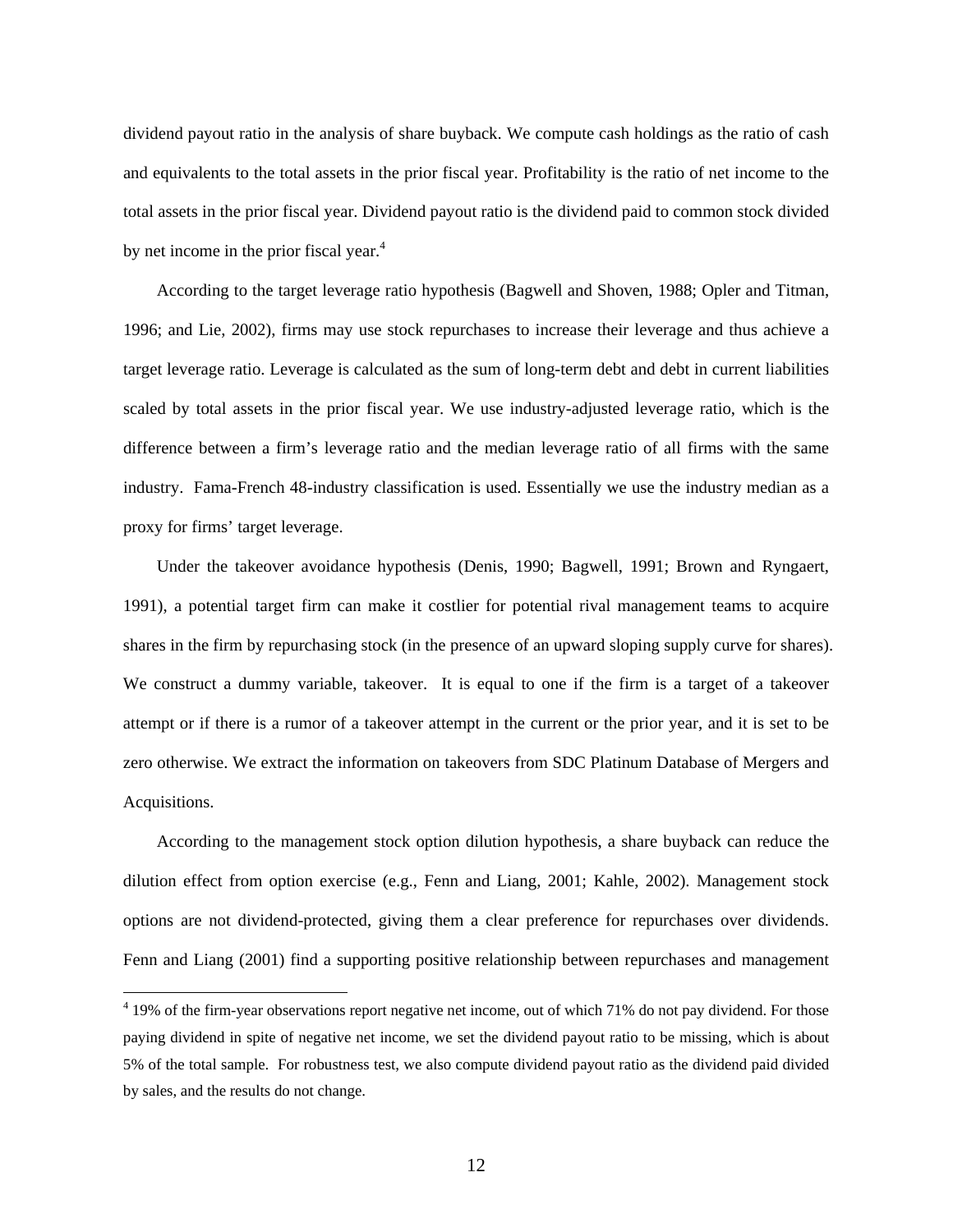stock options. Following Fenn and Liang (2001), we scale the number of shares underlying options (including both exercisable and unexercisable options) held by managers by the number of shares outstanding. The managers are the top five executives as recorded in Execucomp database, and the information on exercisable and unexercisable stock options are obtained from Execucomp.

The signaling or undervaluation hypothesis (see, e.g., Vermaelen, 1981; John and Williams, 1984, Brennan and Thakor, 1990; and Lucas and McDonald, 1996) argues that firms may use stock repurchases to signal the undervaluation of their equity. Dittmar (2000) and other studies use marketto-book ratio and prior-year abnormal stock return as proxies of misvaluation. We include these two variables in our analysis as well. As computed in Dittmar (2000), market-to-book is the ratio of market value of equity plus debt to the book value of assets at the end of the prior fiscal year. Abnormal return is the market-adjusted abnormal return for the one year prior to the beginning of the current fiscal year. We use CRSP monthly data to obtain stock return. We also include firm size (measured as total assets) to control for any size effect.

### *3.4 Descriptive statistics*

 $\overline{a}$ 

Table 2 provides preliminary statistics of firm characteristics, CEO compensation, and the magnitude of share repurchases. All dollar amounts are adjusted to 1992 dollars by using the consumer price index  $(CPI)$ .<sup>5</sup> Panel A summarize the variables in the whole sample. Bonus is a significant portion of CEO income. It is about 31% (mean) or 34% (median) of the cash compensation (the sum of salary, bonus, and other annual pay). Total assets, abnormal return, one-year return to shareholders, management options, and bonus have large outliers. Therefore, in our multivariate analysis, we winsorize these variables at the  $1<sup>st</sup>$  and 99<sup>th</sup> percentiles to reduce potential impact caused by a few outliers.

#### *Insert Table 2*

<sup>&</sup>lt;sup>5</sup> CPI data is taken from the website of Bureau of Labor Statistics: http://www.bls.gov/cpi/.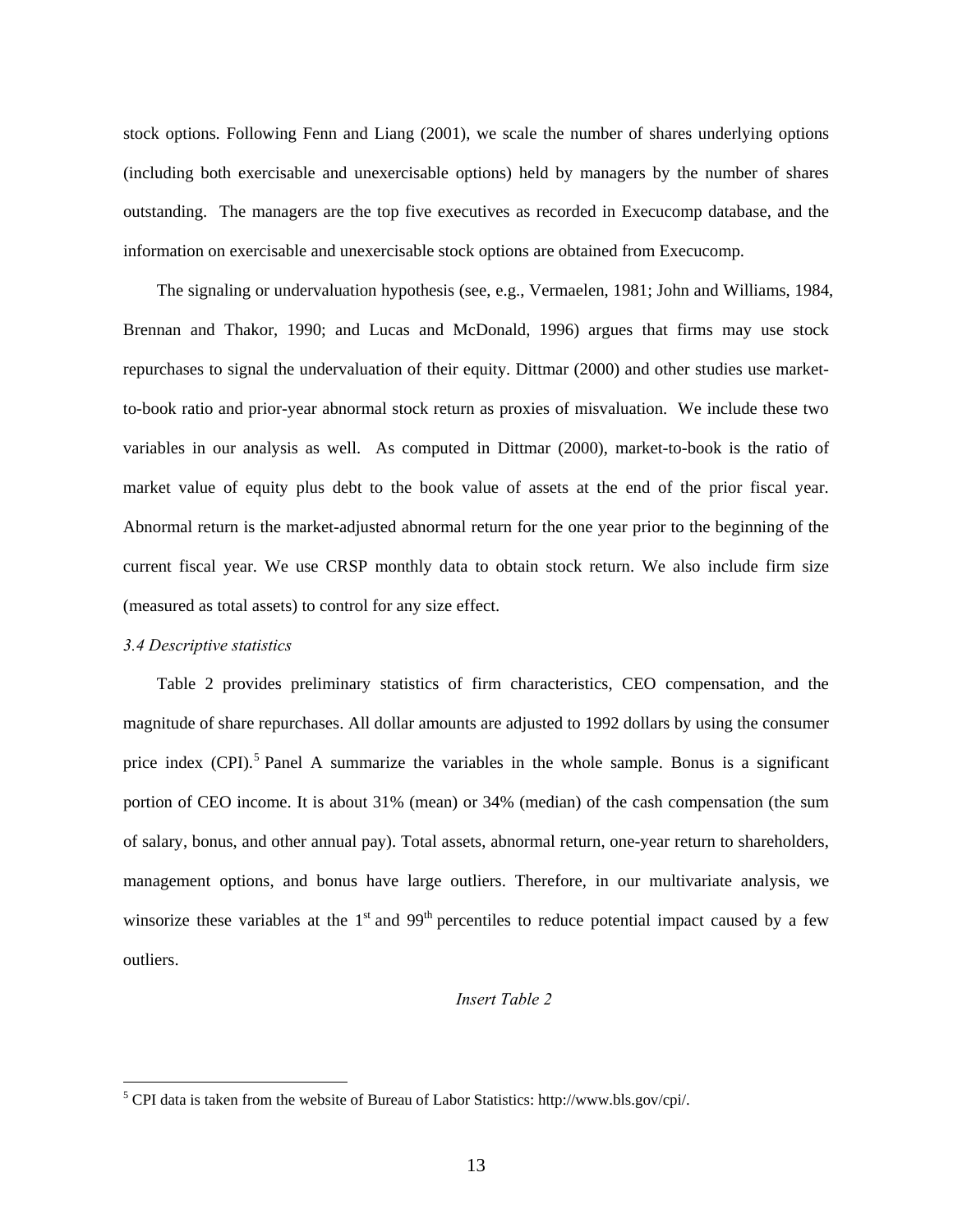Forty-five percent of the firm-year observations have positive net repurchases. In Figure 4, we plot the percentage of firms in our sample with positive net repurchases by year. Overall, the fraction of repurchasing firms increases over time. In fiscal year 1993, 39% of the firms have positive net repurchases. By contrast, in fiscal year 2007, more than 64% of the firms have positive net repurchases.

## *Insert Figure 4*

In Panel B of Table 2, we compare firm characteristics and CEO bonus compensation between repurchasing and non-repurchasing firms, and present tests of differences in the means and medians. Repurchasing firms are larger, have smaller cash holdings despite greater profitability, greater payout ratio, lower leverage and industry-adjusted leverage ratio, and lower market-to-book than nonrepurchasing firms.

Note that, on average, repurchasing firms have lower management options than non-repurchasing firms. It seemingly contradicts the positive relationship between repurchases and management options as documented by Fenn and Liang (2001). However, repurchasing firms are also significantly larger than non-repurchasing firms and firm size is negatively related to management options. In the multivariate analysis, controlling for firm size and other firm characteristics, we observe the expected positive relation between repurchases and management options.

The probability of being the target of a takeover attempt in the current or the prior year is about the same between the two groups. The CEOs in the repurchasing firms receive a larger bonus than those in non-repurchasing firms, although repurchasing firms have smaller one-year returns in the current year than non-repurchasing firms.

The average amount of buyback by repurchasing firms is \$173.91 million, and the average buyback ratio is 3.49%. This is economically significant: assuming that EPS without repurchase is about \$3/share (the average reported EPS is \$3.84/share in the sample), a 3.49% reduction in the number of shares outstanding will increase EPS by 11 cents per share. This translates to a significant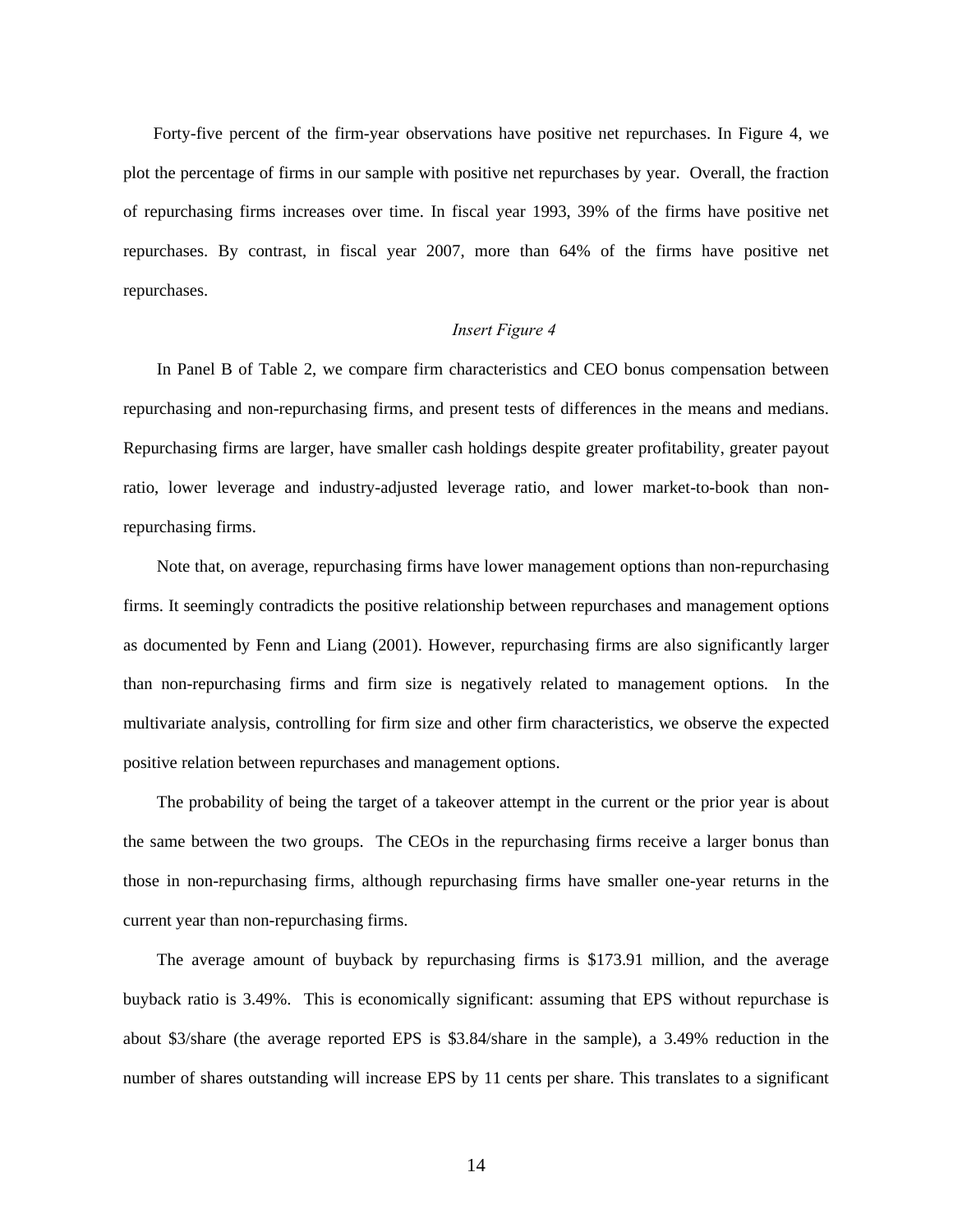payoff for CEOs. For example, Wendy's International Inc., in its proxy for fiscal year 1999, discloses that, for every one cent increase in earnings per share, its CEO will receive up to \$12,500 in annual bonus. Another example, Watsco, Inc., in its proxy for fiscal year 2006, explicitly specifies that, for every one cent increase in earnings per share, its CEO will be awarded \$65,250 in annual bonus, conditional on the threshold EPS goal being met.

Panel C of Table 2 presents the Pearson correlation coefficients between the buyback ratio and the explanatory variables of repurchasing. The buyback ratio is positively related to firm size, profitability, probability of being taken over, and management options. It is negatively related to leverage, market-to-book ratio, and abnormal return. The univariate patterns are generally consistent with the results as documented by the prior literature.

In Panel D of Table 2, we report the Pearson correlation coefficients between the dollar amount of CEO bonus and firm characteristics. The level of CEO bonus is positively related to the dollar amount of buyback (correlation coefficient is 0.20) and the buyback ratio (correlation coefficient is 0.07). It is also positively related to the one-year return to shareholders (correlation coefficient is 0.07). The correlation between firm size (total assets) and bonus is also positive and significant (correlation coefficient is 0.38). Given that the repurchasing firms are larger, one cause for the difference in the bonus between repurchasing and non-repurchasing firms (Panel B) may be firm size. In Section 4.2, we will use multivariate analysis to show that, when CEO bonus is tied to EPS, repurchasing does have an impact on CEO bonus, controlling for firm size and other factors.

### **4. Empirical analysis and results**

We now test the hypotheses we developed in Section 2. First, we investigate whether a firm is more likely to undertake share repurchases if its CEO's bonus is tied to EPS. Second, we examine how share repurchases affect CEO bonuses, in terms of the probability of receiving a bonus and the magnitude of the bonus. Third, we test whether firms are more likely to conduct share repurchases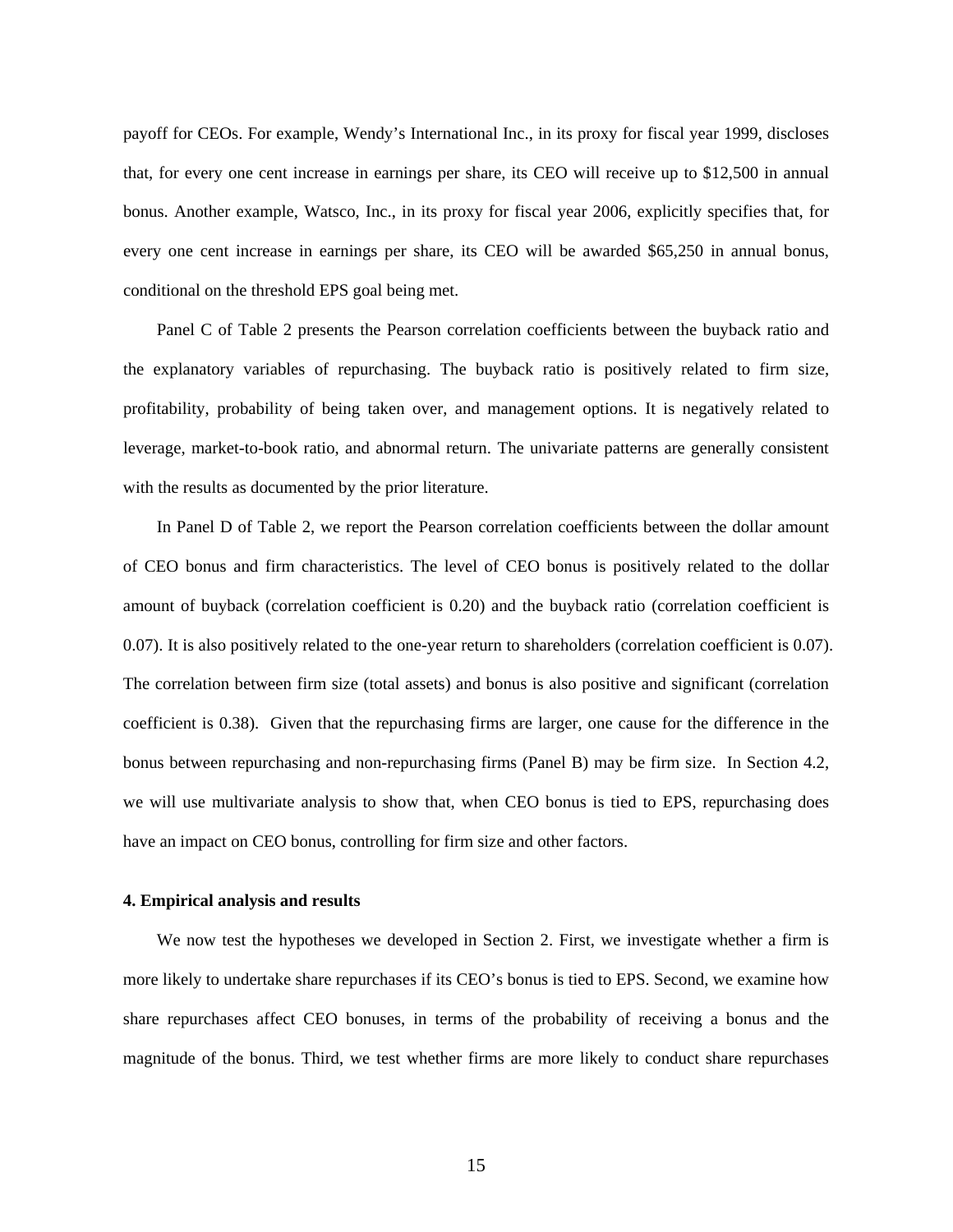when their EPS is close to the level that triggers the bonus. Finally, we examine whether EPSmotivated repurchases are different: do they have lower long-run returns?

#### *4.1 Share repurchases and the tie of CEO bonus to EPS*

We study whether the tie of CEO bonus to EPS has an impact on share buyback. In Table 3, we start by comparing the frequency of buyback, the dollar amount of buyback, and the buyback ratio in the two groups: those tying EPS to CEO bonus and those not. In the group with CEO bonus tied to EPS, the frequency of buyback is 52%, significantly higher than the 41% found in the counterpart group. The dollar amount and relative size of buyback are also significantly greater in the former group than the latter.

## *Insert Table 3*

We then conduct a multivariate analysis of repurchasing with the tie to EPS as one of the explanatory variables. We estimate a tobit regression of share buyback ratio as the following:

*Buyback<sub>i,t</sub>* = 
$$
\beta_0 + \beta_1 Size_{i,t-1} + \beta_2 profitability_{i,t-1} + \beta_3 Cash_{i,t-1} + \beta_4 Pay_{i,t-1} + \beta_5 IndLever_{i,t-1}
$$
  
+ $\beta_6 Take over_{i,t-1} + \beta_7 MTB_{i,t-1} + \beta_8 AbRet_{i,t-1} + \beta_9 MO_{i,t} + \beta_{10} Negative_{i,t} + \beta_{11} EPS factor_{i,t} + \mu_{i,t}$  (1)

We also estimate a probit model of whether the net repurchase is positive:

*Buy<sub>i,t</sub>* = 
$$
\gamma_0 + \gamma_1 Size_{i,t-1} + \gamma_2 profitability_{i,t-1} + \gamma_3 Cash_{i,t-1} + \gamma_4 Pay_{i,t-1} + \gamma_5 IndLever_{i,t-1}
$$
  
+ $\gamma_6 Takeover_{i,t-1} + \gamma_7 MTB_{i,t-1} + \gamma_8 Ab Ret_{i,t-1} + \gamma_9 MO_{i,t} + \gamma_{10} Negative_{i,t} + \gamma_{11} EPS factor_{i,t} + \varphi_{i,t}$  (2)

In Equation (1) and Equation (2), *Negative* is one if the earnings are not positive; and zero otherwise. We include *Negative* because, if the earnings are not positive, a repurchase will not increase EPS. Thus CEOs would be less likely to repurchase when the net income is zero or negative. *EPSfactor* is one if the CEO's bonus is directly tied to earnings per share, and zero otherwise. The rest of the independent variables are: log of total assets (*Size*), profitability (*profitability*), cash holdings (*Cash*), dividend payout ratio (*Pay*), industry-adjusted leverage ratio (*IndLever*), takeover dummy (*Takeover*), market-to-book (*MTB*), abnormal return (*AbRet*), and management options (*MO*). They are used to test the five hypotheses regarding firms' rationale for share buyback: the distribution of excess cash hypothesis, the target leverage-ratio hypothesis, the takeover avoidance hypothesis, the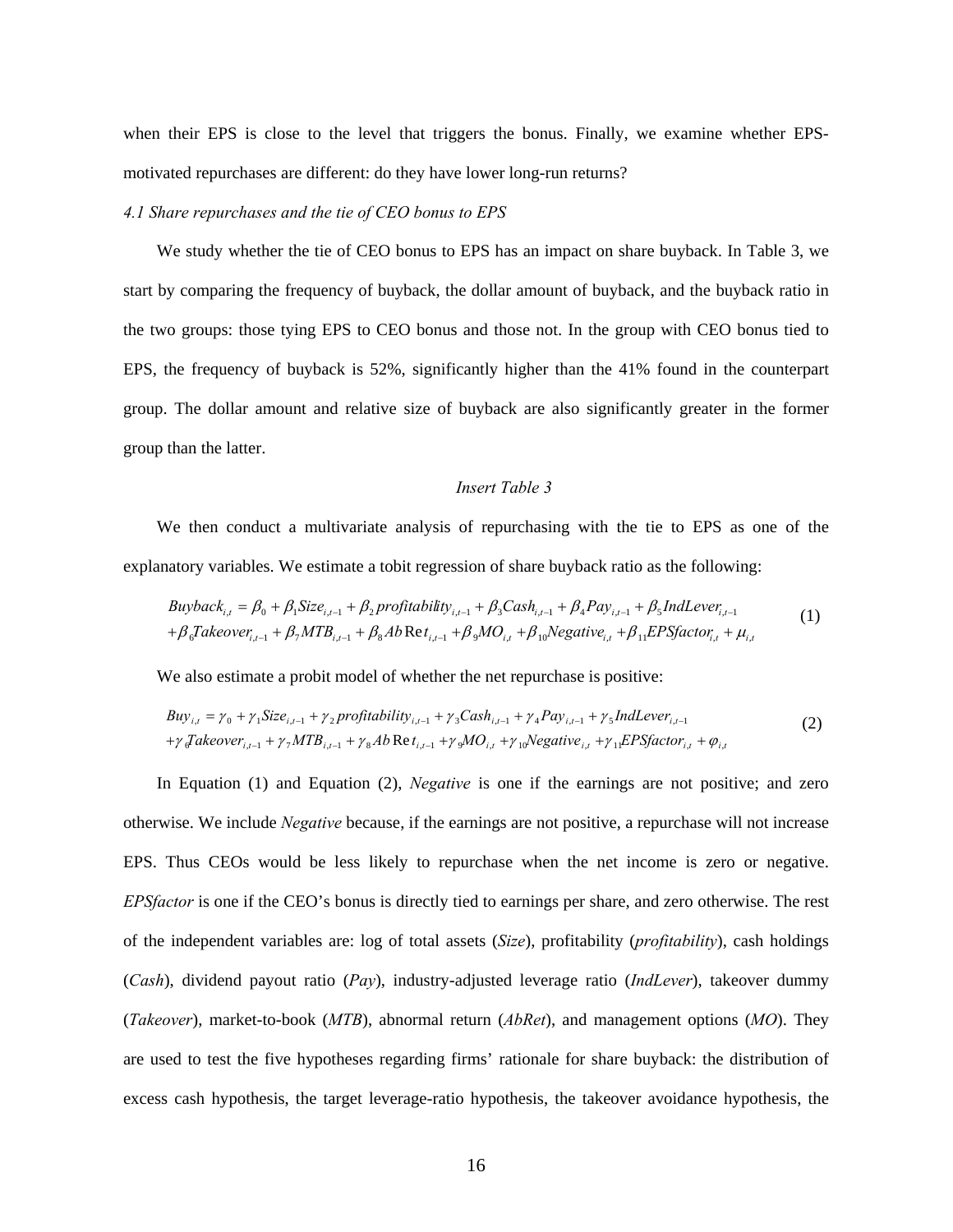signaling or undervaluation hypothesis, and the management stock option dilution hypothesis. We also control for year and industry fixed effects in the estimation of Equation  $(1)-(2)$ .

The estimated coefficients and standard errors are presented in Table 4. Panel A contains the results from the tobit regression of Equation (1), and Panel B displays the results from the probit regression of Equation (2). In both panels, Column (1) excludes the firms who do not have a bonus plan or do not provide information on whether EPS is a factor in bonus award, while Column (2) includes all the firms. For robustness check, we exclude firms with negative earnings from the samples in Column (1) and Column (2), and report the results in Column (3) and (4) respectively. We compute the standard errors in the regressions by clustering the observations by firm (Petersen, 2009). These standard errors are also robust to heteroskedasticity.

# *Insert Table 4*

Firm size is a positive and significant determinant of the buyback ratio (Panel A) and the probability of share repurchasing (Panel B). Both profitability and cash holdings have positive and significant coefficients on the buyback ratio and the probability of buyback, supporting the distribution of excess cash hypothesis. Industry-adjusted leverage ratio has a significant and negative coefficient in both panels, supporting the target leverage ratio hypothesis. Both market-to-book and abnormal return are negative and significant determinants of the buyback ratio and the probability of buyback, supporting the undervaluation hypothesis. The management stock option variable is significant and positive in both panels, consistent with findings in Fenn and Liang (2001). As expected, when earnings are not positive, firms are less likely to conduct a share buyback. Excluding firms with negative or zero earnings has little effect on the results.

The variable of interest is the tie of CEOs' bonus to EPS. In Panel A, we find that the tie of CEO bonus to EPS affects the scaled share buyback positively and significantly. Tying the CEO's bonus to EPS would increase the scaled share buyback by 0.5%, which is about one third of the sample mean (the sample mean of scaled buyback is 1.59%, as shown in Panel A of Table 2). In Panel B, the tie of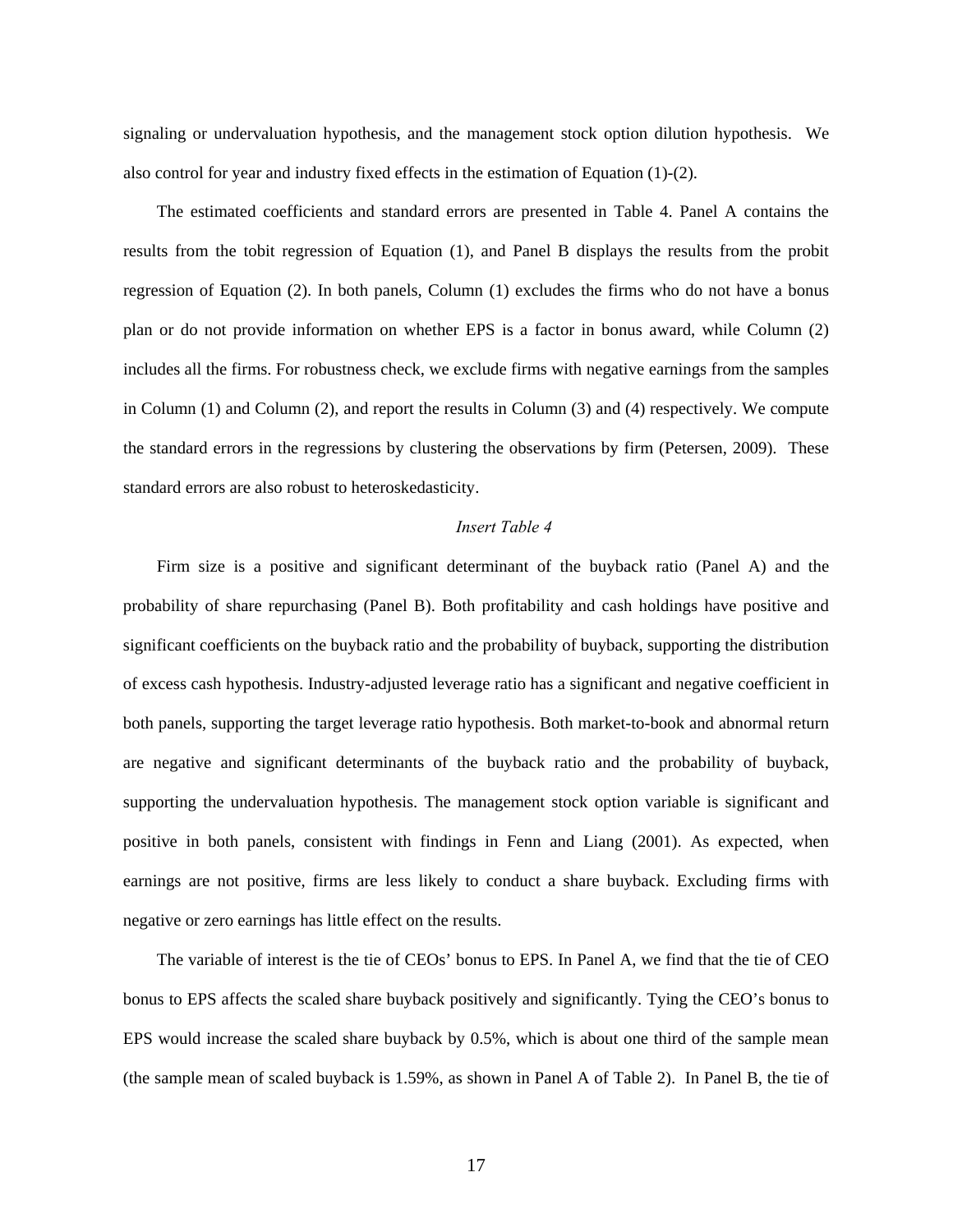CEO bonus to EPS significantly increases the probability of a firm having positive net repurchases. The evidence in Table 4 supports the first part of Hypothesis 1: when its CEO's bonus is tied to EPS, a firm is more likely to repurchase shares.

### *4.2 Endogeneity of EPS linking*

We now compare the two groups of firms: those with CEO bonus linked to EPS and those not. In addition to the financial characteristics such as total assets, cash, leverage, etc., we collect information on corporate governance measures, which are indicators of managerial power. The first one is related to the antitakeover provisions. Gompers, Ishii, and Metrick (2003) construct the so-called "GIndex" using a total of 24 possible antitakeover provisions. Investor Responsibility Research Center (IRRC) database provides annual information on corporate antitakeover provisions for the years 1990, 1993, 1995, 1998, 2000, 2002, 2004, 2006, and 2008. We fill in observations in the missing years using information from the most recent year with data, for example, we use information from 2006 for year 2007. A greater value of GIndex corresponds to weaker shareholder rights and stronger managerial power.

The second measure of governance relates to external monitoring, proxied by institutional ownership. We compute the institutional ownership as the ratio of shares owned by the institutions divided by the total number of shares outstanding. The data source is the Thomson Financial Institutional Ownership database. Greater institutional ownership may provide better monitoring and mitigate the problems associated with managerial opportunism (Shleifer and Vishny, 1986; Jensen, 1993).

 In Table 5, we compare the characteristics of the two groups. The EPS-linking firms are larger and have smaller cash holdings, greater profitability, higher payout ratio, higher market-to-book, and greater leverage ratio, than non-EPS-linking firms. EPS-linking firms have higher GIndex and lower institutional holdings than non-EPS-linking firms, suggesting that EPS-linking firms have weaker corporate governance than non-EPS-linking firms.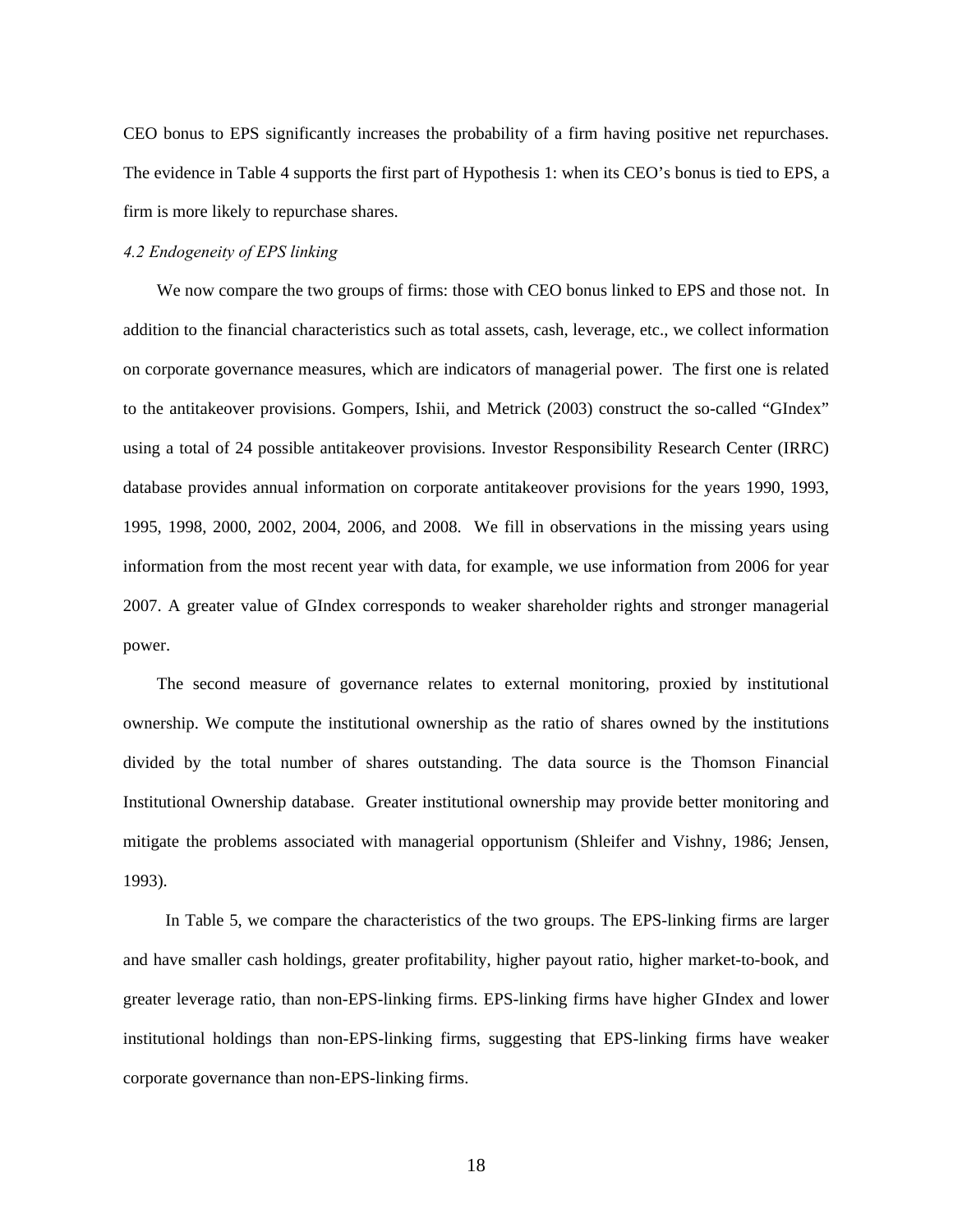#### *Insert Table 5*

The EPS-linking firms are indeed different from the non-EPS-linking firms. The self-selection of the firms into the different bonus contracts creates an endogeneity problem: treating the EPS factor as exogenous would generate biased estimates from Equation  $(1)-(2)$ . To deal with the endogeneity issue, we employee two methods to control for the self-selection of EPS linking: the two-step procedure recommended by Wooldridge (2002, Chapter 18) and a propensity score matching approach (LaLonde, 1986; Doyle, Ge, and McVay, 2007; Francis and Lennox, 2008).

In the two-step procedure, we first estimate a probit model of whether CEO bonus is based on EPS, and then use the derived probability (the propensity score) as an instrument for the dummy of EPS factor in the tobit and probit analysis of repurchasing. By this procedure, we control for the endogeneity of the EPS factor.

In the first stage, the probit regression includes the two measures of corporate governance, in addition to all the other independent variables in the analysis of repurchasing, such as natural log of total assets, cash, profitability, payout ratio, industry-adjusted leverage, market-to-book, etc. Panel A of Table 6 reports the estimated coefficients and standard errors from the probit regression. Larger firms with greater profitability, less cash holdings, higher market-to-book, and more management options are more likely to use EPS as a determining factor in CEO bonus. Greater GIndex and smaller institutional holding increase the probability of linking CEO bonus to EPS.

#### *Insert Table 6*

Based on the above probit analysis, we derive the propensity score of linking CEO bonus to EPS, which is then used as the instrument for the dummy of EPS factor in the tobit and probit regressions of share repurchase. This approach is different from the common practice used in the literature, which is to replace the endogenous binary variable with the propensity score in the second step. There are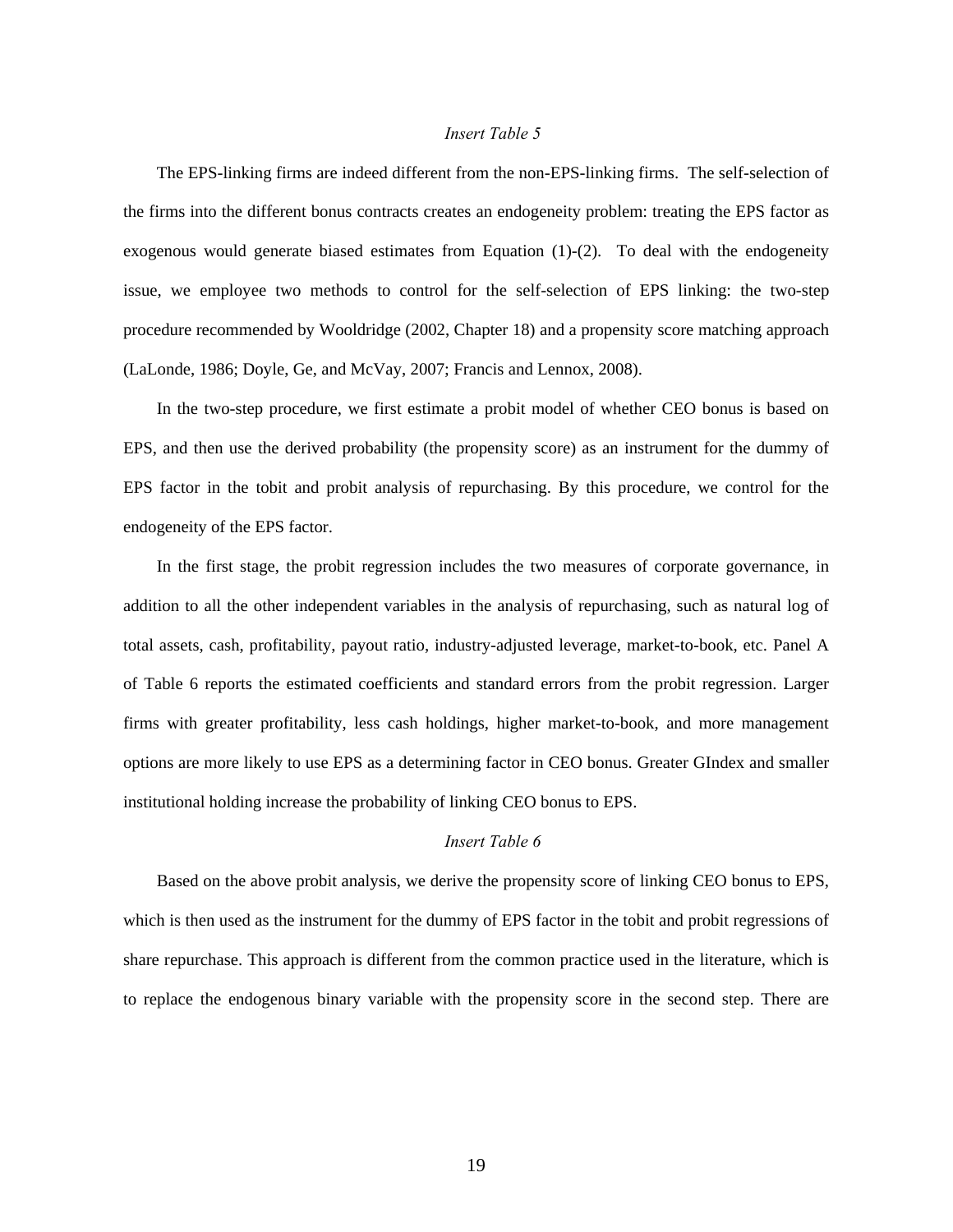potential problems associated with the common practice, as discussed by Wooldridge (2002).<sup>6</sup> For comparison, we also follow the common practice of replacing the EPS factor with the propensity score in the tobit and probit regressions of share repurchase.

Panel B of Table 6 reports the estimated coefficients and standard errors obtained from the tobit (Column 1 and 2) and probit (Column 3 and 4) regressions of share repurchasing in the second step. In Column 1 and 3, the propensity score derived from the first step replaces the dummy of EPS factor. In Column 2 and 4, the propensity score derived from the first step is used as the instrument variable for the dummy of EPS factor. The propensity score of EPS linking has a positive and significant impact on both the buyback ratio and the probability of buyback. The instrumented EPS linking also has a significant and positive impact on both the buyback ratio and the probability of buyback.

In the two-step analysis, the two measures of corporate governance are included in the selection model (the probit regession of EPS linking), but not in the regressions of share repurchase. That is, we use the two variables as instruments for whether EPS is a factor in bonus determination. The valid instruments should determine EPS linking (the validity requirement), but are uncorrelated with the error term in the regressions of share repurchasing (the exclusion restrictions). The first-stage probit analysis demonstrates that the two measures of corporate governance are significant determinants of EPS linking, but it is not feasible to directly test if they are uncorrelated with the error term in the regressions of share repurchasing. In theory, exclusion restrictions are not necessary in the two-step selection model such as ours because the model is identified by non-linearity (Li and Prabhala, 2006). However, in practice, the identification issue is less clear cut.

To avoid the issue of exclusion restrictions in the two-step procedure, we now turn to the propensity score matching approach used by LaLonde (1986), Doyle, Ge, and McVay (2007) and Francis and Lennox (2008). An important advantage of the matching technique is that the exclusion

 $\overline{a}$ 

<sup>&</sup>lt;sup>6</sup> Two of the problems are: inconsistent estimation if the probit model in the first step is misspecified, and no known efficiency properties.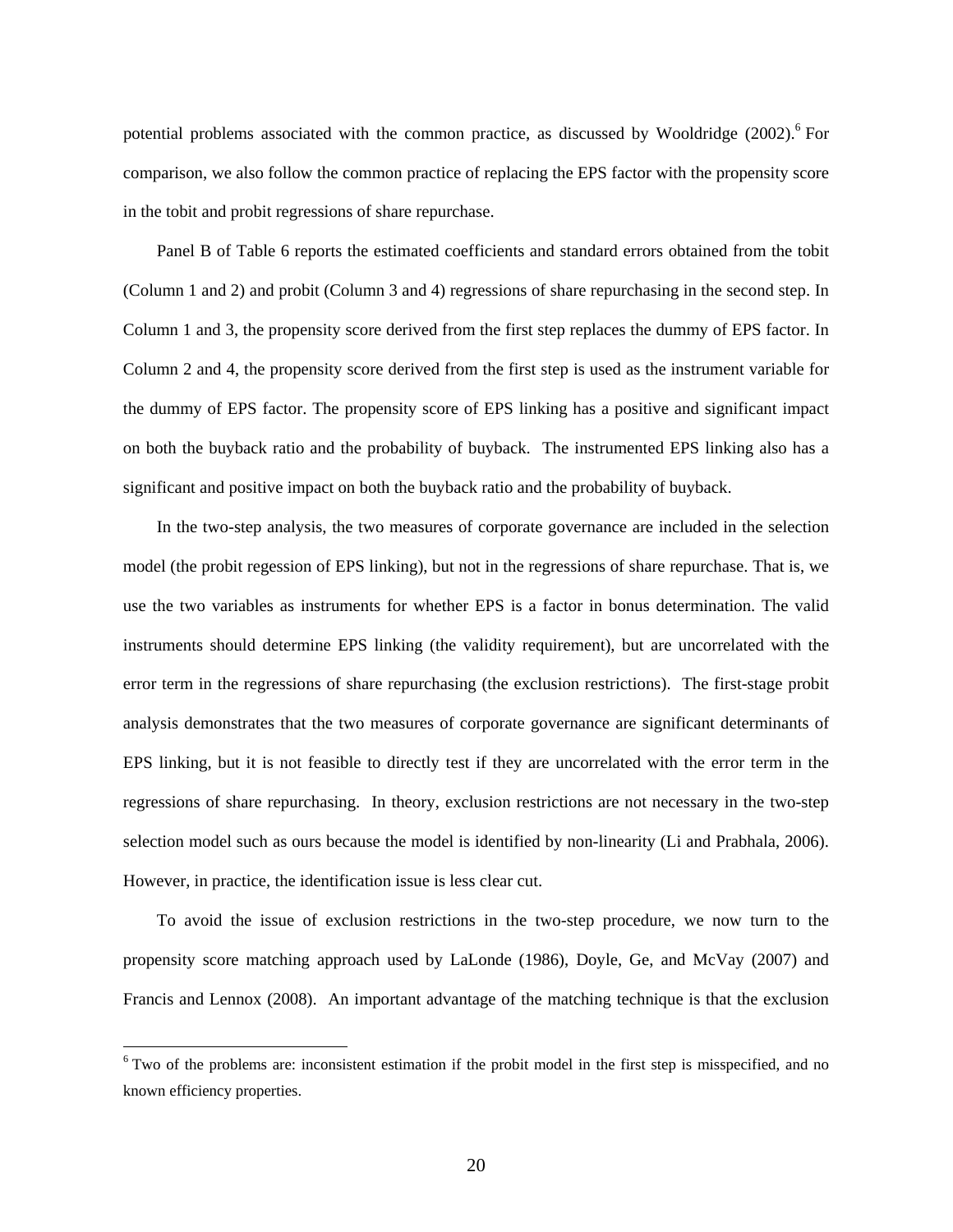restrictions are unnecessary because the regression of the share repurchase does not include the derived probability from the probit analysis of EPS linking as a control variable.

We implement the matching procedure as following: first, we estimate the probit model of EPS linking for each sample year; we then predict the propensity for the firm to link CEO bonus with EPS and we sort the sample by the predicted probabilities (propensity score); for each EPS-linking firm, we find a non-EPS-linking firm with the closest propensity score; finally, we estimate the probit and tobit models of share repurchasing using the matched-pair sample. This method creates a non-EPS-linking control sample with the same predicted probabilities of linking CEO bonus to EPS as the EPS-linking sample, and thus controls for the self-selection caused by underlying firm characteristics.

Panel C of Table 6 reports the estimated coefficients and standard errors obtained from the tobit (Column 1) and probit (Column 2) regressions of share repurchase on the matched-pair sample. The propensity score matching method produces results similar to those in Table 4. The EPS factor dummy is positive and significant.

The results in Table 6 confirm what we have observed from the tobit and probit analysis of share repurchase in Table 4: controlling for other firm characteristics, firms are more likely to conduct repurchases when their CEO's bonus is tied to EPS.

### *4.3 The gains of CEOs from share repurchase*

We now examine whether CEOs achieve personal gains from share repurchases, when their bonus is tied to EPS. We study the firms whose CEO's bonus is tied to EPS and compare them to those whose CEO's bonus is not tied to EPS. We exclude the firms for which we cannot decide whether EPS is a factor in determining their CEO's bonus and we delete firms who do not have a bonus plan for their CEO.

In the OLS regressions of CEOs' bonus, we have the following specification:

$$
CEOBonus_{i,t} = \lambda_0 + \lambda_1 Size_{i,t} + \lambda_2 \text{ Re } t_{i,t} + \lambda_3 Buyback_{i,t} + \lambda_4 EPSfactor_{i,t}
$$
  
+  $\lambda_5 EPSfactor_{i,t} * Buyback_{i,t} + \delta_{i,t}$  (3)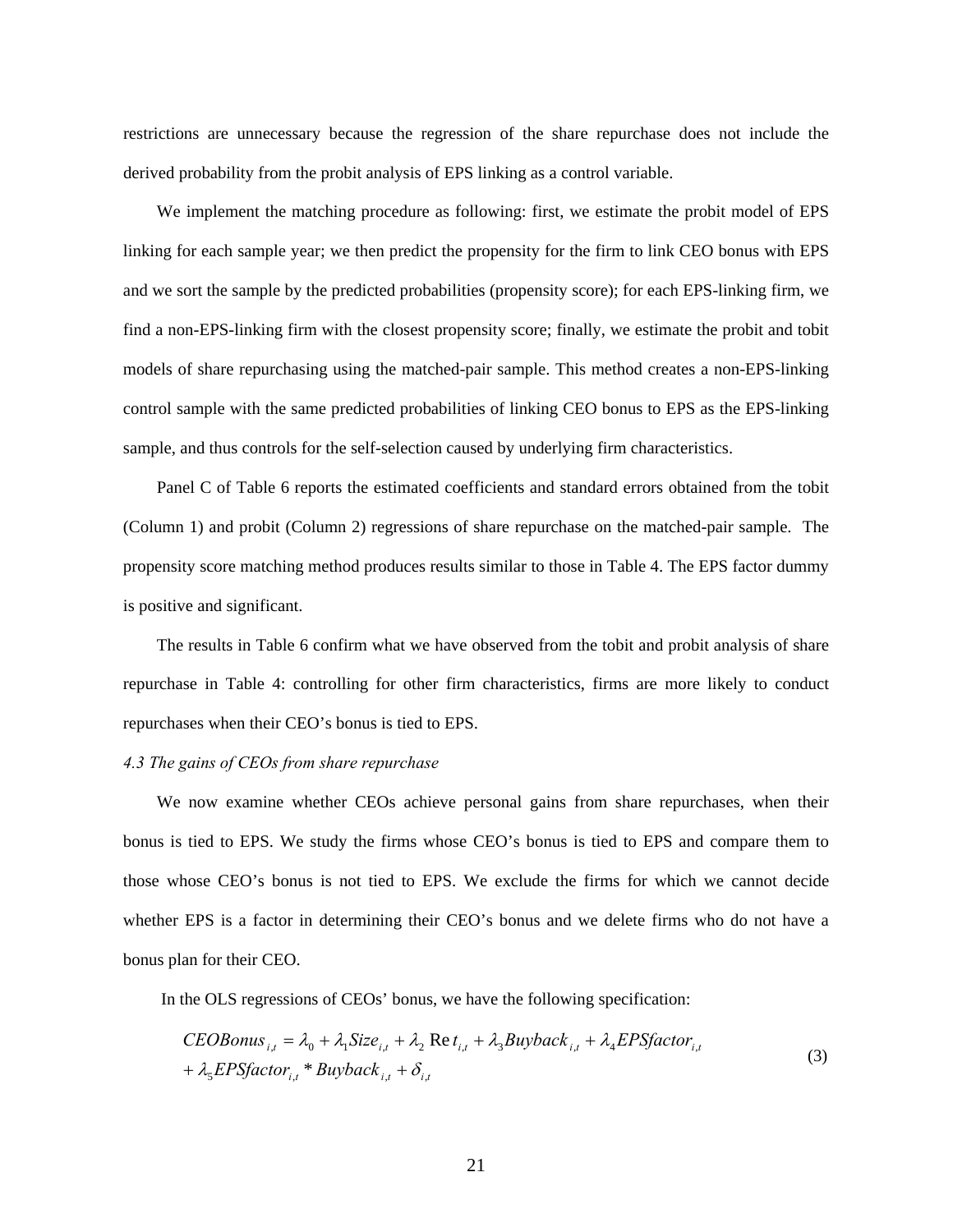*CEOBonus* is measured two ways: the natural log of (1+bonus), and the ratio of bonus to (bonus + salary). *Size* is the natural log of the total assets, and *Ret* is the one-year return to the shareholders. *Buyback* is measured in three ways: whether the net repurchase is positive, log of (1+net repurchase), and net repurchase scaled by market value of equity. *EPSfactor* is the indicator of whether EPS is a factor affecting CEO bonus: it is one if the CEO's bonus is tied to earnings per share, and zero otherwise. Equation (3) includes the interaction term between *EPSfactor* and the buyback measure. For firms whose CEO's bonus is not tied to EPS,  $\lambda_3$  measures the impact of a buyback on CEO bonus. For firms whose CEO's bonus is tied to EPS,  $\lambda_3 + \lambda_5$  captures the impact of a buyback on CEO bonus. We also control for year and industry fixed effects in the estimation of Equation (3).

The estimated coefficients and standard errors are presented in Panel A of Table 7. Larger firms award a larger bonus to their CEOs than smaller firms do. Higher stock return is associated with a greater bonus, consistent with the positive pay-performance relation documented in the literature. None of the three buyback measures has a significant coefficient on the level of bonus, i.e.,  $\lambda_3$  is not statistically different from zero. Thus, buyback alone, when the CEO's bonus is not tied to EPS, is not related to the level of the bonus. However, the interaction term between the indicator of CEO bonus being tied to EPS and the buyback measure is positive and significant. F-tests reported at the bottom of the table confirm that  $\lambda_3 + \lambda_5$  is positive and significant in Column (1)-(3). Thus, when CEO bonus is tied to EPS, share repurchasing increases the level of CEO bonus. The lack of significance for buyback alone helps mitigate concerns about endogeneity, whereby bonuses and buybacks would be associated due to their potential mutual association with performance.

The impact of share buyback on the level of bonus is economically significant when CEO bonus is tied to EPS: in Column 1,  $\lambda_3 + \lambda_5$  equals 0.36, which means that conducting share buyback increases the level of bonus by approximately  $43\%$  (that is,  $\exp(0.36)$ -1) when CEO bonus is tied to EPS; in Column 2,  $\lambda_3 + \lambda_5$  equals 0.091, suggesting that an increase of one standard deviation in the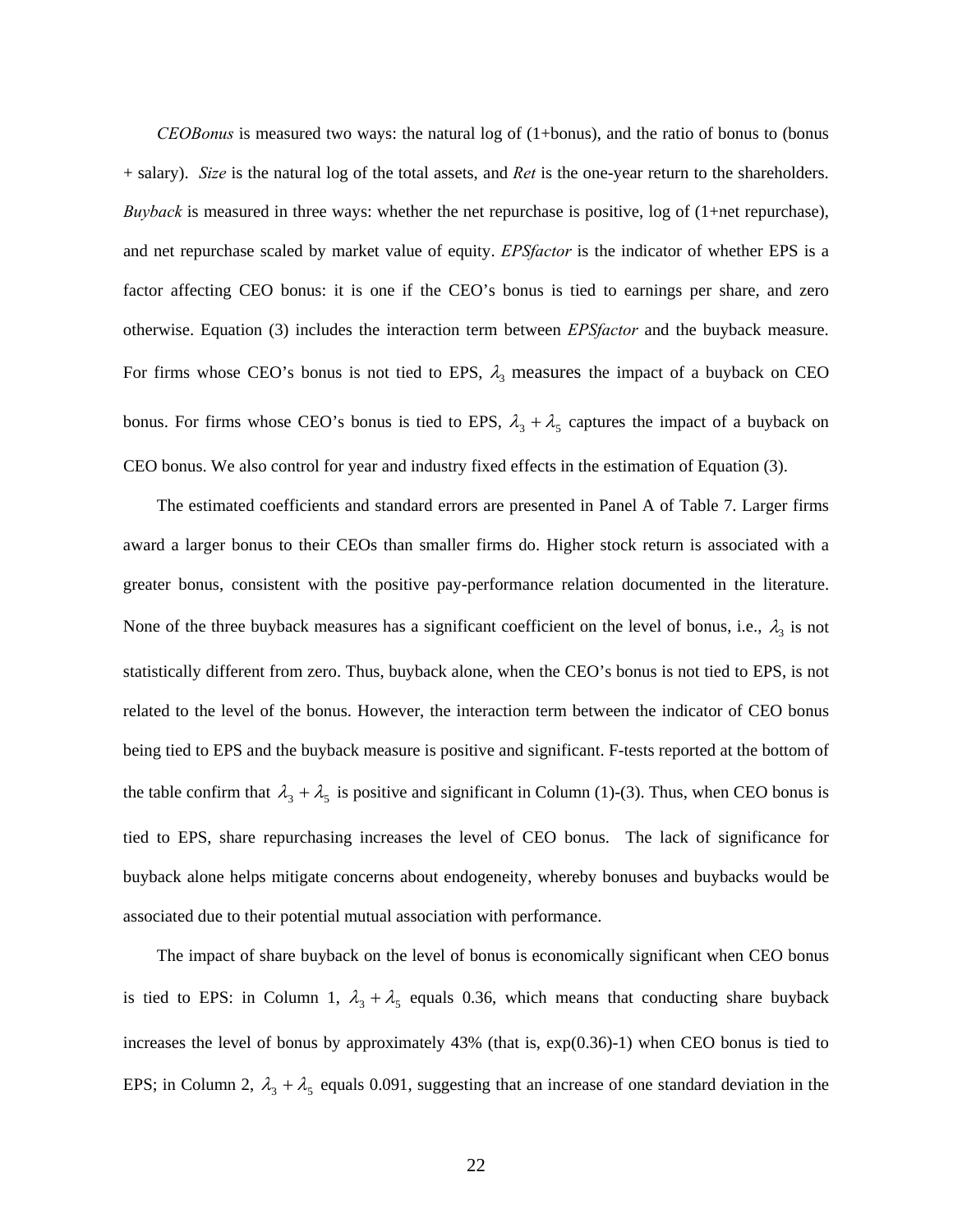log of buyback amount (the standard deviation is 2.15) increase the level of bonus by about 19% when CEO bonus is tied to EPS; in Column 3,  $\lambda_3 + \lambda_5$  equals 4.16, meaning that an increase of one standard deviation in the scaled buyback (the standard deviation is 0.03) increases the level of bonus by about 12% when CEO bonus is tied to EPS.

The analysis of the ratio of bonus to the sum of cash and bonus generates similar results (Column 4-6). Buyback alone, when the CEO's bonus is not tied to EPS, is not related to the ratio of bonus to the sum of salary and bonus. However, the interaction term between the indicator of CEO bonus being tied to EPS and the buyback measure is positive and significant. F-tests at the bottom of the table confirm that  $\lambda_3 + \lambda_5$  is positive and significant in Column (4)-(6).

## *Insert Table 7*

Further, we estimate a probit model of whether a CEO receives a bonus. The regression is specified as the following:

$$
Bonus_{i,t} = \eta_0 + \eta_1 Size_{i,t} + \eta_2 Ret_{i,t} + \eta_3 Buyback_{i,t} + \eta_4 ESPS factor_{i,t}
$$
  
+  $\eta_5 EPSfactor_{i,t} * Buyback_{i,t} + \varphi_{i,t}$  (4)

The dependent variable, *Bonus*<sub>*i,t*</sub>, takes the value of one if a firm grants a cash bonus to its CEO in year *t*, and zero otherwise. The independent variables are the same as specified in Equation (3), including firm size, one-year stock return, the three buyback measures, the indicator of CEO bonus being tied to EPS, and its interaction term with one of the three buyback measures. We also control for year and industry fixed effects.

Panel B of Table 7 provides the estimated coefficients and standard errors from the probit regression. The results are consistent with those in Panel A. Share repurchasing does not affect the probability of a CEO receiving a bonus if his bonus is not tied to EPS. However, the interaction term between the indicator of CEO bonus being tied to EPS and the buyback measure is positive and significant. F-test confirms that the overall impact of share repurchasing ( $\eta_3 + \eta_5$ ) is statistically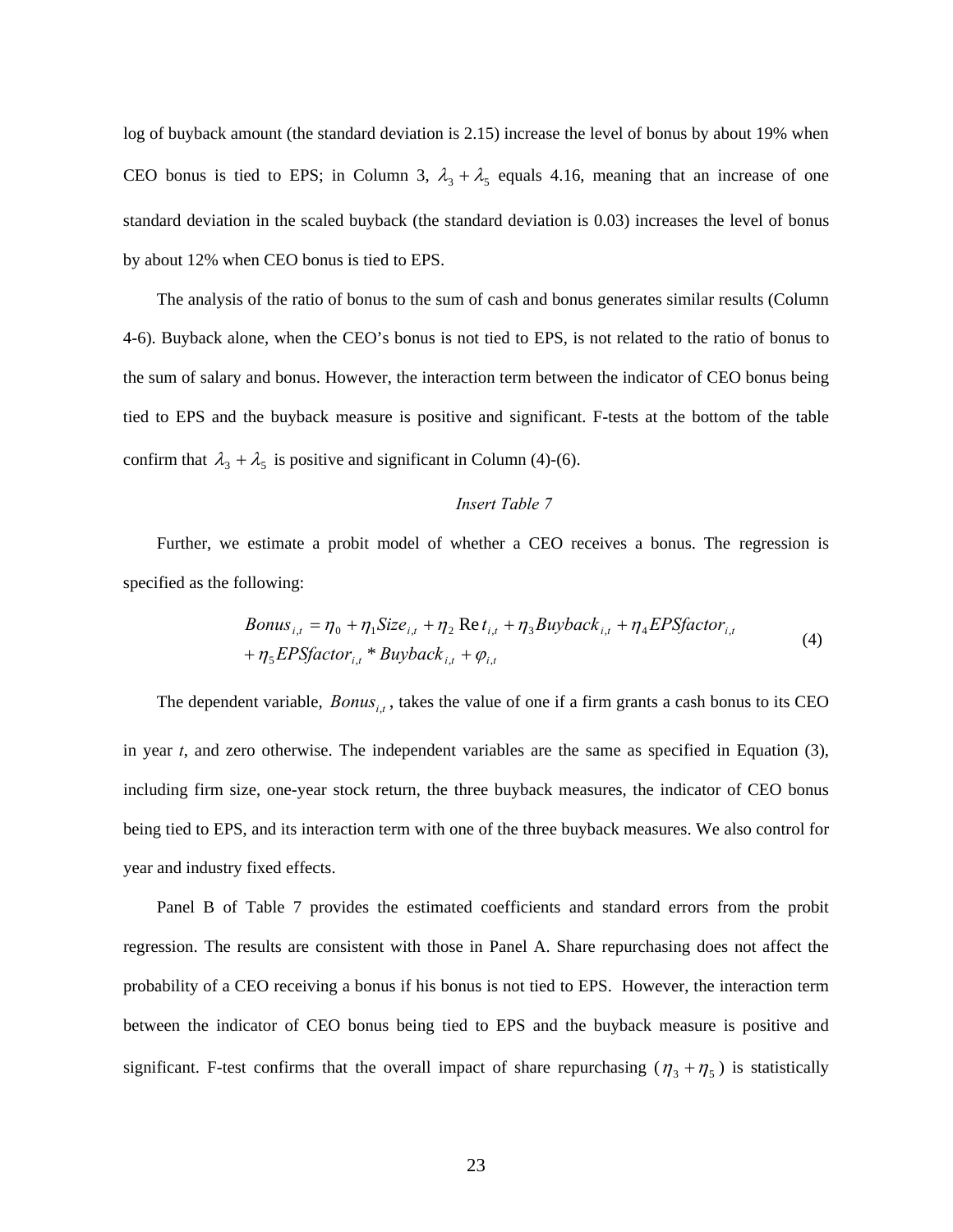positive in each of the three columns. Thus, a share buyback increases the probability of CEO being awarded a bonus, but only when his bonus is tied to EPS.

In the OLS regression of CEO bonus, we use share repurchases as one of the independent variables. However, share buyback is an endogenous choice. As we show in Table 2 (Panel B), repurchasing and non-repurchasing firms are different along a number of dimensions, in additional to firm size and stock return. We utilize the method of propensity score matching to control for the differences between non-repurchasing firms and firms with positive net repurchases. First we estimate a probit regression of whether a firm conducts a share buyback, as specified in Equation (2). After the probit regression, the expected probability of having positive share repurchases, i.e., the propensity score, is derived based on the estimated coefficients. For each repurchasing firm, we find a nonrepurchasing firm in the same industry and year with the closest propensity score. Last, we compare CEO bonuses between firms with positive buyback and their matching non-repurchasing firms.

### *Insert Table 8*

Table 8 summarizes the mean and median bonus received by CEOs in firms with positive net repurchases versus their propensity-score-matching non-repurchasing firms. We differentiate the group of firms with CEO bonus tied to EPS from the group of firms whose CEO's bonus is not determined by EPS. We find that, within the former group, firms with positive net repurchases grant a greater bonus to their CEO than their matches. However, for the repurchasing firms whose CEO's bonus is not determined by EPS, their CEO does not receive more bonus than the CEO in their propensity score matched firms.

The results in Table 7 and Table 8 reinforce the support for Hypothesis 1: when bonus award is based on EPS, CEOs in firms with positive net repurchases receive more bonus than those in nonrepurchasing firms, after controlling for various firm characteristics. The group of firms whose CEO's bonus is not determined by EPS provides a useful benchmark: share repurchase has no significant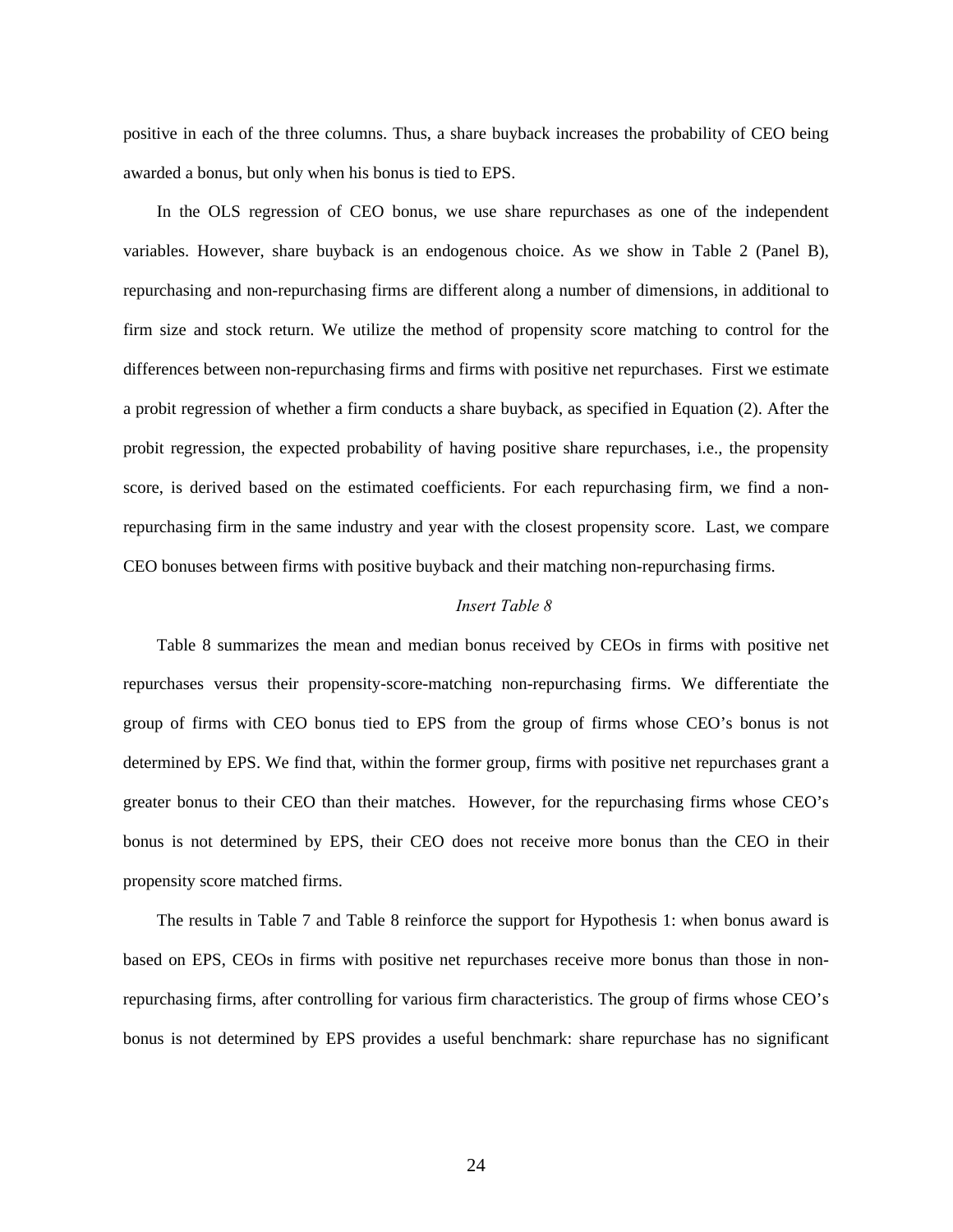impact on the CEO's bonus when EPS is not a factor in the bonus structure. The evidence confirms the idea that the bonus structure can create a personal motivation for CEOs to initiate share buyback.

## *4.4 Share repurchases and the threshold earnings per share*

 $\overline{a}$ 

For the repurchasing firms, we compute what their EPS would have been without the repurchases, that is, the "As-if" EPS, as follows:

*As-if EPS 1=Earnings<sub>t</sub> / (Weighted average shares outstanding<sub>t</sub> +0.5\*Shares bought<sub>t</sub>)* 

*As-if EPS 2= (Earnings<sub>t</sub> + 0.5\*Cost<sub>i</sub>) / (Weighted average shares outstanding<sub>t</sub> +0.5\*Shares bought<sub>i</sub>)* 

*Earningst* is the reported income available to common shareholders in year *t, Weighted average shares outstanding*, is the number of shares outstanding used to compute the EPS reported by the company, as provided by COMPUSTAT. *Shares boughtt* is the number of shares bought during the fiscal year, computed as the dollar amount of net repurchase divided by the monthly average stock price. We assume that the shares are bought back uniformly over the year. *Cost<sub>t</sub>* is the "opportunity" cost", that is, what the company could have earned otherwise from the money they spend on share repurchases. The "opportunity cost" is estimated as the product of the buyback dollar amount and the annualized 3-month Treasury-bill rate.

As we have mentioned before, the majority of firm-year observations use basic EPS, while some use diluted EPS as the threshold EPS for CEO bonus. We compute *As-if EPS 1* and *As-if EPS 2* accordingly, in order to compare them with the threshold EPS consistently.<sup>7</sup>

We compare *As-if EPS 1* and *As-if EPS 2* with the reported EPS (with buyback) by repurchasing firms. We find that the reported EPS, on average, is 12 cents higher than *As-if EPS 1* and 9 cents higher than *As-if EPS 2* (not tabulated). To test whether firms are more likely to conduct share repurchases when their earnings per share are close to the level that triggers the bonus (Hypothesis 2),

<sup>&</sup>lt;sup>7</sup> For basic EPS, COMPUSTAT provides earnings (data 237) and weighted average shares outstanding (data 54) that are used to calculate basic EPS; for diluted EPS, COMPUSTAT provides weighted average shares outstanding (data 171) that are used to calculate diluted EPS and diluted EPS (data 57), and we compute the earnings as the product of data 171 and data 57.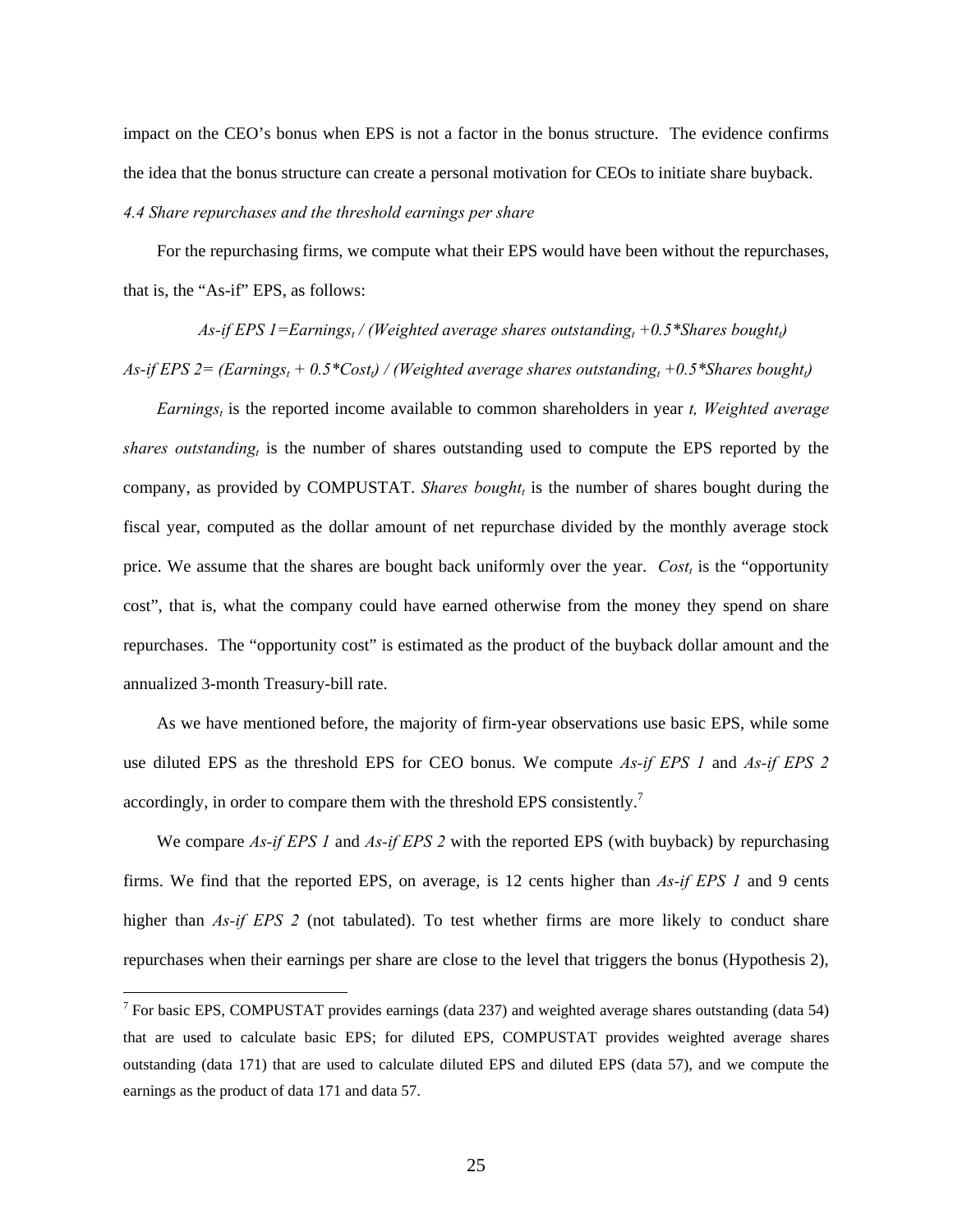we include non-repurchasing firms in the analysis. For the non-repurchasing firms, *As-if EPS 1* and *As-if EPS 2* are the same as the reported EPS.

If *As-if EPS 1* or *As-if EPS 2* is less than but within 15% of the threshold earnings per share, we say that the *As-if EPS* is close to the threshold. We also use 10% and 20% as the cutoff, and the results are qualitatively the same.

 In Table 9, we compare the frequency, dollar amount, and relative size of share buyback between those firms with *As-if EPS* close to the threshold EPS and others. Panel A examines *As-if EPS 1* and Panel B *As-if EPS 2*. When *As-if EPS* is close to the threshold earnings per share, 75% of the observations conduct share buyback, significantly higher than the 60% when *As-if EPS* is not close to the threshold earnings per share. In both panels, the amount of buyback and the buyback ratio are significantly higher when *As-if EPS* is close to the threshold earnings per share. The statistic tests confirm the significant difference in median, although the statistical difference in mean between the two subsets is a little weaker. The univariate results in Table 9 support Hypothesis 2: when EPS is close to the level triggering bonus payment, firms are more likely to repurchase shares.

# *Insert Table 9*

In the multivariate analysis, we estimate the tobit model of buyback ratio and the probit model of firms conducting a share buyback incorporating the indicator of whether the *As-if EPS* is close to the threshold earnings per share. The regressions are specified as the following:

The tobit regression:

*Buyback<sub>i,t</sub>* = 
$$
\beta_0 + \beta_1 Size_{i,t-1} + \beta_2
$$
 Profitability<sub>i,t-1</sub> +  $\beta_3 Cash_{i,t-1} + \beta_4 Pay_{i,t-1} + \beta_5 IndLever_{i,t-1}$   
+ $\beta_6 Take over_{i,t-1} + \beta_7 MTB_{i,t-1} + \beta_8 Ab Ret_{i,t-1} + \beta_9 MO_{i,t} + \beta_{10} Negative_{i,t} + \beta_{11} Close_{i,t} + \mu_{i,t}$  (5)

The probit regression:

*Buy<sub>i,t</sub>* = 
$$
\gamma_0 + \gamma_1 Size_{i,t-1} + \gamma_2
$$
 *Profitability<sub>i,t-1</sub>* +  $\gamma_3 Cash_{i,t-1} + \gamma_4 Pay_{i,t-1} + \gamma_5 IndLever_{i,t-1}$   
+  $\gamma_4 Takeover_{i,t-1} + \gamma_7 MTB_{i,t-1} + \gamma_8 Ab Ret_{i,t-1} + \gamma_9 MO_{i,t} + \gamma_{10} Negative_{i,t} + \gamma_{11} Close_{i,t} + \varphi_{i,t}$  (6)

Note that all the firms in the above regressions have their CEO bonus tied to EPS. *"Close"* is one if the *As-if EPS* is below but within 15% of the threshold earnings per share, and zero otherwise. The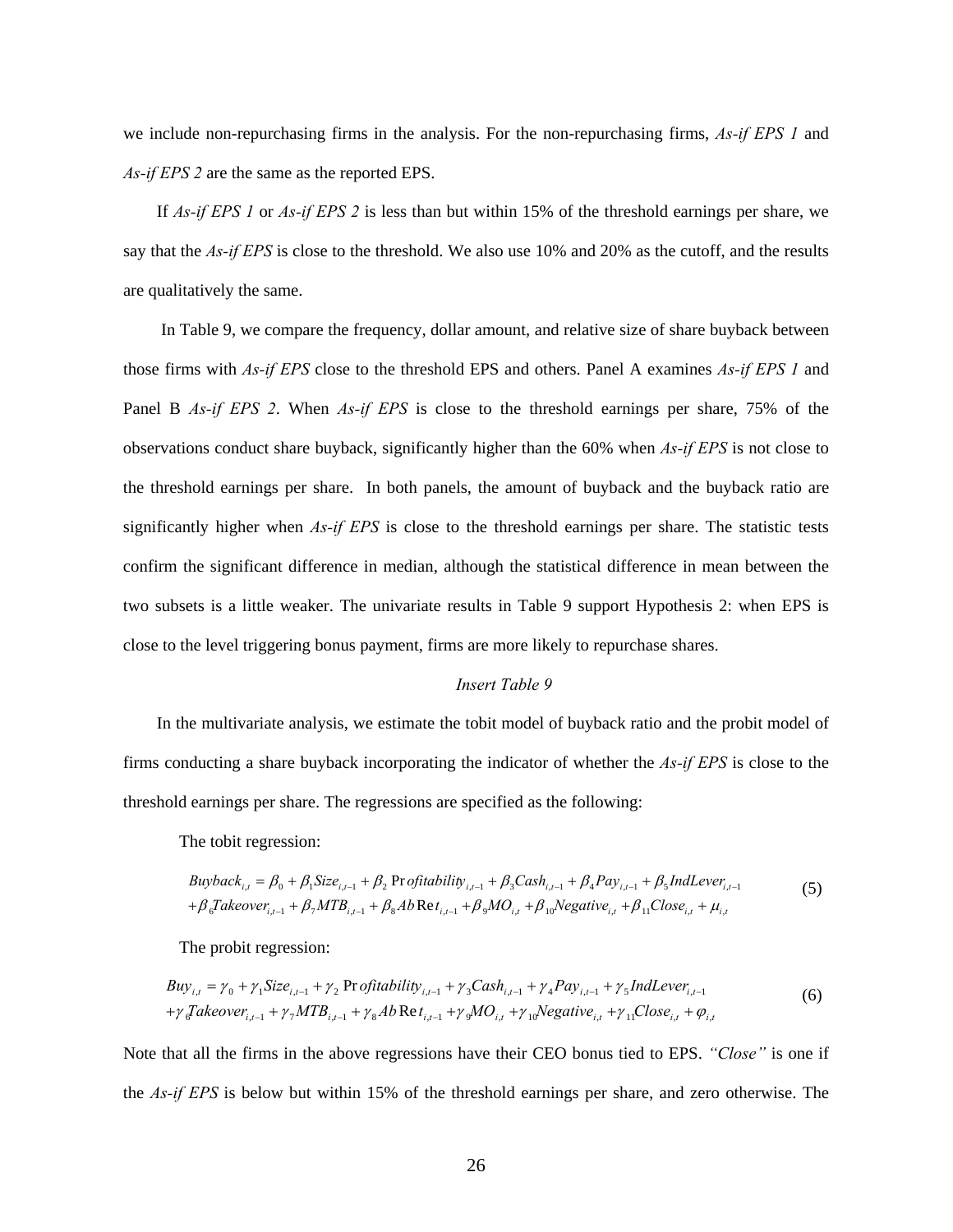estimated coefficients and standard errors from the regression are presented in Panel A (tobit) and Panel B (probit) of Table 10. In both columns (*As-if EPS 1* in Column 1, and *As-if EPS 2* in Column 2), firm size and profitability are positive and significant determinants. When *As-if EPS 1* or *As-if EPS 2*  is close to the threshold EPS, the buyback ratio and the probability of share buyback increase. In the tobit regression, when the As-if EPS is close to the threshold, the buyback increases by 1.4% (*As-if EPS 1*) or 1.3% (*As-if EPS 2*) of the market equity. In the probit regression, the odds ratio for repurchasing given that the firm is close to the threshold EPS is 2.20 (*As-if EPS 1*) and 2.13 (*As-if EPS 2*). Table 10 provides support to Hypothesis 2.

#### *Insert Table 10*

#### *4.5 Post-buyback returns*

To test Hypothesis 3, we study the three-year post-buyback abnormal returns. We keep the first year of a firm with positive net repurchase, i.e., we drop its subsequent years of repurchases from the sample, to avoid the compounding effects of multiple observations from the same firm. Since we identify a company to be a repurchasing firm if its net repurchase in the fiscal year is positive, we use the last month of the fiscal year as the event month. For each month, we form value-weighted portfolios of firms that have repurchased within the previous three years. The value-weighted monthly returns use the market value of equity at the end of the previous month as the weighting factor. The portfolios are rebalanced monthly so that all companies that reach the end of their three-year period can be dropped and all companies that have just repurchased can be added. Using the calendar-time portfolio approach, we perform the following four-factor regression of monthly returns. We drop the months with less than ten firms to mitigate the heteroskedasticity problem (see, Mitchell and Stafford, 2000). The portfolio excess returns are regressed onto the four factors as introduced by Fama and French (1993) and Carhart (1997).

$$
R_{b_{uy,t}} - R_{f,t} = \alpha_0 + \alpha_1 (R_{m,t} - R_{f,t}) + \alpha_2 SMB_t + \alpha_3 HML_t + \alpha_4 UMD_t + \varepsilon_{p,t}
$$
\n(7)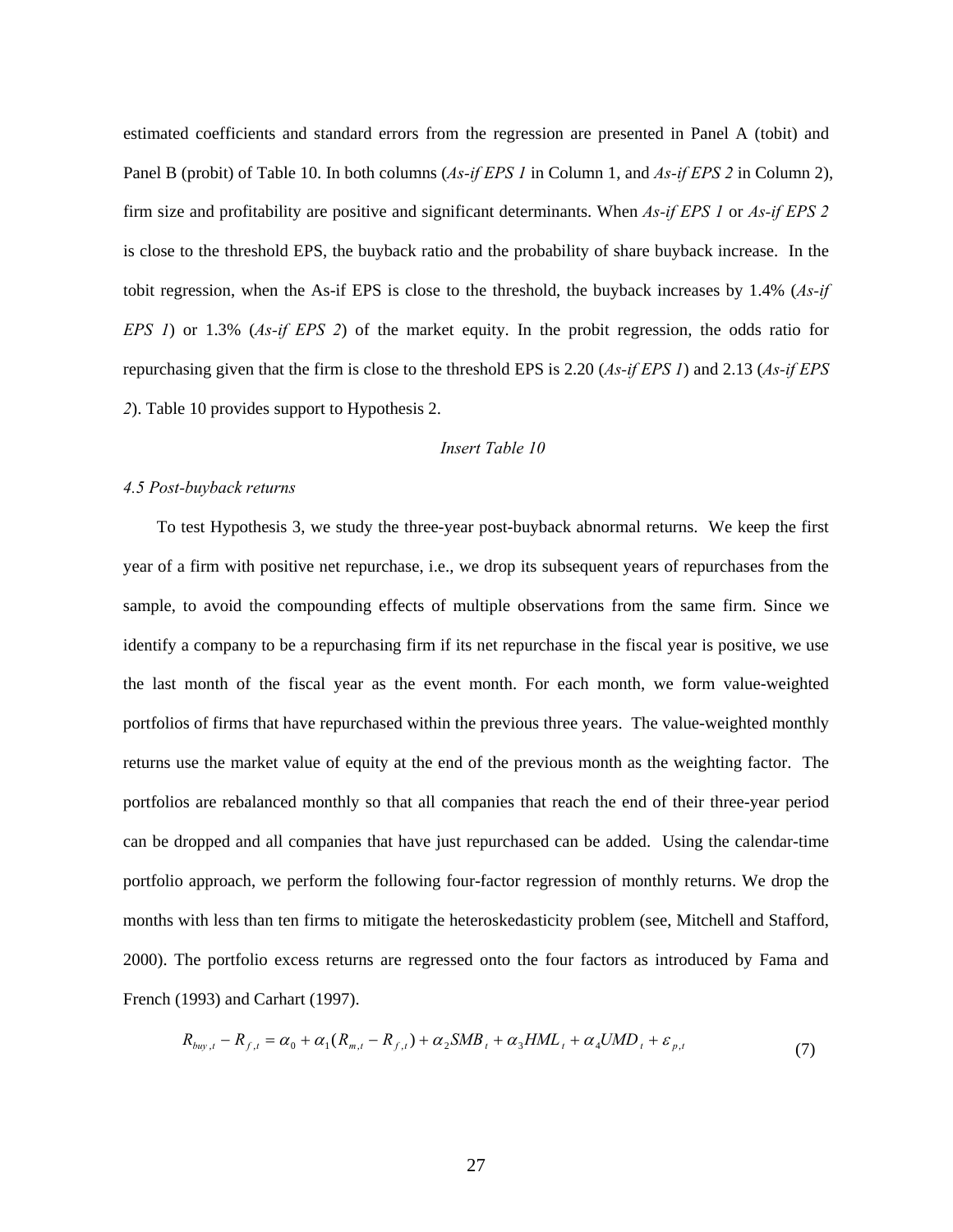$R_{buy,t}$  is the value-weighted portfolio return of repurchasing firms in month t.  $R_{f,t}$  is the return of one-month Treasury bill,  $R_{m,t}$  is the return on the CRSP value-weighted portfolio,  $SMB_t$  is the difference between returns of value-weighted portfolios of small and big stocks,  $HML<sub>t</sub>$  is the difference between returns of value-weighted portfolios of high and low book-to-market stocks, and  $UMD<sub>t</sub>$  is the difference between returns of value-weighted portfolios of high and low momentum stocks. The intercept,  $\alpha_0$ , is interpreted as the mean monthly abnormal return.

We also construct a zero-investment (or hedged) calendar-time portfolio consisting of long positions on repurchasing firms and short positions on their matching firms. For each repurchasing firm, we find a matching non-repurchasing firm in the same industry with the closest firm size (measured by total assets). We estimate the regression of the hedged portfolio returns onto the four factors as following:

$$
R_{buy,t} - R_{match,t} = \gamma_0 + \gamma_1 (R_{m,t} - R_{f,t}) + \gamma_2 SMB_t + \gamma_3 HML_t + \gamma_4 UMD_t + \eta_{p,t} \tag{8}
$$

 $R_{buy,t}$  is the value-weighted portfolio return of repurchasing firms in month t;  $R_{match,t}$  is the valueweighted portfolio return of matching non-repurchasing firms in month t.  $\gamma_0$  is interpreted as the mean monthly abnormal return.

The above analysis is also done for the two subsets of firms: those with CEO bonus tied to EPS, and those whose CEO bonus is not determined by EPS. The estimated coefficients and standard errors are reported in Table 11. Panel A uses the sample of all repurchasing firms. Panel B uses the subset of repurchasing firms with CEO bonus tied to EPS, and Panel C the subset of repurchasing firms whose CEO bonus is not tied to EPS.

## *Insert Table 11*

For the sample of all repurchasing firms, the intercepts,  $\alpha_0$  and  $\gamma_0$  are positive and significant at 10% level, suggesting that the repurchasing firms make positive abnormal returns and they outperform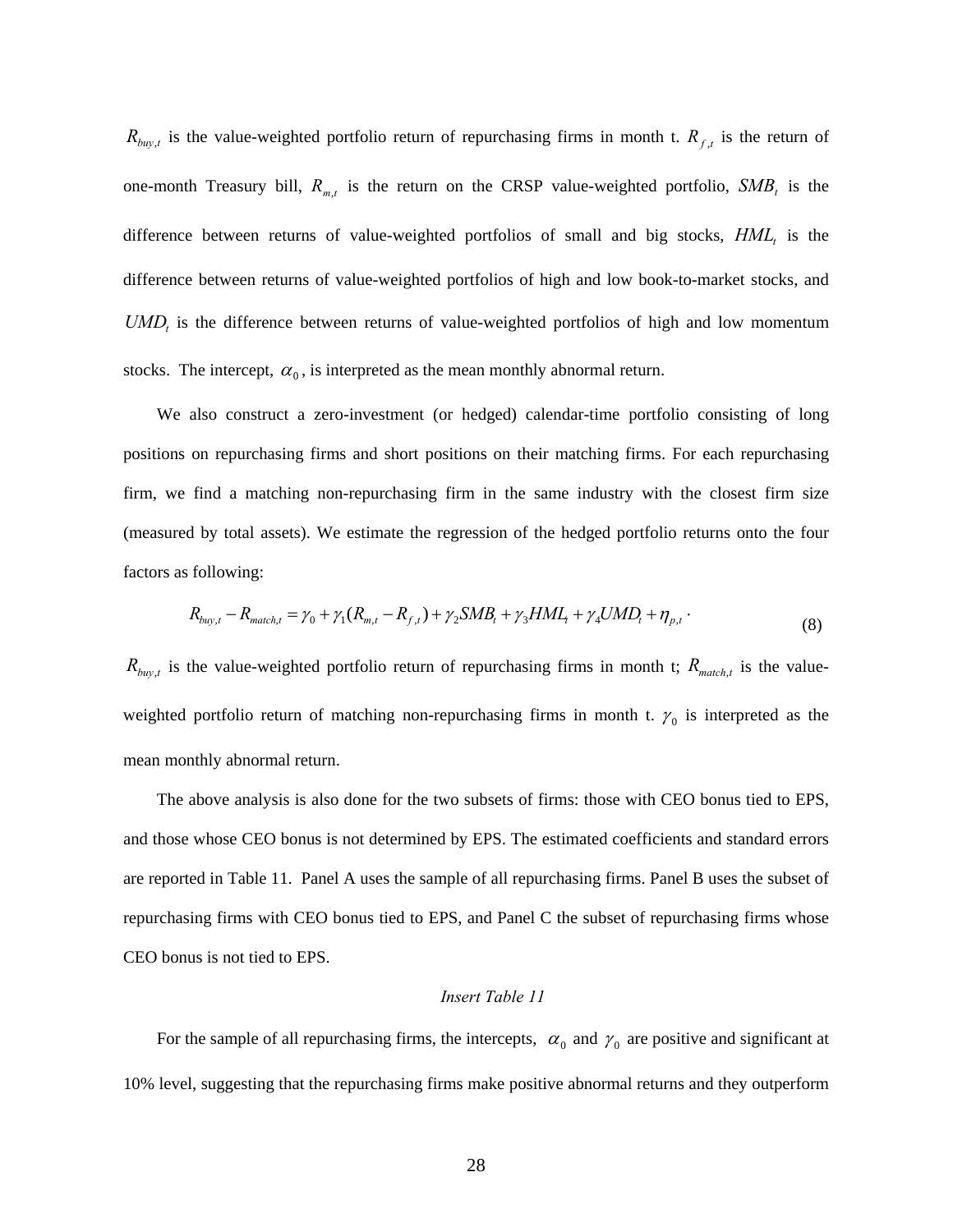their matching non-repurchasing firms in the post-buyback periods.  $\alpha_0$  is 0.31%, which translates to a mean annual abnormal return of 3.7%.  $\gamma_0$  is 0.42%, which means that the repurchasing firms outperform the match firms by 5.0% annually. The results are qualitatively consistent with Ikenberry, Lakonishok, and Vermaelen (1995), although our data period and methodology are different from theirs.

For the subset of the firms with CEO bonus determined by EPS,  $\alpha_0$  and  $\gamma_0$  are 0.07% and 0.18% respectively, not statistically significant. By contrast, for the subset of the firms with CEO bonus not tied to EPS,  $\alpha_0$  and  $\gamma_0$  are 0.49% (significant at 1% level) and 0.60% (significant at 5% level) respectively. These numbers translate to a mean annual abnormal return of 5.88% and 7.20%, respectively.

The above evidence provides support to Hypothesis 3: when CEO bonus is determined by EPS, shares of repurchasing firms do not fare better in the post-buyback period than shares of their matching non-repurchasing firms. Personal gain, rather than undervaluation, is the primary motivation for these repurchases.

#### **5. Additional robustness tests**

#### *5.1 Quarterly buyback*

Towards the end of a fiscal year, CEOs have more knowledge of whether the EPS will fall short of the threshold. As a result, if EPS-linking motivates the CEOs to conduct buyback, we expect that these firms are more likely to buy back towards the end of the fiscal year. We use COMPUSTAT quarterly data on the repurchasing firms to compute the amount of buyback in each quarter. We calculate the quarterly repurchases as the change in common treasury stock (COMPUSTAT Quarterly #98). If treasury stock is zero in the current and prior quarter, we measure repurchases as the difference between stock purchase (COMPUSTAT Quarterly #93) and stock issuance (COMPUSTAT Quarterly #84). We then compute the ratio of buyback in each quarter to the total amount in the whole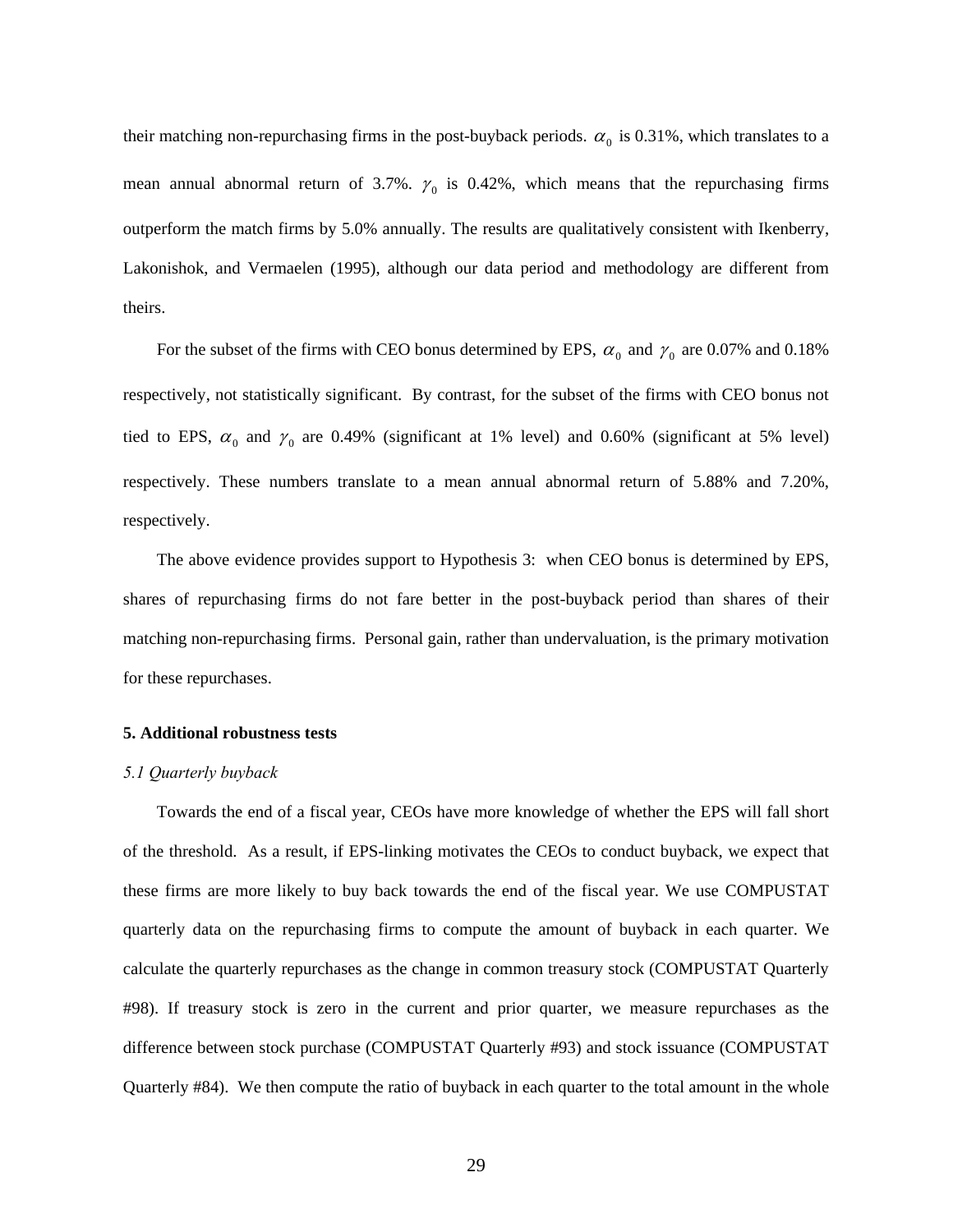fiscal year. Table 12 reports the mean and median of the quarterly buyback ratio, for EPS-linking and non-EPS-linking firms.

## *Insert Table 12*

For EPS-linking firms, the fourth quarter sees greater buyback activity than earlier quarters. A Kruskal-Wallis test confirms the statistical significance of the differences among the four quarters. For non-EPS-linking firms, there are no statistically significant differences among the four quarters.

## *5.2 Equity-based compensation of CEOs*

CEOs' equity-based compensation gives them incentives to manipulate earnings (e.g., Bergstresser and Philippon, 2006). Would equity-based compensation also motivate them to conduct a buyback and thus increase earnings per share? In the earlier analysis, we consider management options, i.e., the number of shares underlying options held by the top five executives scaled by the number of shares outstanding, as one factor in share buyback decisions. However, stock option holdings are noisy measures of managerial incentives as they do not explicitly measure the relation between CEO portfolio wealth and stock returns. We now examine the effects of CEO portfolio delta on their incentives to buy back shares. Delta is defined as the dollar change in a CEO's stock and option portfolio for a 1% change in stock price, and we compute delta using the one-year approximation method outlined in Core and Guay (2002). The information needed for the calculation of delta is obtained from Execucomp (B-S volatility, individual option grants, etc.) and Federal Reserve Bank Reports (the risk-free rates).

The mean and median CEO portfolio delta in our sample are \$881,122 and \$249,661, respectively. That is, for 1% increase in stock price, the CEO's wealth tied to stock and option, on average, increases by more than \$880,000. In untabluated tests, we find that our original management options variable is highly correlated with the managerial delta, such that managerial delta does not add anything new to the buyback regressions and does not change the EPS-linking results.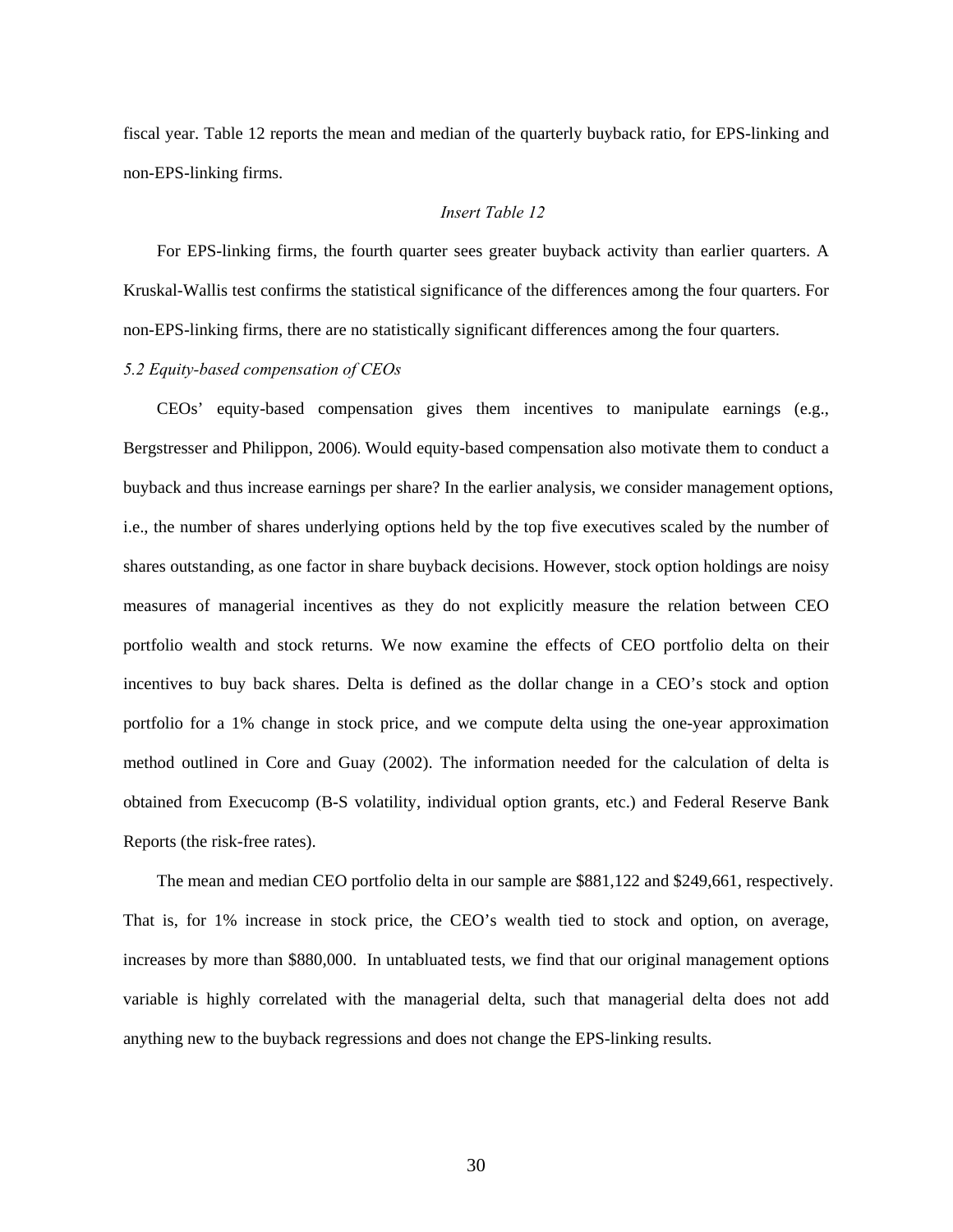#### *5.3 Discretionary accruals*

It is natural to ask whether managers using repurchases to manipulate the denominator also use discretionary accruals to manipulate the numerator of EPS. To answer the question, we estimate an OLS regression of earnings discretionary accruals with year and industry fixed effects. The model is as following:

$$
DA_{i,t} = \beta_0 + \beta_1 Size_{i,t-1} + \beta_2 MTB_{i,t-1} + \beta_3 EPS factor_{i,t} + \mu_{i,t}
$$

*DA* is the discretionary accruals that are derived via the modified Jones' model (Jones, 1991; Roychowdhury, 2006).<sup>8</sup> The estimated coefficient on EPSfactor is 0.001 with a standard error of 0.003. EPS-linked bonuses by themselves do not lead to greater discretionary accruals. We further test whether greater discretionary accruals are associated with greater repurchases. We examine the correlation between buyback ratios and discretionary accruals. The Pearson correlation coefficient between them is -0.012, with p-value being 0.136. Thus, if anything, greater accruals are associated with lower repurchases. This is sensible as greater accruals means that less of the firm's earnings represent actual cash flow that could be used for repurchases.

### **6. Conclusion**

 $\overline{a}$ 

We investigate the direct financial incentives CEOs have to initiate repurchases. By mechanically increasing current-year EPS, repurchases provide a means for CEOs to increase their EPS-driven bonuses. In a hand-collected sample of more than 12,000 firm-years, we find support for the hypotheses that CEOs with EPS-based bonuses are more likely to repurchase and that the closer they

<sup>&</sup>lt;sup>8</sup> We estimate the model of accrual: *Accruals*<sub>i</sub>/A<sub>t-1</sub> =  $\alpha_0 + \alpha_1 (1/A_{t-1}) + \beta_1 (1/S_{t-1}) + \beta_2 (PPE_{t-1}/A_{t-1}) + \varepsilon_t$ . *Accruals* are income before extraordinary items (COMPUSTAT data#18). *ΔS* is the change in sales (data#12). *PPE* is the net property, plant, and equipment (data#8). All variables other than the first intercept are scaled by lagged total assets (data#6). The regressions are estimated for firms in every industry-year, with industries defined by two-digit SIC codes. The residuals are the discretionary accruals.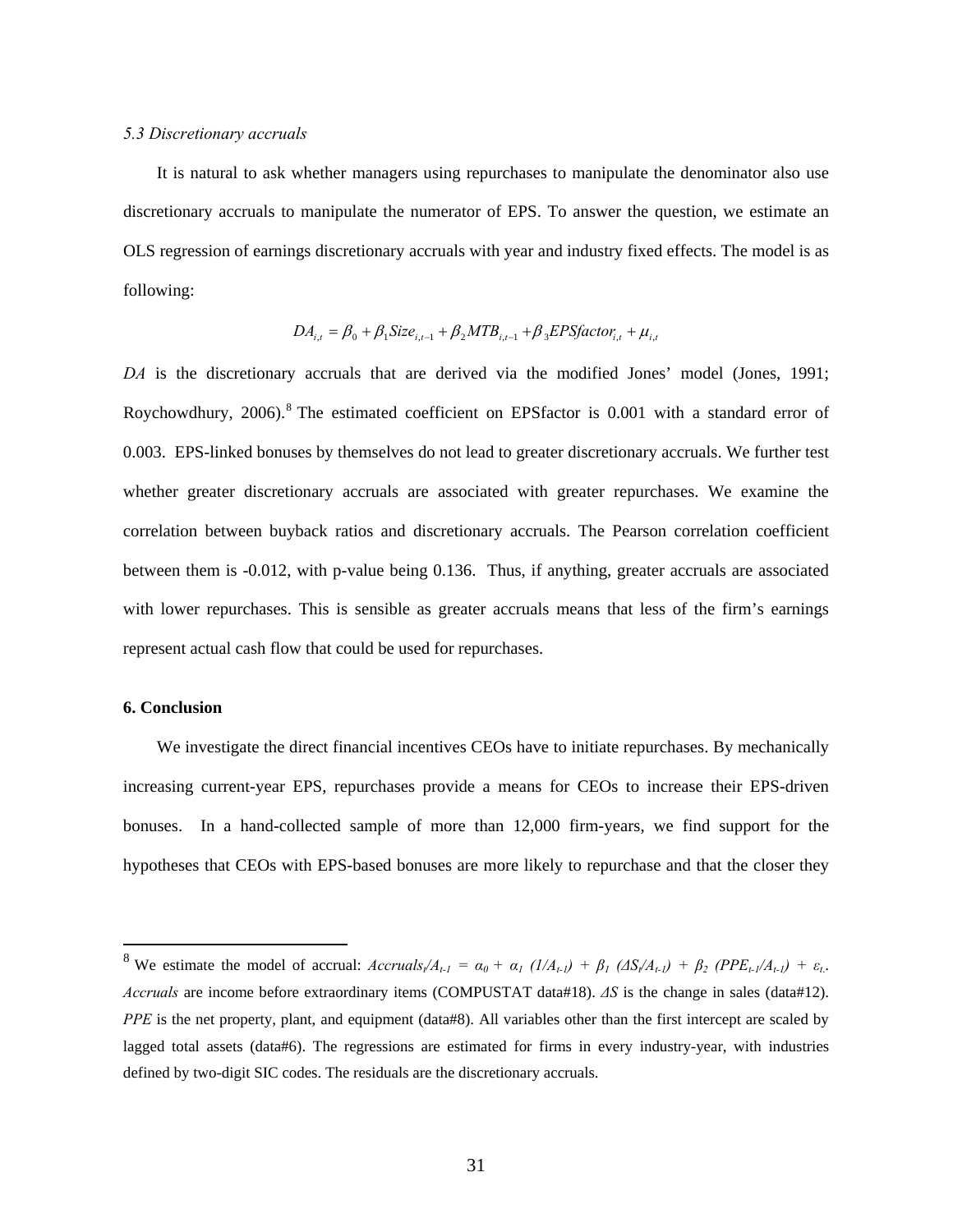are to their EPS bonus threshold, the greater is the effect. Hence, this study provides the link between share purchase and CEO's private financial benefit.

Our findings add to the literature linking earnings management and compensation as well as the literature establishing the influence of compensation on payout policy. Healy (1985) was the first to show that CEOs appear to manage earnings to meet bonus criteria. Our paper extends his work by showing that with the rise of stock repurchases, CEOs now expend corporate liquidity on payout actions with the aim of manipulating bonus payouts. We further extend the literature establishing that the design of CEO compensation influences payout policy. Earlier work in this area (e.g. Fenn and Liang, 2001) has shown that option compensation creates a preference for repurchases over dividend because options are not dividend-protected. Our study shows that EPS-linked bonuses create an incentive to initiate a repurchase even in the absence of managerial options.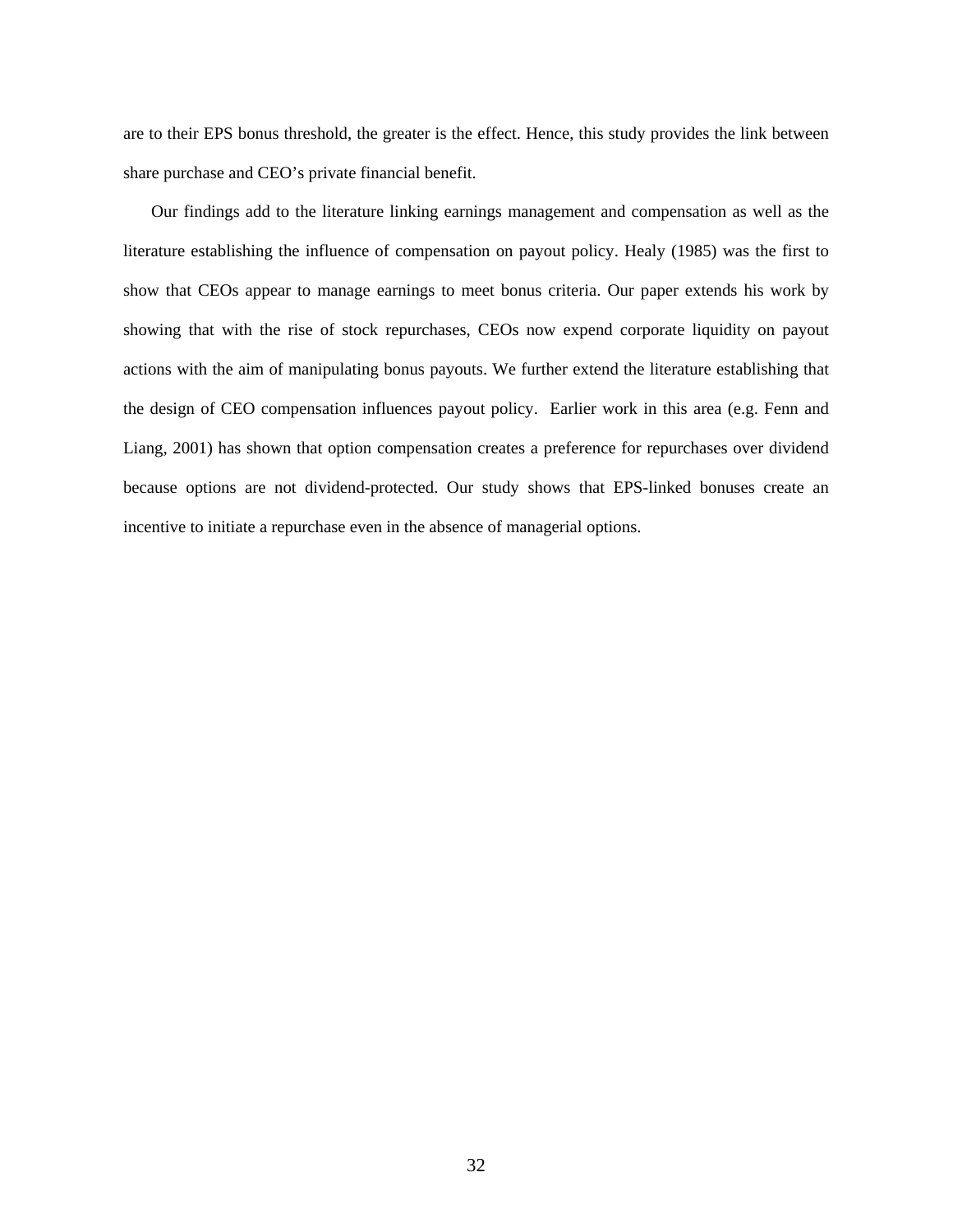#### **Appendix**: **Some proxy excerpts regarding the effect of repurchasing on EPS-linked bonuses**

We first searched for keywords, "repurchase", "repurchasing", or "share buyback", in the proximity of "EPS", "earnings-per-share", or "earnings per share" in the 6,125 proxies that link CEO bonus to EPS, and then we read the proxy if the computer located "repurchase", "repurchasing", or "share buyback", within a 100-word range from "EPS", "earnings-per-share", or "earnings per share" in that proxy. We found that in only 30 proxies (less than 0.5% of the 6,125 proxies), the firm's compensation committee talked about the impact of repurchase on EPS.

Among the 30 proxies, only 7 stated that they might adjust the impact of repurchase when deciding whether EPS goal is achieved. For example, Pepsi Bottling company, in the proxy filed on 04/10/2008, says "*For our business and industry, we believe the most relevant criteria on which to evaluate our success are earnings per share ("EPS"), profit, volume of product sold, and operating free cash flow (as defined in our earnings releases). We view EPS as the best composite indicator of PBG's operational performance. The Committee, therefore, emphasizes EPS in establishing performance targets for the Named Executive Officers. In evaluating our performance against such EPS targets, however, the Committee considers the impact of unusual events on our reported EPS results (e.g., acquisitions, changes in accounting practices, share repurchases, etc.) and may adjust the results for purposes of determining the extent to which the EPS targets were or were not achieved."* 

For the majority of the 30 proxies, the compensation committee understands the impact of repurchase on EPS, but they do not adjust the impact of repurchase when deciding whether EPS goal is achieved. For example, Energizer, in the proxy filed on 11/29/2007, says, *"Our incentive programs are focused on consistent EPS growth from year to year. The choice of any performance metric involves a consideration of its advantages and drawbacks, and the committee has carefully considered these issues with respect to the use of EPS. The committee has recognized that non-operating factors, in particular our share repurchases over the past five years, have impacted EPS growth, even though the primary component of our EPS growth, historically, has been contributions from operations. We believe our share repurchase program has been an important factor in increasing shareholder value a practical and tax efficient means of providing shareholder returns—and that our officers should be rewarded for its success. Consequently, the committee believes that it is appropriate to utilize EPS, without adjustment for share repurchases, as our key performance metric. Nevertheless, the committee is regularly advised of share repurchases and other discretionary management actions which can impact EPS growth. The committee also periodically considers the impact of our focus on EPS improvement on operational and cash management decisions."*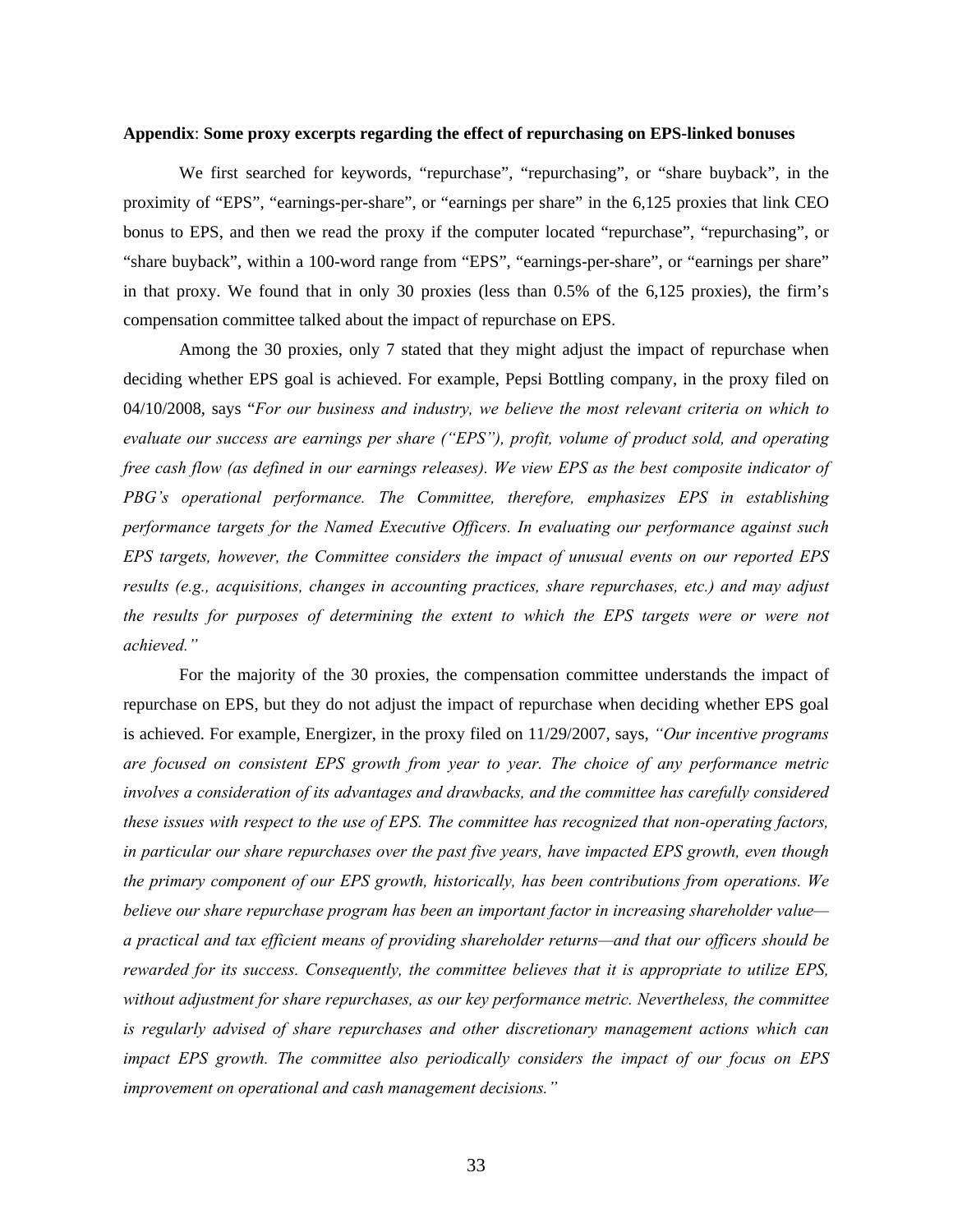#### **References:**

- Bagwell, L., and J. Shoven, 1988, Share repurchases and acquisitions: An analysis of which firms participate. In A.G. Auerbach (Ed.), Corporate Takeovers: Causes and Consequences. University of Chicago Press, Chicago, IL, 191-213.
- Bagwell, L., 1991, Share repurchase and takeover deterrence. Rand Journal of Economics 22, 72-88.
- Bange, M., and W. De Bondt, 1998, R&D budgets and corporate earnings targets. Journal of Corporate Finance 4, 153-184.
- Bebchuk, L., and A. Cohen, 2005, The costs of entrenched boards. Journal of Financial Economics 78, 409–433.
- Bebchuk, L., Cohen, A., and A. Ferrell, 2005, What matters in corporate governance? Harvard Law School John M. Olin Center Discussion Paper No. 491.
- Bens, D.A., V. Nagar, D. Skinner, and M. Wong, 2003, Employee stock options, EPS dilution, and stock repurchases. Journal of Accounting and Economics 36, 51–90.
- Bergstresser, D., and T. Philippon 2006, CEO incentives and earnings management: Evidence from the 1990s. Journal of Financial Economics 80, 511-529.
- Brav, A., Graham, J., Harvey, C., and R. Michaely, 2005, Payout policy in the 21st century. Journal of Financial Economics 77, 483–527.
- Brennan, M., and A. Thakor, 1990, Shareholder preferences and dividend policy. Journal of Finance 45, 992-1017.
- Brown, D. and M. Ryngaert, 1991, The mode of acquisition in takeovers: Taxes and asymmetric information. Journal of Finance 46, 653-669.
- Carhart, M., 1997, On persistence in mutual fund performance. Journal of Finance 52, 57-82.
- Core, J., and W. Guay, 2002, Estimating the value of employee stock option portfolios and their sensitivities to price and volatility. Journal of Accounting Research 40, 613–630.
- Denis, D., 1990, Defensive changes in corporate payout policy: Share repurchases and special dividends. Journal of Finance 45, 1433-1456.
- Dittmar, A. K., 2000, Why do firms repurchase stock? Journal of Business 73, 331-355.
- Doyle, J., W. Ge, and S. McVay, 2007, Accruals quality and internal control over financial reporting. The Accounting Review 82, 1141-1170.
- Easterbrook, F. H., 1984, Two agency-cost explanations of dividends. American Economic Review, 221-230.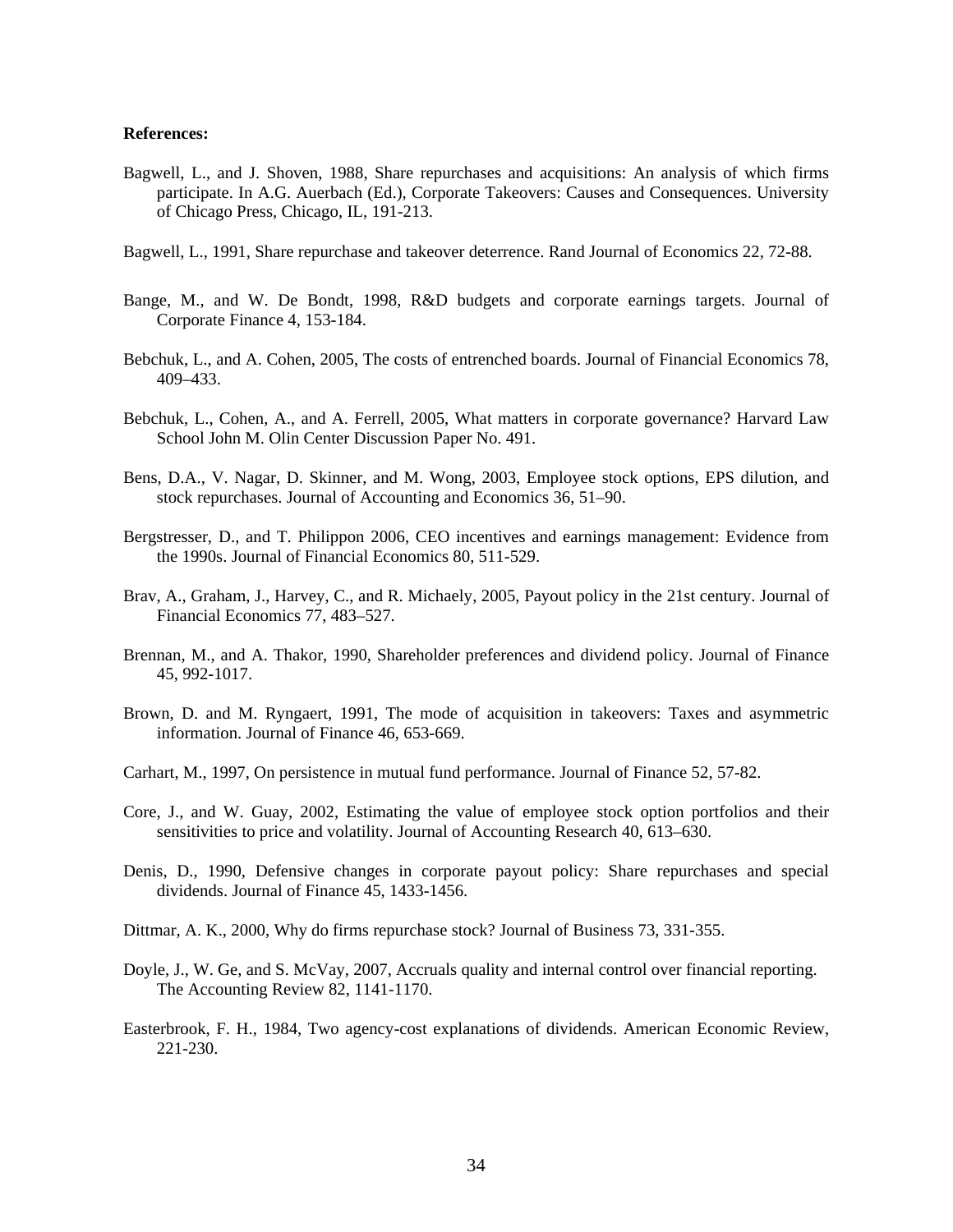- Fama, E., and K. French, 1993, Common risk factors in the returns on stocks and bonds. Journal of Financial Economics 33, 3-56.
- Fama, E., and K. French, 2001, Disappearing dividends: changing firm characteristics or lower propensity to pay? Journal of Financial Economics 60, 3-43.
- Fenn, G. W., and N. Liang, 2001, Corporate payout policy and managerial stock incentives. Journal of Financial Economics 60, 45-72.
- Francis, J., and C. Lennox, 2008, Selection models in accounting research. Working paper.
- Gompers, P., J. Ishii, and A. Metrick, 2003, Corporate governance and equity prices. Quarterly Journal of Economics 118, 107–155.
- Grullon, G., and R. Michaely, 2002, Dividends, share repurchases and the substitution hypothesis. Journal of Finance 57, 1649-1684.
- Guay, W., and J. Harford, 2000, The cash-flow permanence and information content of dividend increases versus repurchases. Journal of Financial Economics 57, 385–415.
- Healy, P., 1985, The effect of bonus schemes on accounting decisions. Journal of Accounting and Economics 7, 85-107.
- Hribar, P., N. Jenkins, and B. Johnson, 2006, Stock repurchases as an earnings management device. Journal of Accounting and Economics 41, 3-27.
- Ikenberry, D., J. Lakonishok, and T. Vermaelen, 1995, The underreaction to open market share repurchases. Journal of Financial Economics 39, 181-208.
- Jagannathan M., C. Stephens, and M. Weisbach, 2000, Financial flexibility and the choice between dividends and stock repurchases. Journal of Financial Economics 57, 355-384.
- Jensen, M., 1986, Agency costs of free cash flow. American Economic Review 76, 323-329.
- Jensen, M., 1993, The modern industrial revolution, exit, and the failure of internal control systems. Journal of Finance 48, 831–880.
- John, K., and J. Williams, 1984, Dividends, dilution and taxes: A signaling equilibrium. Journal of Finance 40, 1053-1070.
- Jones, J., 1991, Earnings management during import relief investigations. Journal of Accounting Research 29, 193-228.
- Kahle, K., 2002, When a buyback isn't a buyback: Open market repurchases and employee stock options. Journal of Financial Economics 63, 235-261.
- LaLonde, R., 1986, Evaluating the econometric evaluations of training programs with experimental data. American Economic Review 76, 604–620.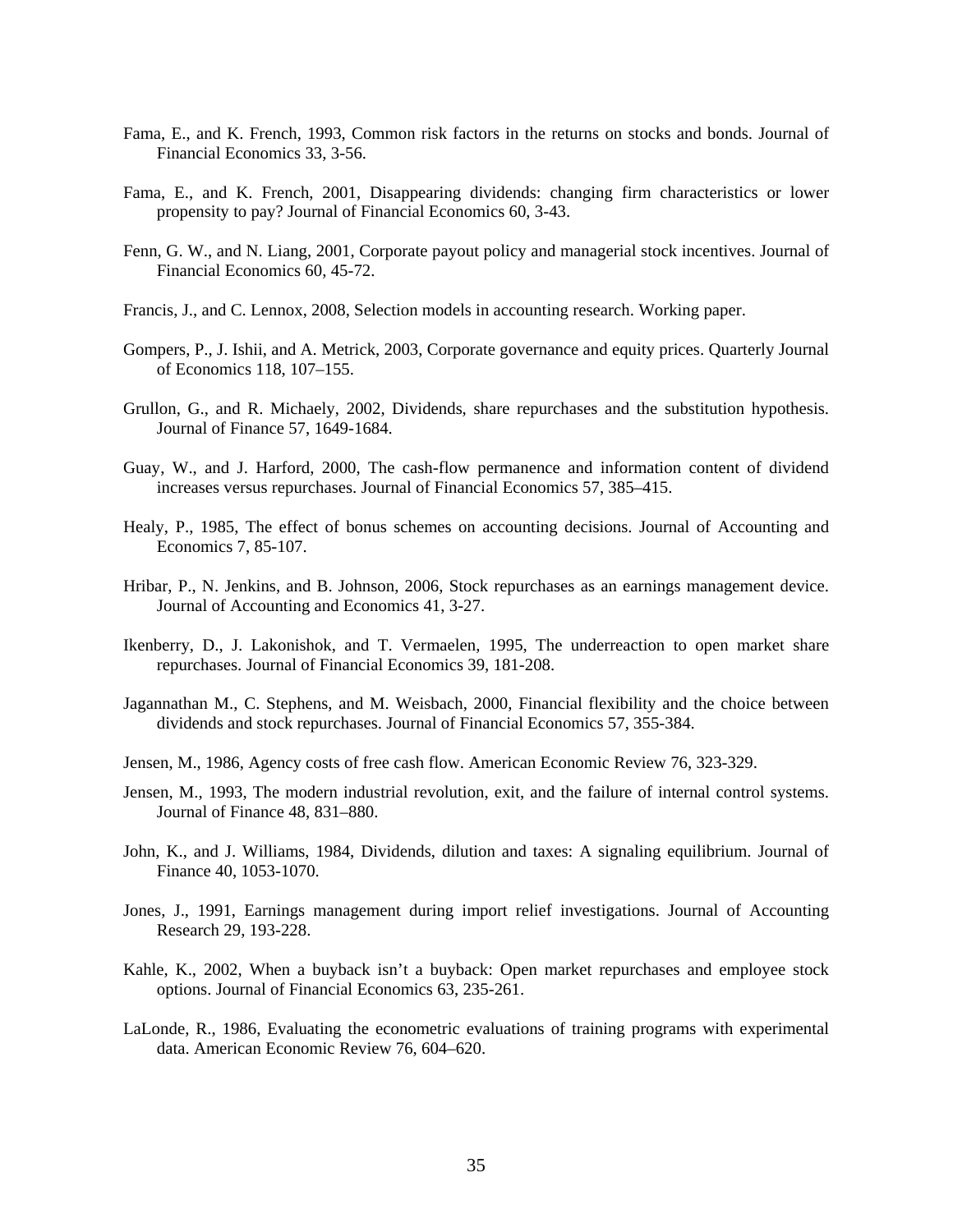- Li, K., and N.R. Prabhala, 2006, Self-selection models in corporate finance. In Handbook of Corporate Finance: Empirical Corporate Finance, ed., B.E. Eckbo. North-Holland.
- Lie, E., 2002, Do firms undertake self-tender offers to optimize capital structure? Journal of Business 75, 609-639.
- Lucas, D., and R. McDonald, 1996, Shareholder heterogeneity, adverse selection and payout policy. Working paper, Northwestern University.
- Marquardt, C., Tan, C. and S. Young, 2009, Accelerated share repurchases, bonus compensation, and CEO horizons. Available at SSRN: http://ssrn.com/abstract=1346624.
- Matsunaga, S. and C. Park, 2001, The effect of missing a quarterly earnings benchmark on the CEO's annual bonus. The Accounting Review 76, 313-332.
- Mitchell, M., and E. Stafford, 2000, Managerial decisions and long-term stock price performance. Journal of Business 73, 287-329.
- Opler, T., and S. Titman, 1996, The debt-equity choice: An analysis of issuing firms. Working paper, Ohio State University.
- Petersen, M. 2009, Estimating standard errors in finance panel data sets: Comparing approaches. Review of Financial Studies 22, 435-480.
- Richardson, S., S.H. Teoh, and P. Wysocki, 2004, The walk-down to beatable analyst forecasts: The role of equity issuance and insider trading incentives. Contemporary Accounting Research 21, 885-924.
- Roychowdhury, S. 2006, Earnings management through real activities manipulation. Journal of Accounting and Economics 42, 335–370.
- Shleifer, A., and R. Vishny, 1986, Large shareholders and corporate control. Journal of Political Economy 94, 461–488.
- Skinner, D., 2008, The evolving relation between earnings, dividends, and stock repurchases. Journal of Financial Economics 87, 582-609.
- Vermaelen, T., 1981, Common stock repurchases and market signaling: An empirical study. Journal of Financial Economics 9, 139-183.
- Wooldridge, J. M., 2002, Econometric analysis of cross section and panel data, Cambridge: MIT Press.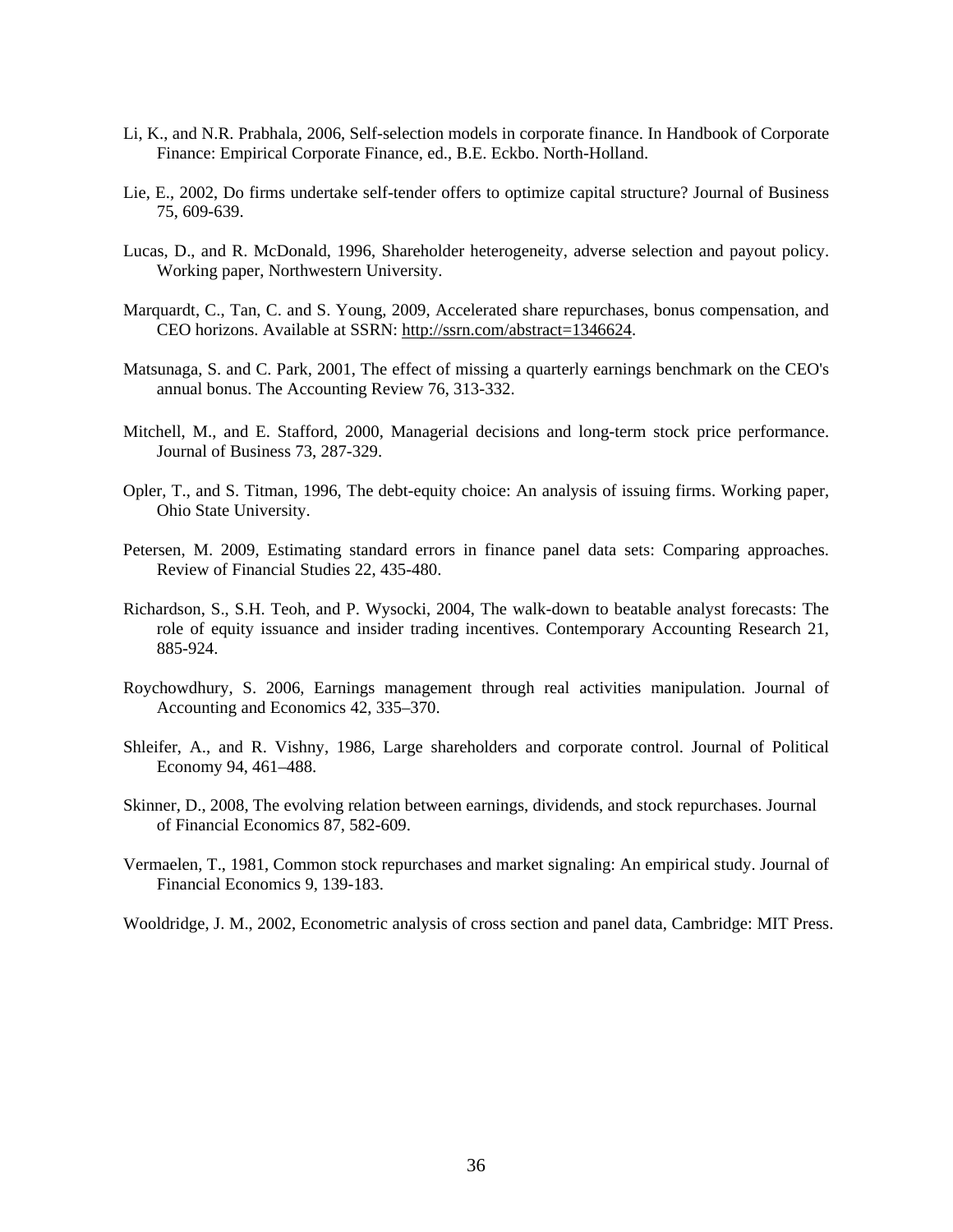## **Table 1: Summary of the bonus structure of CEOs**

Panel A summarizes the frequency of whether EPS is a factor in determining CEO bonus. The information is collected from proxy statements (DEF 14A) available on SEC website, starting from 1994. Panel B reports the within-firm one-year transition probabilities of EPS linking.

|                                                       | Number of    | Frequency |
|-------------------------------------------------------|--------------|-----------|
|                                                       | observations |           |
| There is no bonus<br>component in CEO<br>compensation | 283          | 2.27%     |
| Cannot determine                                      | 2,357        | 18.87%    |
| EPS is not a factor in<br>CEO bonus                   | 3,711        | 29.75%    |
| EPS is a factor in CEO<br>bonus                       | 6,125        | 49.00%    |
| Total                                                 | 12,476       | 100%      |

# **Panel A: The distribution frequency of whether EPS is a factor in determining CEO bonus**

### **Panel B: The one-year within-firm transition matrix**

|                                                       | There is no bonus<br>component in CEO<br>compensation | Cannot<br>determine | EPS is not a<br>factor in CEO<br>bonus | EPS is a factor in<br>CEO bonus |
|-------------------------------------------------------|-------------------------------------------------------|---------------------|----------------------------------------|---------------------------------|
| There is no bonus<br>component in CEO<br>compensation | 86.85%                                                | 5.98%               | 3.59%                                  | 3.59%                           |
| Cannot determine                                      | 0.29%                                                 | 76.22%              | 10.86%                                 | 12.63%                          |
| EPS is not a factor in<br>CEO bonus                   | 0.16%                                                 | 6.06%               | 86.51%                                 | 7.28%                           |
| EPS is a factor in<br>CEO bonus                       | 0.11%                                                 | 3.22%               | 3.87%                                  | 92.80%                          |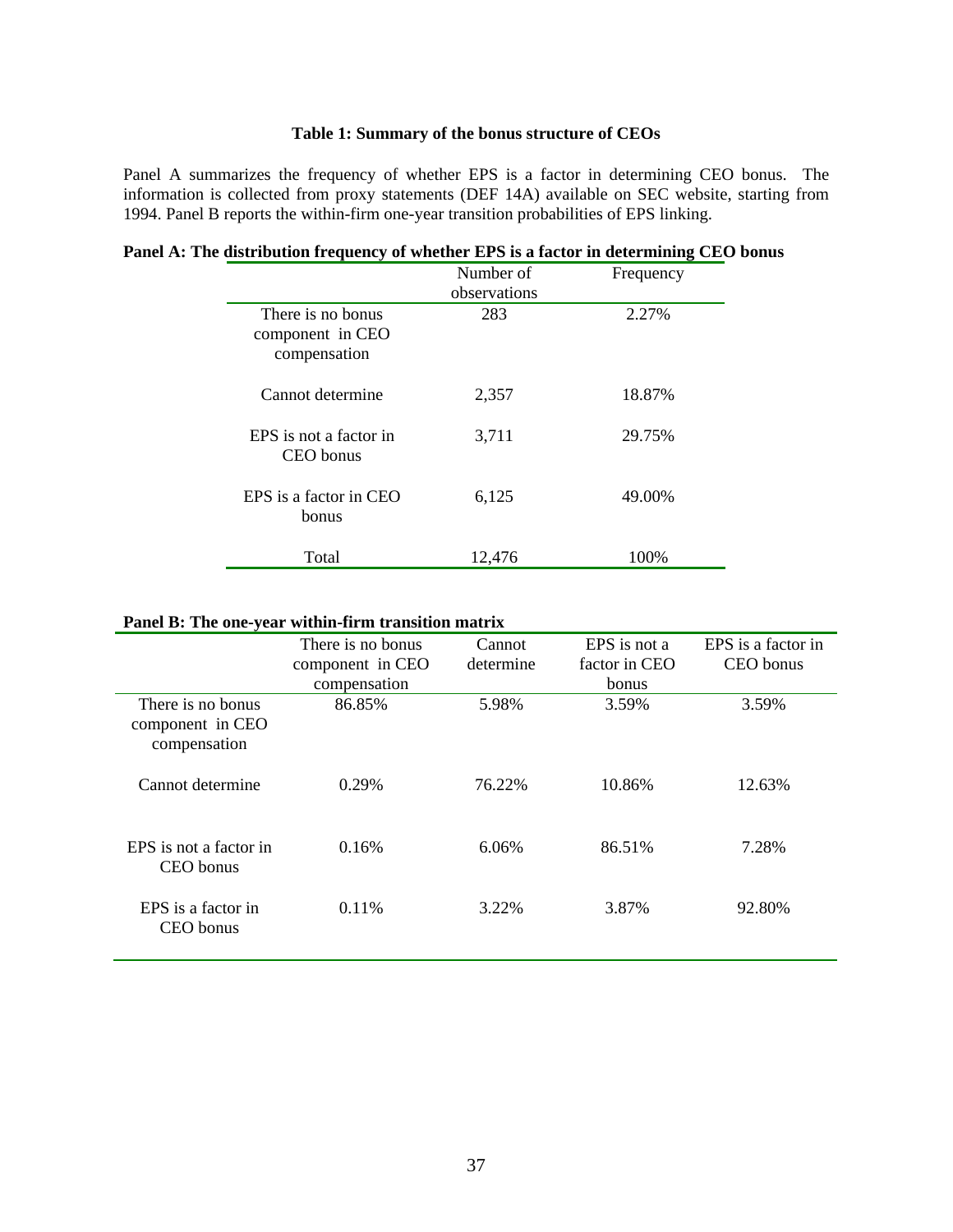#### **Table 2: Preliminary statistics of firm characteristics, CEO bonus, and share repurchase**

This table provides preliminary statistics on firm characteristics, CEO compensation, and magnitude of share repurchase. We calculate the net repurchase as the increase in common treasury stock (Compustat #226). If treasury stock is zero in the current and prior year, we measure repurchases as the difference between stock purchase (#115) and stock issuance (#108). If either of these two amounts is negative, repurchases are set to zero. All dollar amounts are in 1992 dollars. *Cash* is the amount of cash and cash equivalents scaled by the book value of assets. *Profitability* is the ratio of net income to the total assets. *Payout ratio* is the dividend paid scaled by net income. *Leverage* is the sum of long-term debt and debt in current liabilities scaled by the book value of assets. *Industry-adjusted Leverage* is the difference between a firm's leverage ratio and the median leverage ratio of all firms with the same industry (Fama-French 48-industry classification is used). *Takeover* is one for firms that are targets of acquisition attempts or rumor of acquisition attempts in the current or the prior fiscal year, and zero otherwise. *Market-to-book* is the market value of equity plus debt to the book value of assets. *Abnormal return* is the market-adjusted abnormal return within one year prior to the beginning of the current fiscal year. *Management options* is the number of shares underlying options held by the top five executives scaled by the number of shares outstanding. *Cash pay* is the sum of salary, bonus, and other annual income. Panel A summarizes the variables, Panel B compares repurchasing versus non-repurchasing firms, Panel C presents the Pearson correlation coefficients between buyback ratio and firm characteristics, and Panel D reports the Pearson correlation coefficients between CEO bonus and firm characteristics.

| <b>Faller A: Summary of variables in the whole sample</b> |              |        |                  |           |                  |              |
|-----------------------------------------------------------|--------------|--------|------------------|-----------|------------------|--------------|
|                                                           | Number of    | Mean   | Median           | Standard  | 1% cutoff        | 99%          |
|                                                           | observations |        |                  | deviation |                  | cutoff       |
| Total assets (\$mil.)                                     | 12,476       | 4,112  | 831              | 19,072    | 48               | 40,820       |
| Cash                                                      | 12,397       | 0.15   | 0.07             | 0.17      | 0.0005           | 0.75         |
| Profitability                                             | 12,395       | 0.04   | 0.05             | 0.17      | $-0.50$          | 0.26         |
| Payout ratio                                              | 11,703       | 0.17   | $\boldsymbol{0}$ | 0.26      | $\Omega$         | $\mathbf{1}$ |
| Leverage                                                  | 12,359       | 0.21   | 0.20             | 0.16      | $\theta$         | 0.62         |
| Industry-adjusted leverage                                | 12,359       | 0.05   | 0.03             | 0.16      | $-0.26$          | 0.49         |
| Takeover                                                  | 12,476       | 0.01   | $\boldsymbol{0}$ | 0.11      | $\overline{0}$   | $\mathbf{1}$ |
| Market to book                                            | 12,359       | 1.96   | 1.39             | 2.55      | 0.43             | 9.47         |
| Abnormal Return                                           | 12,075       | 8.95%  | $-0.59%$         | 60.31%    | $-88.03%$        | 309.00%      |
| One-year return to shareholders                           | 12,153       | 21.62% | 9.53%            | 115.89%   | $-76.80%$        | 298.11%      |
| Management options                                        | 12,153       | 0.030  | 0.023            | 0.038     | $\overline{0}$   | 0.124        |
| Dummy of bonus award<br>$(=1, if bonus>0; =0, otherwise)$ | 12,476       | 0.69   | $\mathbf{1}$     | 0.46      | $\overline{0}$   | $\mathbf{1}$ |
| <b>Bonus</b><br>(\$ thousand)                             | 12,476       | 450.13 | 208.78           | 857.80    | $\boldsymbol{0}$ | 3,515        |
| Bonus divided by<br>cash pay                              | 12,476       | 0.31   | 0.34             | 0.26      | $\overline{0}$   | 0.84         |
| Buy=1, if net repurchase>0; $=0$<br>otherwise             | 12,476       | 0.45   | 0.00             | 0.50      | $\boldsymbol{0}$ | $\mathbf{1}$ |
| Amount of buyback (\$mil.)                                | 12,476       | 78.83  | 0.00             | 432.47    | $\theta$         | 1,582        |
| Buyback ratio                                             | 12,476       | 1.59%  | 0.00             | 0.16      | 0%               | 16%          |

**Panel A: Summary of variables in the whole sample**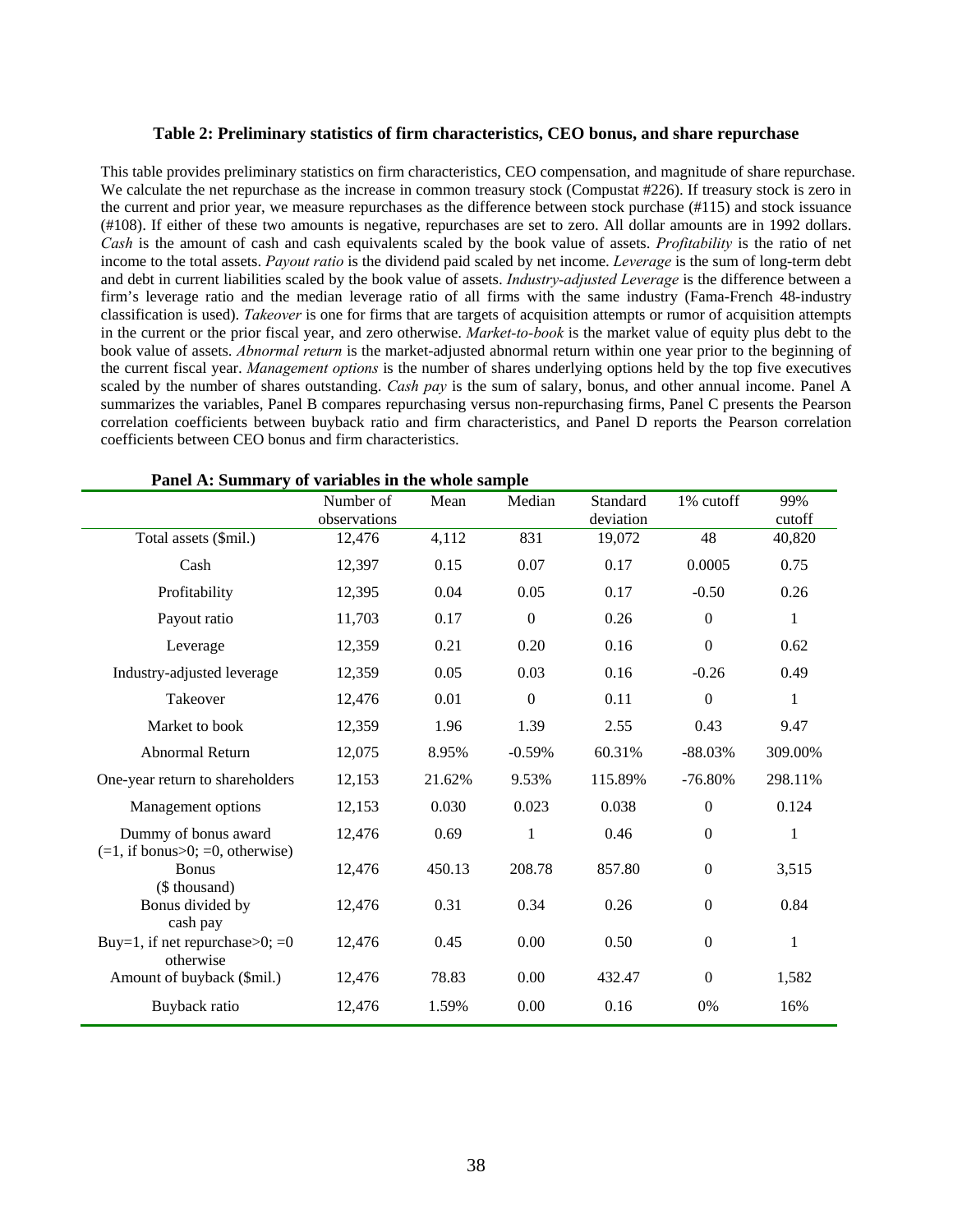|                        | Non-repurchasing | Repurchasing | t-test:   | Kruskal-Wallis test: |
|------------------------|------------------|--------------|-----------|----------------------|
|                        | firms            | firms        | t-stat    | Chi-squared          |
|                        |                  |              | (p-value) | (p-value)            |
|                        | Mean             | Mean         |           |                      |
|                        | (Median)         | (Median)     |           |                      |
| Total assets (\$mil.)  | 3,431            | 4,935        | 4.39      | 287.26               |
|                        | (680)            | (1,118)      | (<0.0001) | (<0.0001)            |
|                        | $n=6,821$        | $n=5,655$    |           |                      |
| Cash                   | 0.16             | 0.13         | 6.83      | 5.65                 |
|                        | (0.07)           | (0.06)       | (<0.0001) | (0.02)               |
|                        | $n=6,743$        | $n=5,654$    |           |                      |
| Profitability          | 0.01             | 0.07         | 19.28     | 711.06               |
|                        | (0.04)           | (0.07)       | (<0.0001) | (<0.0001)            |
|                        | $n=6,742$        | $n=5,653$    |           |                      |
| Payout ratio           | 0.15             | 0.19         | 8.43      | 294.77               |
|                        | (0.00)           | (0.08)       | (<0.0001) | (<0.0001)            |
|                        | $n=6,263$        | $n=5,440$    |           |                      |
| Leverage               | 0.22             | 0.19         | 8.79      | 57.65                |
|                        | (0.21)           | (0.18)       | (<0.0001) | (<0.0001)            |
|                        | $n=6,729$        | $n=5,630$    |           |                      |
| Industry-adjusted      | 0.06             | 0.04         | 9.97      | 100.78               |
| leverage               |                  | (0.01)       | (<0.0001) |                      |
|                        | (0.04)           |              |           | (<0.0001)            |
|                        | $n=6,729$        | $n=5,630$    |           |                      |
| Takeover               | 0.01             | 0.01         | 0.18      | 0.03                 |
|                        | (0.00)           | (0.00)       | (0.86)    | (0.86)               |
|                        | $n=6,821$        | $n=5,655$    |           |                      |
| Market to book         | 2.01             | 1.90         | 2.44      | 82.10                |
|                        | (1.47)           | (1.31)       | (0.01)    | (<0.0001)            |
|                        | $n=6,729$        | $n=5,630$    |           |                      |
| Abnormal Return        | 11.65%           | 5.78%        | 1.21      | 5.34                 |
|                        | $(-0.35%)$       | $(-0.82%)$   | (0.27)    | (<0.0001)            |
|                        | $n=6,523$        | $n=5,552$    |           |                      |
| One-year return to     | 28.59%           | 13.36%       | 7.73      | 41.96                |
| shareholders           | (12.37%)         | (7.45%)      | (<0.0001) | (<0.0001)            |
|                        | $n=6,596$        | $n=5,557$    |           |                      |
| Management options     | 0.031            | 0.028        | 3.92      | 56.90                |
|                        | (0.024)          | (0.021)      | (<0.0001) | (<0.0001)            |
|                        | $n=6,596$        | $n=5,557$    |           |                      |
| Dummy of bonus         | 0.68             | 0.70         | 2.66      | 7.07                 |
| award                  | (1.00)           | (1.00)       | (0.008)   | (0.008)              |
| $(=1, if bonus>0; =0,$ | $n=6,821$        | $n=5,655$    |           |                      |
| otherwise)             |                  |              |           |                      |
| <b>Bonus</b>           | 384.98           | 528.71       | 9.24      | 93.31                |
| (\$ thousand)          | (172.15)         | (264.56)     | (<0.0001) | (<0.0001)            |
|                        | $n=6,821$        | $n=5,655$    |           |                      |
| Bonus divided by       | 0.30             | 0.33         | 6.55      | 42.72                |
| cash pay               | (0.32)           | (0.38)       | (<0.0001) | (<0.0001)            |
|                        | $n=6,821$        | $n=5,655$    |           |                      |
| Amount of buyback      | 0.00             | 173.91       | 20.78     | 11,086               |
| \$mil.)                | (0.00)           | (21.90)      | (<0.0001) | (<0.0001)            |
|                        | $n=6,821$        | $n=5,655$    |           |                      |
| Buyback ratio          | 0.00             | 3.49%        | 11.50     | 10,995               |
|                        | (0.00)           | (1.78%)      | (<0.0001) | (<0.0001)            |
|                        | $n=6,821$        | $n=5,655$    |           |                      |

| Panel B: Comparison of repurchasing versus non-repurchasing firms |  |  |
|-------------------------------------------------------------------|--|--|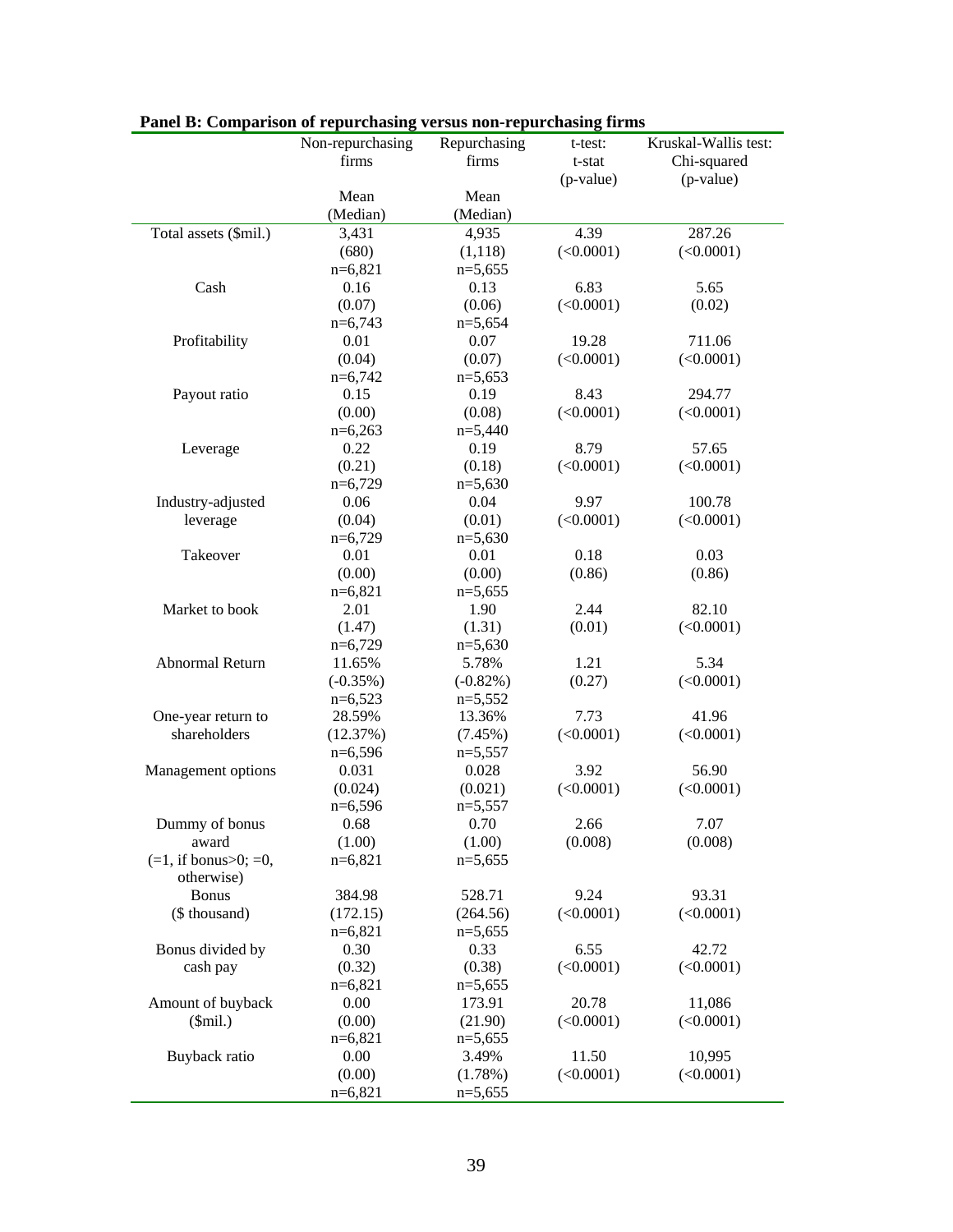| Correlation<br>coefficient<br>(p-value) | Total<br>assets     | Cash                | Profitability       | Payout<br>ratio     | Leverage            | Industry-<br>adjusted<br>leverage | Takeover          | Market<br>to book   | Abnormal<br>Return  | Management<br>options | Buyback<br>ratio |
|-----------------------------------------|---------------------|---------------------|---------------------|---------------------|---------------------|-----------------------------------|-------------------|---------------------|---------------------|-----------------------|------------------|
| Total assets                            | $1.0\,$             |                     |                     |                     |                     |                                   |                   |                     |                     |                       |                  |
| Cash                                    | $-0.33$<br>(0.0000) | 1.0                 |                     |                     |                     |                                   |                   |                     |                     |                       |                  |
| Profitability                           | 0.10<br>(0.0000)    | $-0.09$<br>(0.0000) | 1.0                 |                     |                     |                                   |                   |                     |                     |                       |                  |
| Payout ratio                            | 0.29<br>(0.0000)    | $-0.24$<br>(0.0000) | 0.10<br>(0.0000)    | $1.0\,$             |                     |                                   |                   |                     |                     |                       |                  |
| Leverage                                | 0.34<br>(0.0000)    | $-0.43$<br>(0.0000) | $-0.17$<br>(0.0000) | 0.13<br>(0.0000)    | 1.0                 |                                   |                   |                     |                     |                       |                  |
| Industry-adjusted<br>leverage           | 0.23<br>(0.0000)    | $-0.13$<br>(0.0000) | $-0.21$<br>(0.0000) | $-0.04$<br>(0.0017) | 0.68<br>(0.0000)    | $1.0\,$                           |                   |                     |                     |                       |                  |
| Takeover                                | 0.02<br>(0.02)      | 0.01<br>(0.42)      | $-0.04$<br>(0.0001) | $-0.02$<br>(0.08)   | 0.01<br>(0.38)      | 0.05<br>(0.0000)                  | 1.0               |                     |                     |                       |                  |
| Market to book                          | $-0.17$<br>(0.0000) | 0.39<br>(0.0000)    | 0.23<br>(0.0000)    | $-0.12$<br>(0.0000) | $-0.29$<br>(0.0000) | $-0.09$<br>(0.0000)               | $-0.02$<br>(0.01) | $1.0\,$             |                     |                       |                  |
| Abnormal Return                         | $-0.06$<br>(0.0000) | 0.13<br>(0.0000)    | 0.09<br>(0.0000)    | $-0.10$<br>(0.0000) | $-0.07$<br>(0.0000) | $-0.03$<br>(0.0013)               | $-0.01$<br>(0.16) | 0.31<br>(0.0000)    | 1.0                 |                       |                  |
| Management<br>options                   | $-0.43$<br>(0.0000) | 0.16<br>(0.0000)    | $-0.13$<br>(0.0000) | $-0.26$<br>(0.0000) | $-0.05$<br>(0.0000) | 0.01<br>(0.19)                    | $-0.01$<br>(0.25) | $-0.01$<br>(0.18)   | 0.10<br>(0.0000)    | 1.0                   |                  |
| Buyback ratio                           | 0.10<br>(0.0000)    | $-0.01$<br>(0.11)   | 0.14<br>(0.0000)    | 0.00<br>(0.92)      | $-0.04$<br>(0.0000) | $-0.02$<br>(0.06)                 | 0.02<br>(0.01)    | $-0.06$<br>(0.0000) | $-0.05$<br>(0.0000) | 0.04<br>(0.0000)      | 1.0              |

# **Panel C: Correlation matrix of buyback ratio and firm characteristics**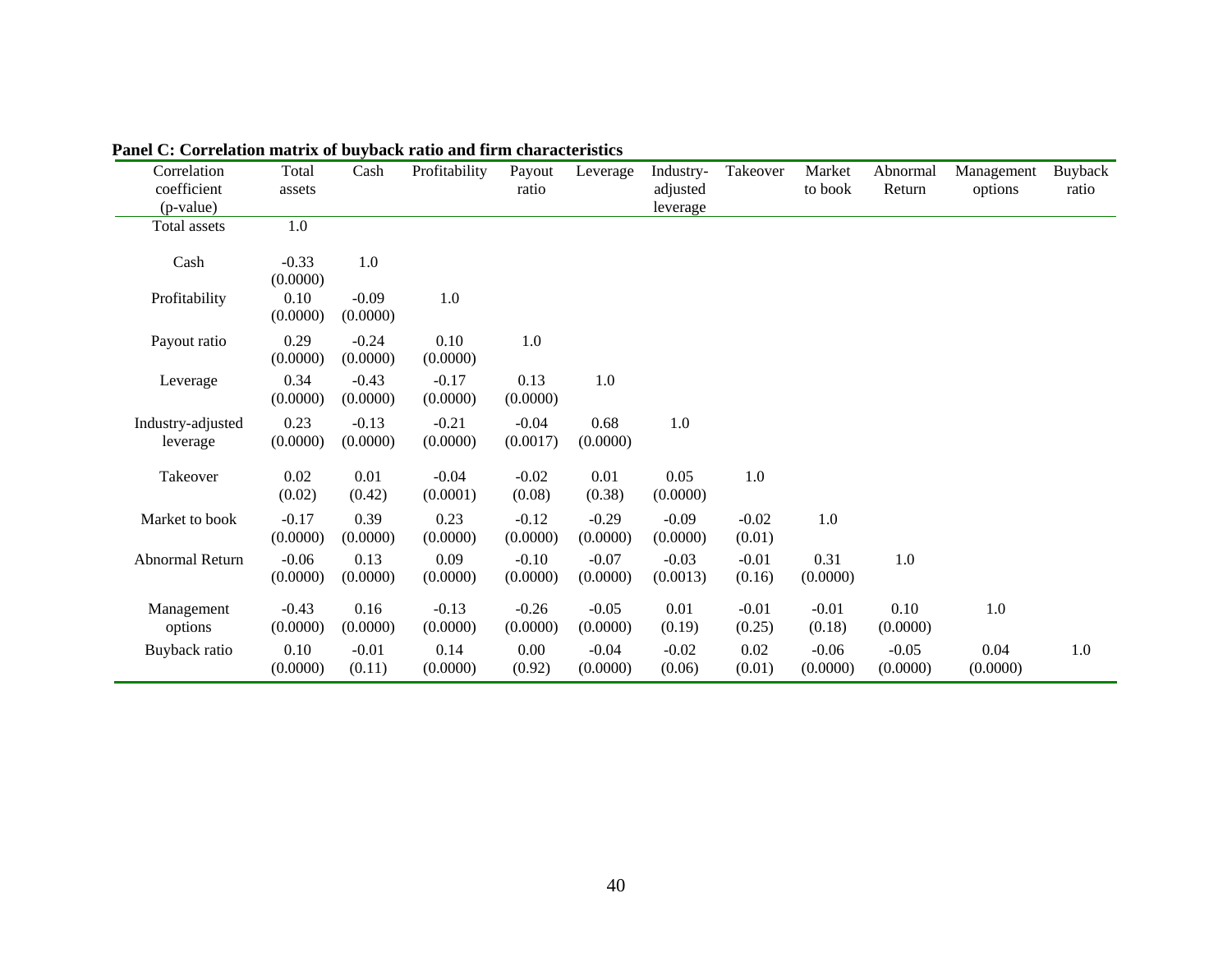| Correlation                        | <b>Bonus</b>     | Total               | One-year            | Amount           | Buyback ratio |
|------------------------------------|------------------|---------------------|---------------------|------------------|---------------|
| coefficient                        |                  | assets              | return to           | οf               |               |
| (p-value)                          |                  |                     | shareholders        | buyback          |               |
| <b>Bonus</b>                       | 1.0              |                     |                     |                  |               |
| Total assets                       | 0.38<br>(0.0000) | 1.0                 |                     |                  |               |
| One-year return<br>to shareholders | 0.07<br>(0.0000) | $-0.03$<br>(0.0004) | 1.0                 |                  |               |
| Amount of<br>buyback               | 0.20<br>(0.0000) | 0.32<br>(0.0000)    | $-0.01$<br>(0.44)   | 1.0              |               |
| Buyback ratio                      | 0.07<br>(0.0000) | 0.08<br>(0.0000)    | $-0.04$<br>(0.0000) | 0.29<br>(0.0000) | 1.0           |

**Panel D: Correlation matrix of CEO bonus and firm characteristics**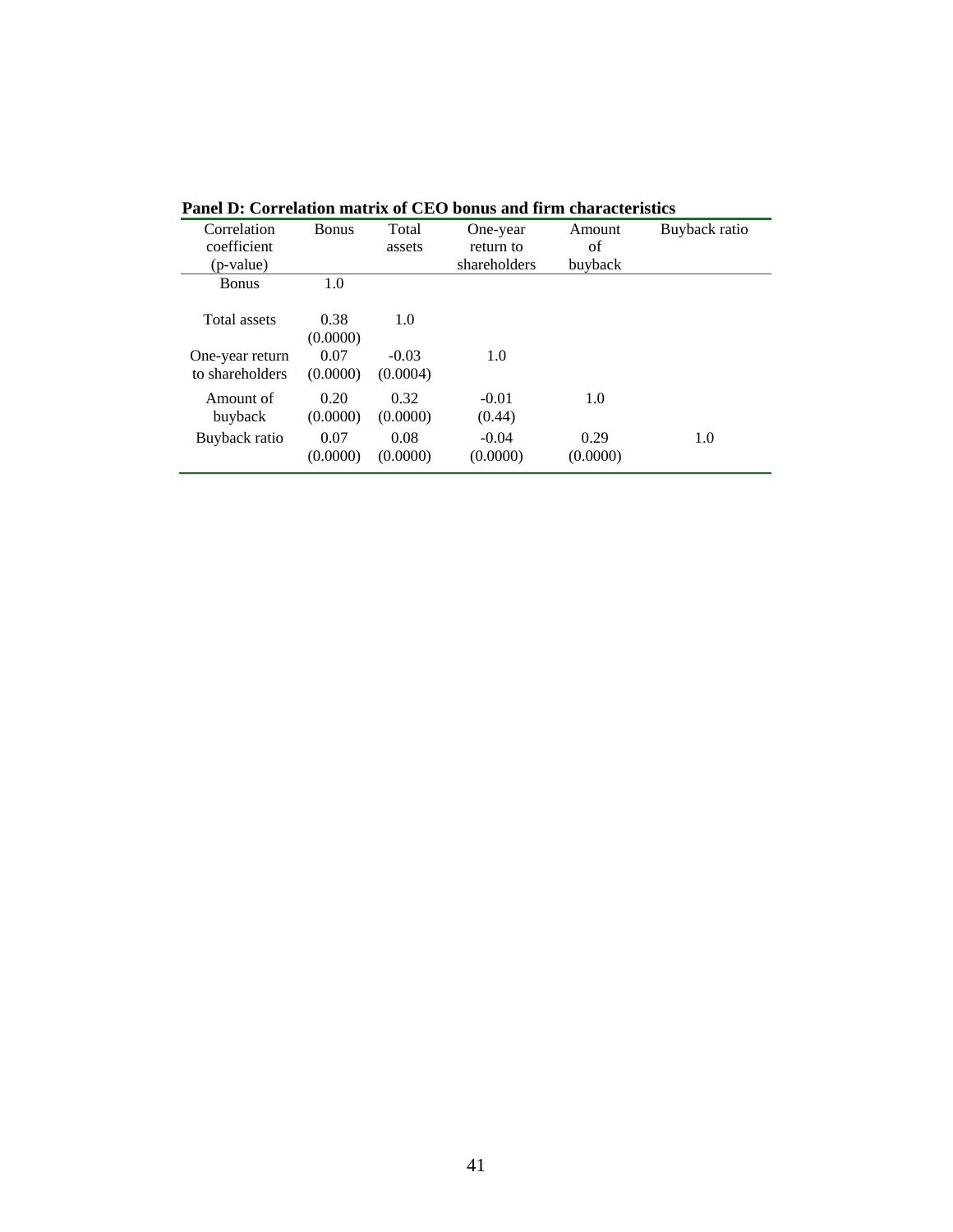# **Table 3: Share buyback and the tie of CEO bonus to EPS**

This table compares the frequency of positive buyback, the magnitude of buyback, and the scaled buyback in two groups: firms where CEO bonus is not tied to EPS versus firms where CEO bonus is tied to EPS. "n" is the number of observations.

|           |                                                                                     | Net repurchases                                                 |
|-----------|-------------------------------------------------------------------------------------|-----------------------------------------------------------------|
|           |                                                                                     |                                                                 |
|           |                                                                                     | scaled by market                                                |
|           |                                                                                     | value of equity (%)                                             |
|           |                                                                                     |                                                                 |
| Mean      | Mean                                                                                | Mean                                                            |
| (median)  | (median)                                                                            | (median)                                                        |
| 0.52      | 114.60                                                                              | 1.60                                                            |
| (1.00)    | (0.14)                                                                              | (0.02)                                                          |
| $n=6,125$ | $n=6,125$                                                                           | $n=6,125$                                                       |
|           |                                                                                     |                                                                 |
| 0.41      | 43.76                                                                               | 1.20                                                            |
| (0.00)    | (0.00)                                                                              | (0.00)                                                          |
| $n=3,711$ | $n=3,711$                                                                           | $n=3,711$                                                       |
| 10.37     | 8.56                                                                                | 6.84                                                            |
|           |                                                                                     | (<0.0001)                                                       |
|           |                                                                                     |                                                                 |
| 106.34    | 185.07                                                                              | 106.88                                                          |
|           |                                                                                     | (<0.0001)                                                       |
|           |                                                                                     |                                                                 |
|           |                                                                                     |                                                                 |
|           | $=1$ , if positive net<br>repurchase;<br>$=0$ , otherwise<br>(<0.0001)<br>(<0.0001) | The amount of<br>buyback<br>$$$ mil.)<br>(<0.0001)<br>(<0.0001) |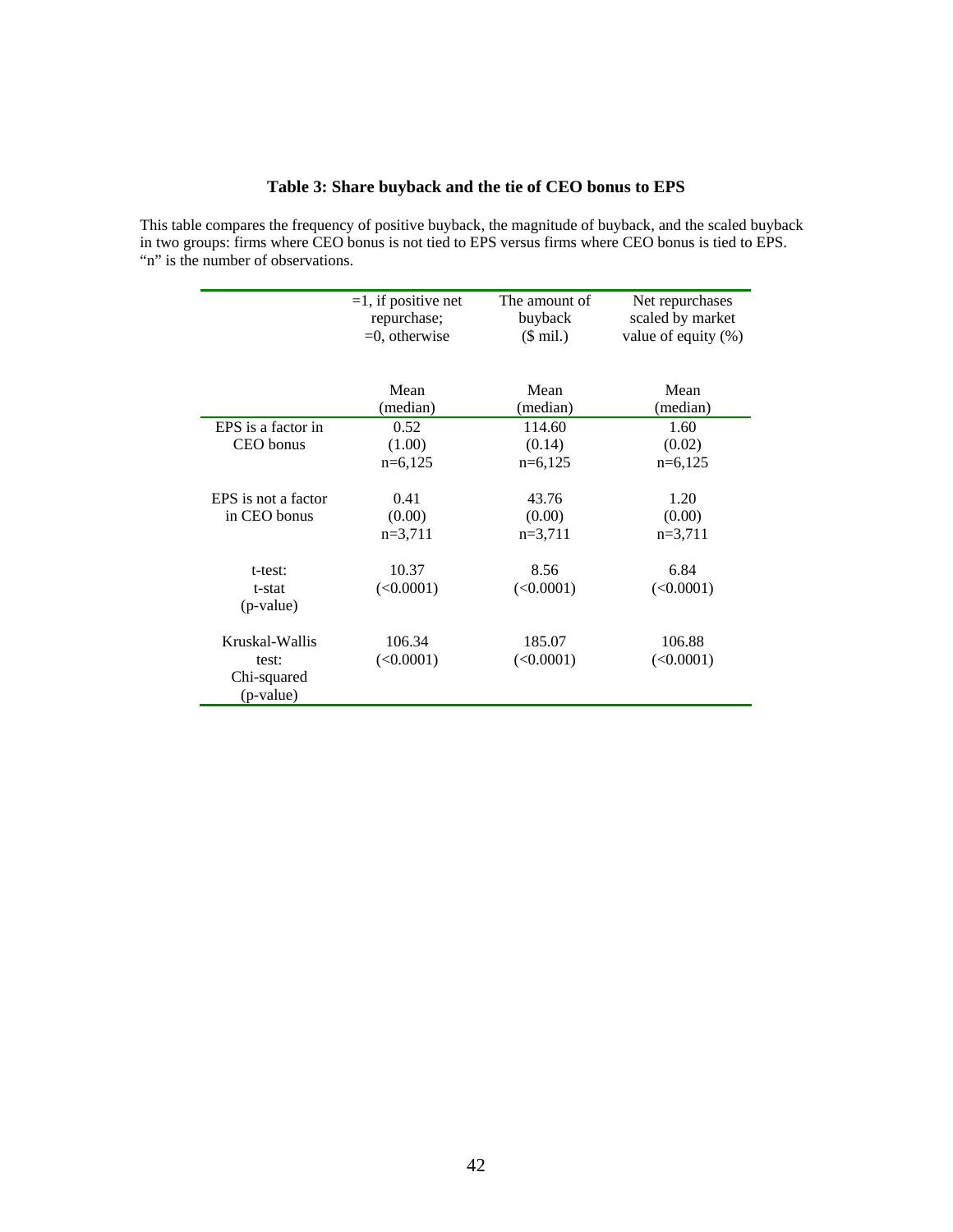#### **Table 4: Multivariate analysis of share buyback and the tie of CEO bonus to EPS**

In this table, we present the estimated coefficients and standard errors obtained from the tobit regression of scaled net repurchase (Panel A) and probit regression of share buyback (Panel B). In both panels, Column (1) excludes the firms that do not have a bonus plan or that do not provide information on whether EPS is a factor in the bonus award, while Column (2) includes all the firms. Column (3) and column (4) exclude firms with negative earnings from the samples in column (1) and (2) respectively. The numbers in the parentheses are the standard errors. The standard errors are clustered at the firm level, and are also robust to heteroskadesticity.

The tobit regression equation is:

+ $\beta_{\rm g}$ Takeover<sub>i,t-1</sub> +  $\beta_{\rm g} M T B_{i,t-1} + \beta_{\rm g} Ab \text{Re} t_{i,t-1} + \beta_{\rm g} MO_{i,t} + \beta_{10} Negative_{i,t} + \beta_{11} EPS factor_{i,t} + \mu_{i,t}$ Buyback<sub>i,t</sub> =  $\beta_0 + \beta_1$ Size<sub>i,t-1</sub> +  $\beta_2$  Profitability<sub>i,t-1</sub> +  $\beta_3$ Cash<sub>i,t-1</sub> +  $\beta_4$ Pay<sub>i,t-1</sub> +  $\beta_5$ IndLever<sub>i,t-1</sub>

The probit regression equation is:

```
Buy_{i,t} = \gamma_0 + \gamma_1 Size_{i,t-1} + \gamma_2 Profitability<sub>i,t-1</sub> + \gamma_3Cash_{i,t-1} + \gamma_4 Pay_{i,t-1} + \gamma_5 IndLever_{i,t-1}
```

$$
+\gamma_{d}Take over_{i,t-1} + \gamma_{7} M T B_{i,t-1} + \gamma_{8} Ab \text{ Re } t_{i,t-1} + \gamma_{9} MO_{i,t} + \gamma_{10} Negative_{i,t} + \gamma_{11} EPS factor_{i,t} + \varphi_{i,t}
$$

*EPSfactor* is one if the CEO's bonus is directly tied to earnings per share, and zero otherwise.

**Panel A: Tobit regression of scaled net repurchase** 

|                            | Net repurchase   | Net repurchase   | Net repurchase   | Net repurchase scaled |
|----------------------------|------------------|------------------|------------------|-----------------------|
|                            | scaled by market | scaled by market | scaled by market | by market value of    |
|                            | value of equity  | value of equity  | value of equity  | equity                |
| Column                     | (1)              | (2)              | (3)              | (4)                   |
| Log of total assets        | $0.006***$       | $0.007***$       | $0.007***$       | $0.007***$            |
|                            | (<0.001)         | (<0.001)         | (<0.001)         | (<0.001)              |
| Profitability              | $0.128***$       | $0.125***$       | $0.163***$       | $0.177***$            |
|                            | (0.008)          | (0.007)          | (0.011)          | (0.010)               |
| Cash                       | $0.038***$       | $0.030***$       | $0.038***$       | $0.032***$            |
|                            | (0.004)          | (0.004)          | (0.005)          | (0.004)               |
| Payout ratio               | $-0.002$         | $-0.003$         | $-0.002$         | $-0.003$              |
|                            | (0.002)          | (0.002)          | (0.003)          | (0.002)               |
| Industry-adjusted leverage | $-0.007*$        | $-0.012***$      | 0.001            | $-0.003$              |
|                            | (0.004)          | (0.004)          | (0.005)          | (0.004)               |
| Takeover                   | 0.002            | 0.001            | 0.001            | 0.001                 |
|                            | (0.005)          | (0.005)          | (0.005)          | (0.005)               |
| Market to book             | $-0.004***$      | $-0.004***$      | $-0.005***$      | $-0.005***$           |
|                            | (<0.001)         | (<0.001)         | (0.001)          | (<0.001)              |
| Abnormal Return            | $-0.003***$      | $-0.003***$      | $-0.004***$      | $-0.004***$           |
|                            | (0.001)          | (0.001)          | (0.001)          | (0.001)               |
| Management options         | $0.217***$       | $0.203***$       | $0.249***$       | $0.239***$            |
|                            | (0.027)          | (0.023)          | (0.029)          | (0.026)               |
| Earnings are negative      | $-0.012***$      | $-0.013***$      | --               | --                    |
|                            | (0.002)          | (0.002)          |                  |                       |
| EPSfactor=1, if EPS is a   | $0.005***$       | $0.005***$       | $0.004***$       | $0.004***$            |
| factor;                    | (0.001)          | (0.001)          | (0.001)          | (0.001)               |
| $=0$ , otherwise           |                  |                  |                  |                       |
| Year fixed effects         | Yes              | Yes              | Yes              | Yes                   |
| Industry fixed effects     | Yes              | Yes              | Yes              | Yes                   |
| Intercept                  | $-0.102***$      | $-0.089***$      | $-0.099***$      | $-0.088***$           |
|                            | (0.015)          | (0.011)          | (0.016)          | (0.011)               |
| Number of observations     | 8,961            | 11,333           | 7,541            | 9,289                 |
| Chi-squared                | 1,354.03         | 1,749.36         | 1,073.18         | 1,318.35              |
| Prob> Chi-squared          | < 0.001          | < 0.001          | < 0.001          | < 0.001               |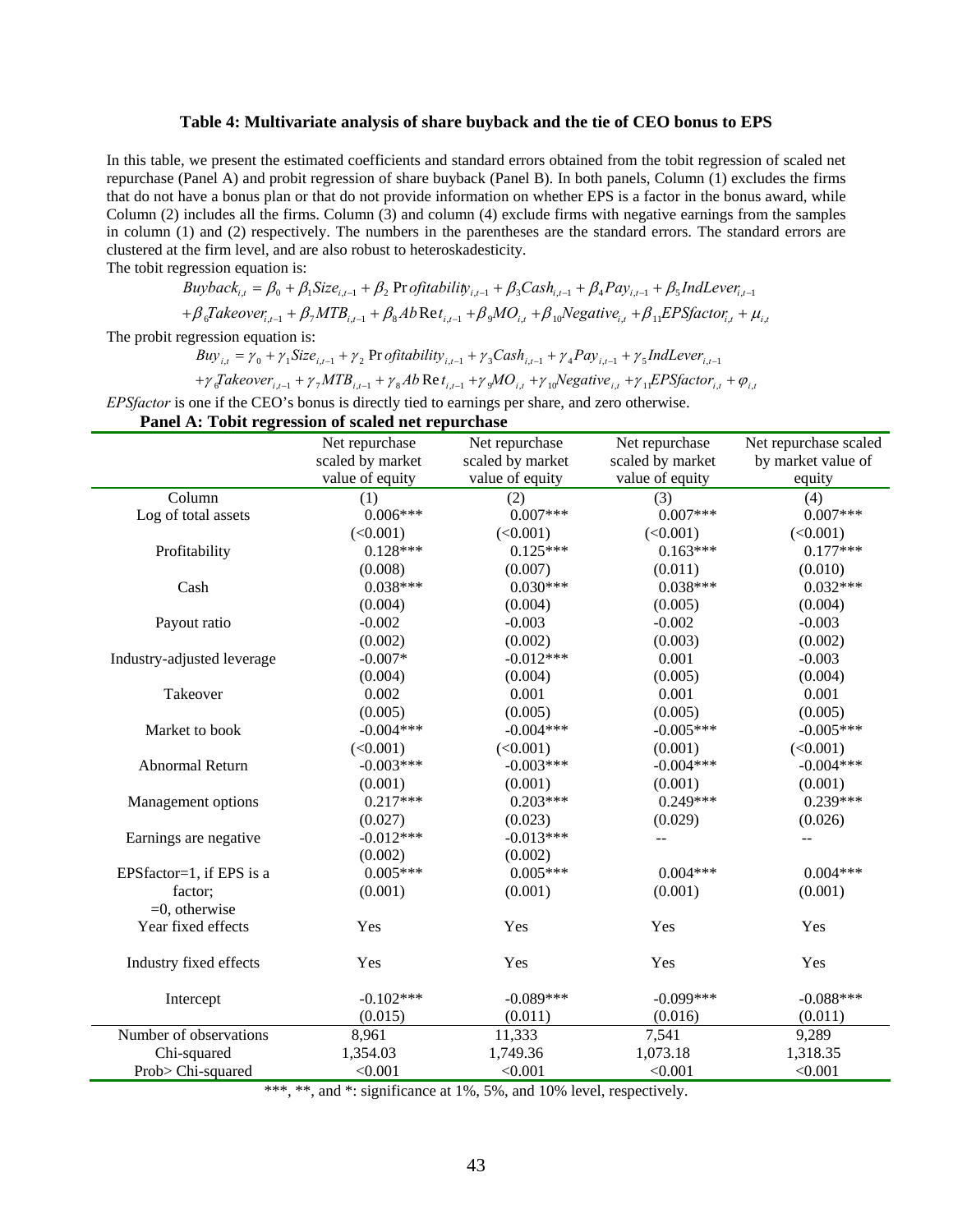|                            | $=1$ , if net    | $=1$ , if net    | $=1$ , if net repurchase | $=1$ , if net repurchase |
|----------------------------|------------------|------------------|--------------------------|--------------------------|
|                            | repurchase is    | repurchase is    | is positive; $=0$ ,      | is positive; $=0$ ,      |
|                            | positive; $=0$ , | positive; $=0$ , | otherwise                | otherwise                |
|                            | otherwise        | otherwise        |                          |                          |
| Column                     | (1)              | (2)              | (3)                      | (4)                      |
| Log of total assets        | $0.181***$       | $0.178***$       | $0.200***$               | $0.203***$               |
|                            | (0.012)          | (0.011)          | (0.013)                  | (0.012)                  |
| Profitability              | $2.817***$       | 2.699***         | 3.883***                 | 4.097***                 |
|                            | (0.255)          | (0.210)          | (0.349)                  | (0.308)                  |
| Cash                       | $0.436***$       | $0.287***$       | $0.355**$                | $0.261**$                |
|                            | (0.118)          | (0.099)          | (0.135)                  | (0.117)                  |
| Payout ratio               | 0.019            | $-0.028$         | 0.032                    | $-0.012$                 |
|                            | (0.062)          | (0.056)          | (0.069)                  | (0.063)                  |
| Industry-adjusted leverage | $-0.748***$      | $-0.808***$      | $-0.608***$              | $-0.668***$              |
|                            | (0.113)          | (0.098)          | (0.127)                  | (0.113)                  |
| Takeover                   | $-0.062$         | $-0.054$         | $-0.143$                 | $-0.080$                 |
|                            | (0.133)          | (0.117)          | (0.154)                  | (0.141)                  |
| Market to book             | $-0.052***$      | $-0.056***$      | $-0.065***$              | $-0.075***$              |
|                            | (0.012)          | (0.010)          | (0.014)                  | (0.012)                  |
| Abnormal Return            | $-0.066**$       | $-0.066***$      | $-0.075**$               | $-0.073**$               |
|                            | (0.027)          | (0.023)          | (0.032)                  | (0.027)                  |
| Management options         | $3.202***$       | 2.698***         | 4.275***                 | $3.745***$               |
|                            | (0.700)          | (0.600)          | (0.782)                  | (0.676)                  |
| Earnings are negative      | $-0.232***$      | $-0.227***$      | --                       |                          |
|                            | (0.044)          | (0.038)          |                          |                          |
| EPSfactor=1, if EPS is a   | $0.132***$       | $0.144***$       | $0.111***$               | $0.125***$               |
| factor in bonus decisions; | (0.030)          | (0.026)          | (0.033)                  | (0.029)                  |
| $=0$ , otherwise           |                  |                  |                          |                          |
| Year fixed effects         | Yes              | Yes              | Yes                      | Yes                      |
| Industry fixed effects     | Yes              | Yes              | Yes                      | Yes                      |
| Intercept                  | $-2.571***$      | $-2.099***$      | $-2.568***$              | $-2.122***$              |
|                            | (0.320)          | (0.246)          | (0.345)                  | (0.270)                  |
| Number of observations     | 8,961            | 11,333           | 7,541                    | 9,289                    |
| Chi-squared                | 911.29           | 1,150.88         | 766.51                   | 963.45                   |
| Prob> Chi-squared          | < 0.001          | < 0.001          | < 0.001                  | < 0.001                  |

# **Panel B: Probit regression of share buyback**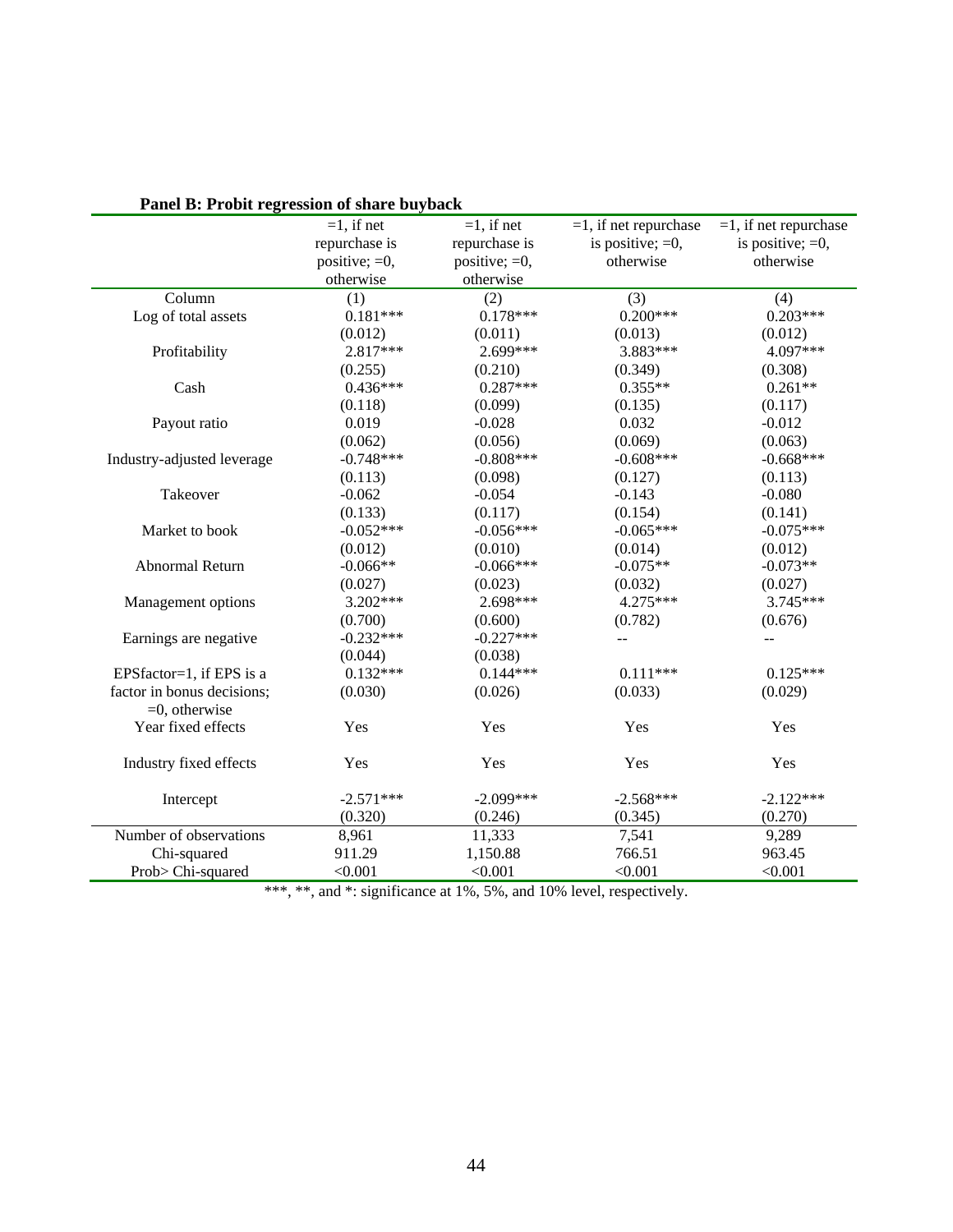## **Table 5: Comparison of EPS-linking versus non-EPS-linking firms**

This table compares the characteristics of the two groups of firms: those with CEO bonus linking to EPS and those not. GIndex is obtained from IRRC Goverance data, as constructed by Gompers, Ishii, and Metrick (2003); Institutional holding is the ratio of shares owned by the institutions divided by the total number of shares outstanding (the source is the Thomson Financial Institutional Ownership database).

|                              | EPS-factor firms | Non-EPS-factor | t-test:   | Kruskal-Wallis |
|------------------------------|------------------|----------------|-----------|----------------|
|                              | Mean             | firms          | $t$ -stat | test:          |
|                              | (Median)         | Mean           | (p-value) | Chi-squared    |
|                              |                  | (Median)       |           | (p-value)      |
| Total assets (\$mil.)        | 4,864            | 3,383          | 3.71      | 207.80         |
|                              | (1,168)          | (735)          | (0.0002)  | (<0.0001)      |
|                              | $n=6,125$        | $n=3,711$      |           |                |
| Cash                         | 0.12             | 0.16           | 10.41     | 51.63          |
|                              | (0.06)           | (0.08)         | (<0.0001) | (<0.0001)      |
|                              | $n=6,093$        | $n=3,684$      |           |                |
| Profitability                | 0.05             | 0.03           | 7.76      | 119.89         |
|                              | (0.06)           | (0.05)         | (<0.0001) | (<0.0001)      |
|                              | $n=6,092$        | $n=3,685$      |           |                |
| Payout ratio                 | 0.19             | 0.16           | 5.17      | 80.94          |
|                              | (0.06)           | (0.00)         | (<0.0001) | (<0.0001)      |
|                              | $n=5,784$        | $n=3,446$      |           |                |
| Leverage                     | 0.22             | 0.21           | 2.49      | 14.00          |
|                              | (0.21)           | (0.19)         | (0.01)    | (0.0002)       |
|                              | $n=6,067$        | $n=3,681$      |           |                |
| Industry-adjusted leverage   | 0.06             | 0.04           | 3.62      | 12.32          |
|                              | (0.04)           | (0.02)         | (0.0003)  | (0.0004)       |
|                              | $n=6,067$        | $n=3,681$      |           |                |
| Takeover                     | 0.01             | 0.01           | 1.16      | 1.28           |
|                              | (0.00)           | (0.00)         | (0.24)    | (0.26)         |
|                              | $n=6,125$        | $n=3,711$      |           |                |
| Market to book               | 1.92             | 1.87           | 1.08      | 97.18          |
|                              | (1.45)           | (1.27)         | (0.28)    | (<0.0001)      |
|                              | $n=6,067$        | $n=3,681$      |           |                |
| Abnormal Return              | 6.83%            | 10.55%         | 0.98      | 21.47          |
|                              | $(0.45\%)$       | $(-4.68\%)$    | (0.33)    | (<0.0001)      |
|                              | $n=5,955$        | $n=3,609$      |           |                |
| Management options           | 0.029            | 0.030          | 1.91      | 0.00           |
|                              | (0.022)          | (0.022)        | (0.06)    | (0.98)         |
|                              | $n=5,963$        | $n=3,582$      |           |                |
| GIndex                       | 9.45             | 9.02           | 5.50      | 30.53          |
|                              | (9.00)           | (9.00)         | (<0.0001) | (<0.0001)      |
|                              | $n=3,475$        | $n=1,722$      |           |                |
| <b>Institutional holding</b> | 44.96%           | 51.63%         | 6.40      | 28.63          |
|                              | (55.85%)         | $(60.84\%)$    | (<0.0001) | (<0.0001)      |
|                              | $n=3,475$        | $n=1,722$      |           |                |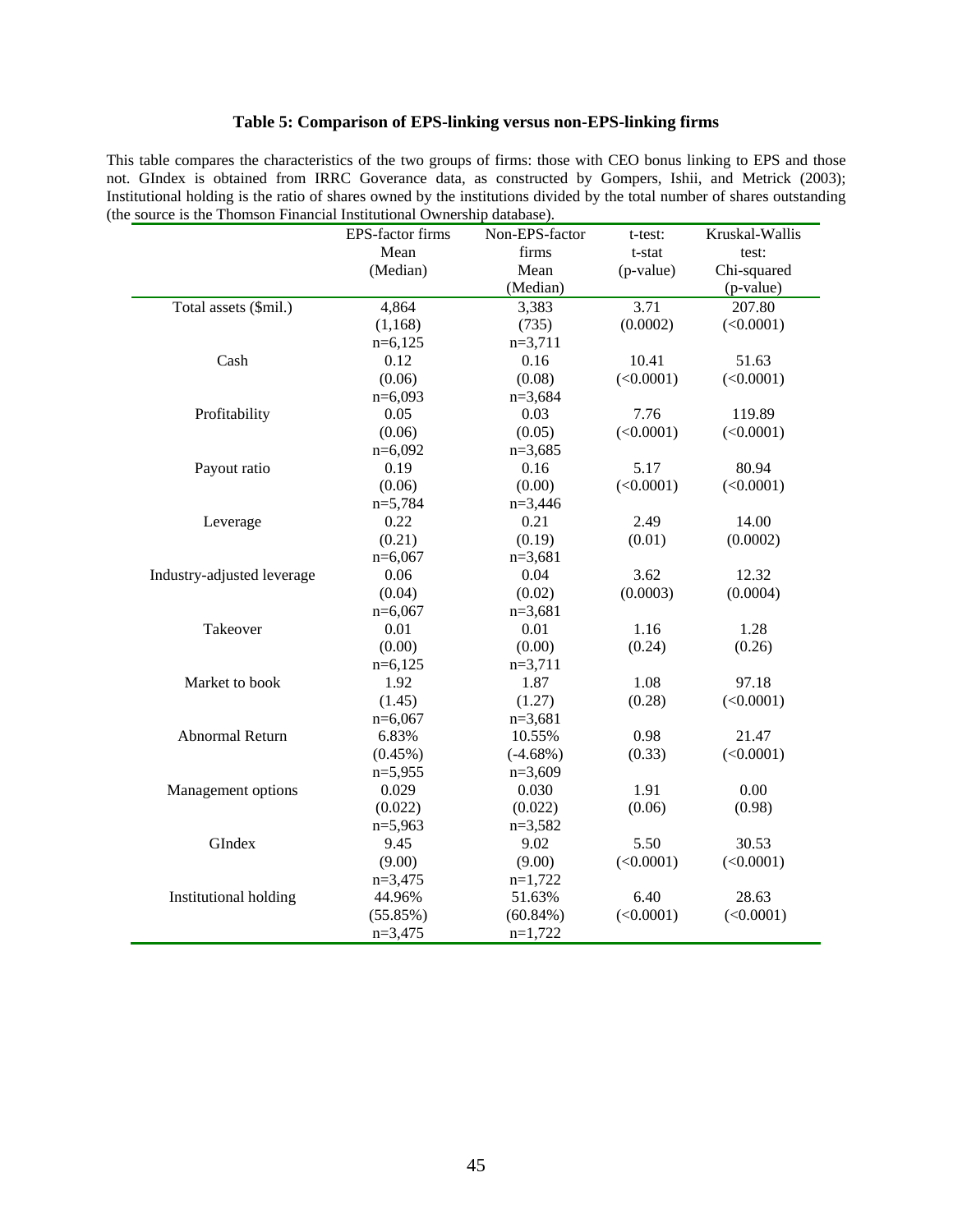#### **Table 6: The endogeneity of EPS linking and share buyback**

This table reports the coefficients and standard errors from the two-step analysis of EPS linking and share buyback, and the results from the propensity score matching approach. Observations with negative earnings are excluded. Panel A reports the results from the probit analysis of whether the CEO's bonus is tied to EPS in the first step. Panel B reports the estimated coefficients and standard errors obtained from the tobit (Column 1 and 2) and probit (Column 3 and 4) regressions of share repurchasing in the second step. In Column 1 and 3, the propensity score derived from the first step replaces the dummy of EPS factor in the second step. In Column 2 and 4, the propensity score derived from the first step is used as the instrument variable for the dummy of EPS factor in the second step. Panel C reports the estimated coefficients and standard errors obtained from the tobit (Column 1) and probit (Column 2) regressions of share repurchasing on the propensity score matched-pair sample.

|                            | $=1$ , if CEO's bonus is tied to EPS; $=0$ if |  |  |
|----------------------------|-----------------------------------------------|--|--|
|                            | CEO's bonus is not tied to EPS                |  |  |
| GIndex                     | $0.028***$                                    |  |  |
|                            | (0.009)                                       |  |  |
| Institutional holding      | $-0.140**$                                    |  |  |
|                            | (0.064)                                       |  |  |
| Log of total assets        | $0.133***$                                    |  |  |
|                            | (0.020)                                       |  |  |
| Cash                       | $-1.159***$                                   |  |  |
|                            | (0.191)                                       |  |  |
| Profitability              | $1.171***$                                    |  |  |
|                            | (0.384)                                       |  |  |
| Payout ratio               | $0.187**$                                     |  |  |
|                            | (0.095)                                       |  |  |
| Industry-adjusted leverage | $-0.015$                                      |  |  |
|                            | (0.180)                                       |  |  |
| Takeover                   | 0.147                                         |  |  |
|                            | (0.226)                                       |  |  |
| Market-to-book             | $0.045**$                                     |  |  |
|                            | (0.019)                                       |  |  |
| <b>Abnormal Return</b>     | $-0.036$                                      |  |  |
|                            | (0.023)                                       |  |  |
| Management options         | $2.512**$                                     |  |  |
|                            | (1.191)                                       |  |  |
| Year fixed effects         | Yes                                           |  |  |
| Industry fixed effects     | Yes                                           |  |  |
| Intercept                  | 4.798***                                      |  |  |
|                            | (0.539)                                       |  |  |
| Number of observations     | 4,150                                         |  |  |
| Chi-squared                | 589.23                                        |  |  |
| Prob> Chi-squared          | < 0.001                                       |  |  |

## **Panel A: The probit analysis of whether the CEO's bonus is tied to EPS in the first step**

\*\*\* and \*\*: significance at 1% and 5% level, respectively.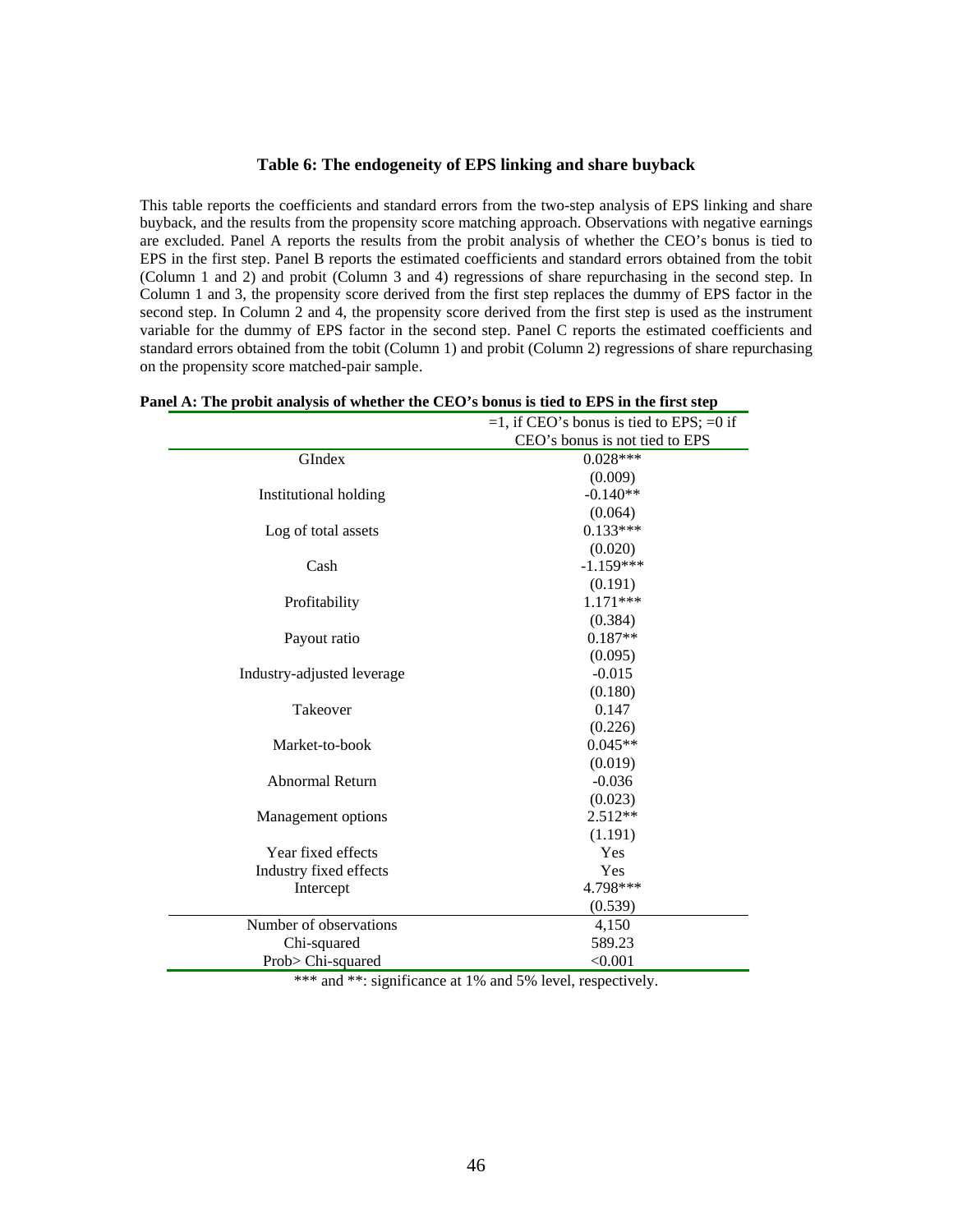|                      |                  | Panel D: Toon and probit analysis of share repurchasing in the second-step |                          |                          |
|----------------------|------------------|----------------------------------------------------------------------------|--------------------------|--------------------------|
|                      | Net repurchase   | Net repurchase scaled                                                      | $=1$ , if net repurchase | $=1$ , if net repurchase |
|                      | scaled by market | by market value of                                                         | is positive; $=0$ ,      | is positive; $=0$ ,      |
|                      | value of equity  | equity                                                                     | otherwise                | otherwise                |
| Column               | (1)              | (2)                                                                        | (3)                      | (4)                      |
| Log of total assets  | $-0.004***$      | $-0.007*$                                                                  | 0.005                    | $-0.019$                 |
|                      | (0.001)          | (0.004)                                                                    | (0.033)                  | (0.025)                  |
| Cash                 | $0.129***$       | $0.161***$                                                                 | 1.983***                 | $1.035***$               |
|                      | (0.012)          | (0.040)                                                                    | (0.326)                  | (0.154)                  |
| Profitability        | $0.078***$       | 0.053                                                                      | $2.764***$               | 0.912                    |
|                      | (0.025)          | (0.052)                                                                    | (0.622)                  | (0.605)                  |
| Payout ratio         | $-0.026***$      | $-0.032***$                                                                | $-0.424***$              | $-0.213**$               |
|                      | (0.004)          | (0.011)                                                                    | (0.101)                  | (0.072)                  |
| Industry-adjusted    | $0.020***$       | 0.022                                                                      | $-0.368**$               | $-0.134$                 |
| leverage             | (0.007)          | (0.017)                                                                    | (0.171)                  | (0.143)                  |
| Takeover             | $-0.008$         | $-0.013$                                                                   | $-0.287$                 | $-0.147$                 |
|                      | (0.009)          | (0.021)                                                                    | (0.208)                  | (0.164)                  |
| Market to book       | $-0.007***$      | $-0.008***$                                                                | $-0.090***$              | $-0.046***$              |
|                      | (0.001)          | (0.002)                                                                    | (0.022)                  | (0.015)                  |
| Abnormal Return      | 0.001            | 0.001                                                                      | 0.009                    | 0.009                    |
|                      | (0.001)          | (0.002)                                                                    | (0.026)                  | (0.012)                  |
| Management options   | $0.123***$       | 0.080                                                                      | 1.758                    | 0.372                    |
|                      | (0.047)          | (0.129)                                                                    | (1.244)                  | (1.048)                  |
| Propensity score     | $0.225***$       | --                                                                         | 4.191***                 | $\overline{\phantom{a}}$ |
|                      | (0.023)          |                                                                            | (0.632)                  |                          |
| EPS factor           | $-$              | $0.297***$                                                                 | --                       | $2.229***$               |
| (instrumented by the |                  | (0.083)                                                                    |                          | (0.084)                  |
| propensity score)    |                  |                                                                            |                          |                          |
| Year fixed effects   | Yes              | Yes                                                                        | Yes                      | Yes                      |
| Industry fixed       | Yes              | Yes                                                                        | Yes                      | Yes                      |
| effects              |                  |                                                                            |                          |                          |
|                      | $-0.200***$      | $-0.247***$                                                                | $-4.578***$              | $-2.189***$              |
| Intercept            |                  |                                                                            |                          |                          |
| Number of            | (0.026)          | (0.077)                                                                    | (0.663)                  | (0.287)                  |
|                      | 4,150            | 4,150                                                                      | 4,150                    | 4,150                    |
| observations         |                  |                                                                            |                          |                          |
| Chi-squared          | 9.72             | 100.91                                                                     | 460.51                   | 5,809.30                 |
| Prob> Chi-squared    | < 0.001          | < 0.001                                                                    | < 0.001                  | < 0.001                  |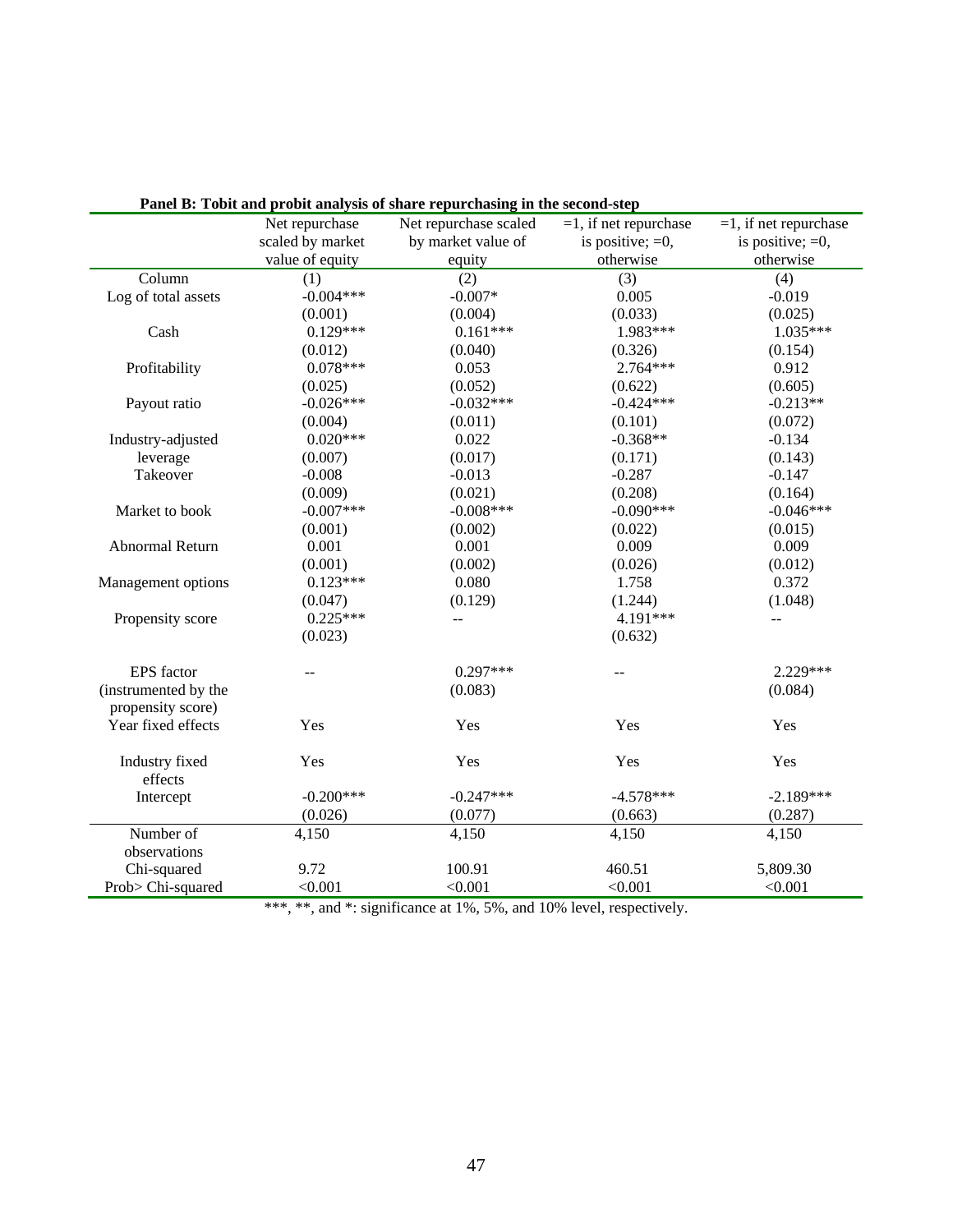|                            | Net repurchase scaled | $=1$ , if net repurchase is |
|----------------------------|-----------------------|-----------------------------|
|                            | by market value of    | positive; $=0$ , otherwise  |
|                            | equity                |                             |
| Column                     | (1)                   | (2)                         |
| Log of total assets        | $0.006***$            | $0.226***$                  |
|                            | (0.001)               | (0.018)                     |
| Profitability              | $0.187***$            | 5.489***                    |
|                            | (0.021)               | (0.581)                     |
| Cash                       | $0.043***$            | $0.590***$                  |
|                            | (0.007)               | (0.181)                     |
| Payout ratio               | $-0.005*$             | $-0.001$                    |
|                            | (0.003)               | (0.081)                     |
| Industry-adjusted leverage | $0.025***$            | $-0.095$                    |
|                            | (0.006)               | (0.150)                     |
| Takeover                   | $0.018**$             | 0.050                       |
|                            | (0.008)               | (0.186)                     |
| Market to book             | $-0.005***$           | $-0.094***$                 |
|                            | (0.001)               | (0.016)                     |
| Abnormal Return            | $-0.001$              | 0.004                       |
|                            | (0.001)               | (0.024)                     |
| Management options         | $0.312***$            | 6.691***                    |
|                            | (0.036)               | (1.019)                     |
| EPSfactor=1, if EPS is a   | $0.007***$            | $0.164***$                  |
| factor in bonus decisions; | (0.001)               | (0.036)                     |
| $=0$ , otherwise           |                       |                             |
| Year fixed effects         | Yes                   | Yes                         |
| Industry fixed effects     | Yes                   | Yes                         |
| Intercept                  | $-0.070***$           | $-2.498***$                 |
|                            | (0.021)               | (0.539)                     |
| Number of observations     | 5,586                 | 5,586                       |
| Number of EPS-linking      | 2,793                 | 2,793                       |
| observations               |                       |                             |
| Chi-squared                | 13.52                 | 615.84                      |
| Prob> Chi-squared          | < 0.001               | < 0.001                     |

# **Panel C: Tobit and probit analysis of share repurchasing on the propensity score matched-pair sample**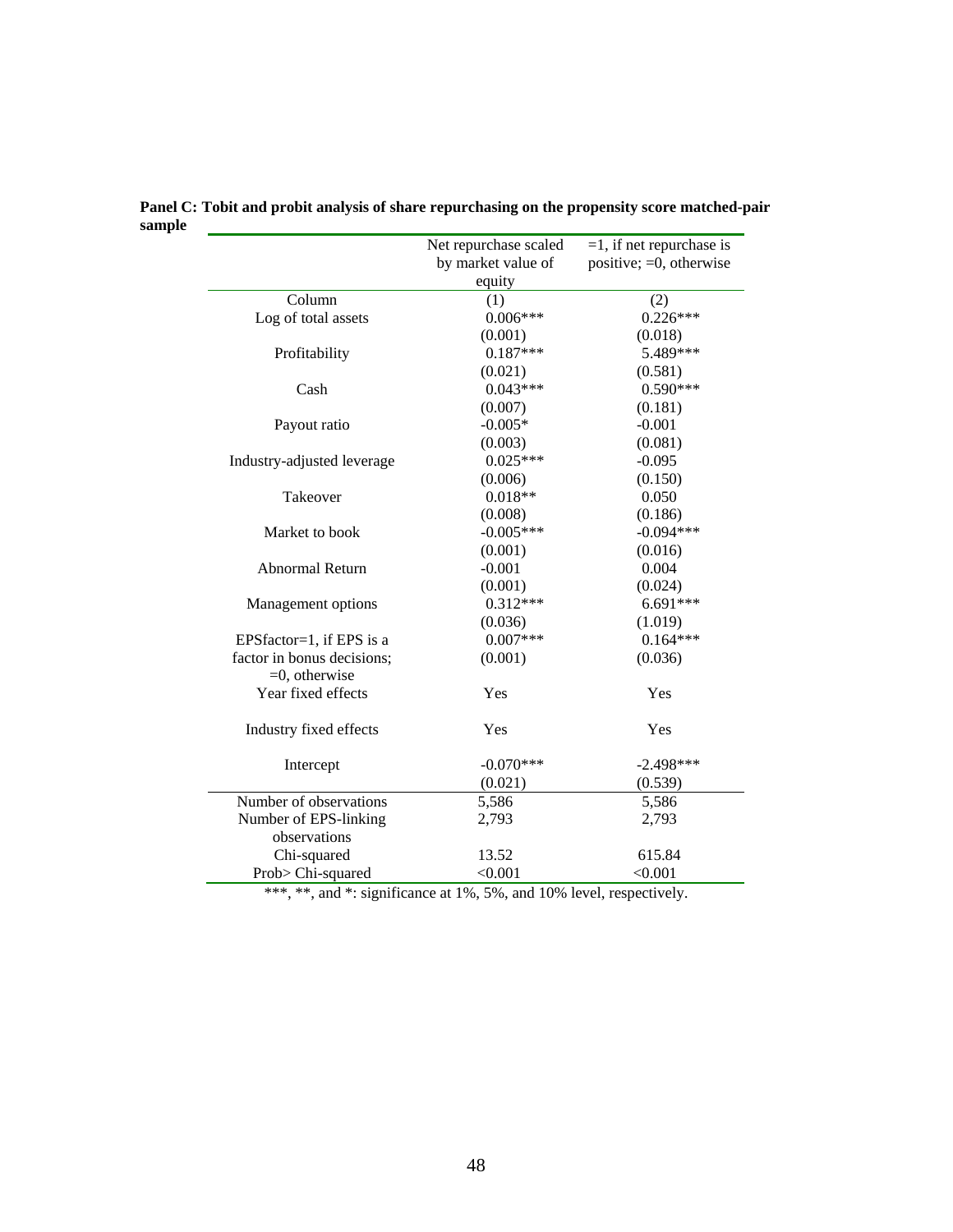### **Table 7: OLS regression of CEO bonus and probit analysis of bonus awarding**

Panel A presents the estimated coefficients and standard errors obtained from the regression of CEO bonus according to the following model:

$$
CEOBonus_{i,t} = \lambda_0 + \lambda_1 Size_{i,t} + \lambda_2 Ret_{i,t} + \lambda_3 Buyback_{i,t} + \lambda_4 EBS factor_{i,t}
$$
  
+  $\lambda_5 EPSfactor_{i,t} * Buyback_{i,t} + \delta_{i,t}$ 

Column (1)-(3) in Panel A examines the natural log of bonus, while Column (4)-(6) in Panel A examines the ratio of bonus to the sum of bonus and salary. Panel B presents the probit analysis of whether a CEO is awarded a bonus in a year.

$$
Bonus_{i,t} = \eta_0 + \eta_1 Size_{i,t} + \eta_2 Ret_{i,t} + \eta_3 Buyback_{i,t} + \eta_4 ESPS factor_{i,t}
$$

$$
+ \eta_{5} EPS factor_{i,t} * Buyback_{i,t} + \phi_{i,t}
$$

The numbers in the parentheses are the standard errors. The standard errors are clustered at the firm level, and are also robust to heteroskadesticity.

#### **Panel A: OLS regression of bonus**

|                                       | Log of      | Log of      | Log of                   | Bonus/         | Bonus/         | Bonus/         |
|---------------------------------------|-------------|-------------|--------------------------|----------------|----------------|----------------|
|                                       | $(1+bonus)$ | $(1+bonus)$ | $(1+bonus)$              | (bonus+salary) | (bonus+salary) | (bonus+salary) |
| Column                                | (1)         | (2)         | (3)                      | (4)            | (5)            | (6)            |
| Log of total assets                   | $0.523***$  | $0.500***$  | $0.532***$               | $0.047***$     | $0.044***$     | $0.048***$     |
|                                       | (0.025)     | (0.027)     | (0.025)                  | (0.002)        | (0.002)        | (0.002)        |
| One-year return to                    | $1.263***$  | $1.254***$  | $1.243***$               | $0.126***$     | $0.125***$     | $0.124***$     |
| shareholders                          | (0.052)     | (0.052)     | (0.052)                  | (0.005)        | (0.005)        | (0.005)        |
| Net repurchase is positive            | 0.121       |             | $\overline{\phantom{a}}$ | $0.014*$       |                |                |
|                                       | (0.101)     |             |                          | (0.007)        |                |                |
| Log of $(1+net)$                      | $-$         | 0.001       | $\overline{a}$           | $\overline{a}$ | 0.002          | $\overline{a}$ |
| repurchase)                           |             | (0.029)     |                          |                | (0.002)        |                |
|                                       |             |             |                          |                |                |                |
| Repurchase scaled by                  |             |             | $-1.629$                 | $-$            |                | $-0.073$       |
| market value of equity                |             |             | (1.821)                  |                |                | (0.130)        |
|                                       |             |             |                          |                |                |                |
| EPS factor = 1, if EPS is a           | $0.158*$    | $0.152*$    | $0.204**$                | $0.012*$       | $0.010*$       | $0.015***$     |
| factor; $=0$ , otherwise.             | (0.092)     | (0.085)     | (0.080)                  | (0.006)        | (0.006)        | (0.005)        |
|                                       |             |             |                          |                |                |                |
| EPSfactor*buyback                     | $0.241**$   | $0.090***$  | $5.757***$               | $0.017*$       | $0.007***$     | $0.436***$     |
| measure                               | (0.120)     | (0.033)     | (2.127)                  | (0.009)        | (0.002)        | (0.159)        |
| Year fixed effects                    | Yes         | Yes         | Yes                      | Yes            | Yes            | Yes            |
| Industry fixed effects                | Yes         | Yes         | Yes                      | Yes            | Yes            | Yes            |
|                                       |             |             |                          |                |                |                |
| Intercept                             | $-1.233**$  | $-1.052*$   | $-1.289**$               | $-0.172***$    | $-0.150***$    | $-0.177***$    |
|                                       | (0.576)     | (0.581)     | (0.583)                  | (0.044)        | (0.044)        | (0.044)        |
|                                       |             |             |                          |                |                |                |
| Number of observations                | 9,604       | 9,604       | 9,604                    | 9,552          | 9,552          | 9,552          |
| R-squared                             | 0.32        | 0.31        | 0.31                     | 0.31           | 0.31           | 0.31           |
|                                       |             |             |                          |                |                |                |
| Test if $\lambda_3 + \lambda_5 = 0$ : | 22.55       | 25.38       | 12.72                    | 30.56          | 42.41          | 14.53          |
|                                       | (<0.001)    | (<0.001)    | (<0.001)                 | (<0.001)       | (<0.001)       | (<0.001)       |
| F-stat                                |             |             |                          |                |                |                |
| (p-value)                             |             |             |                          |                |                |                |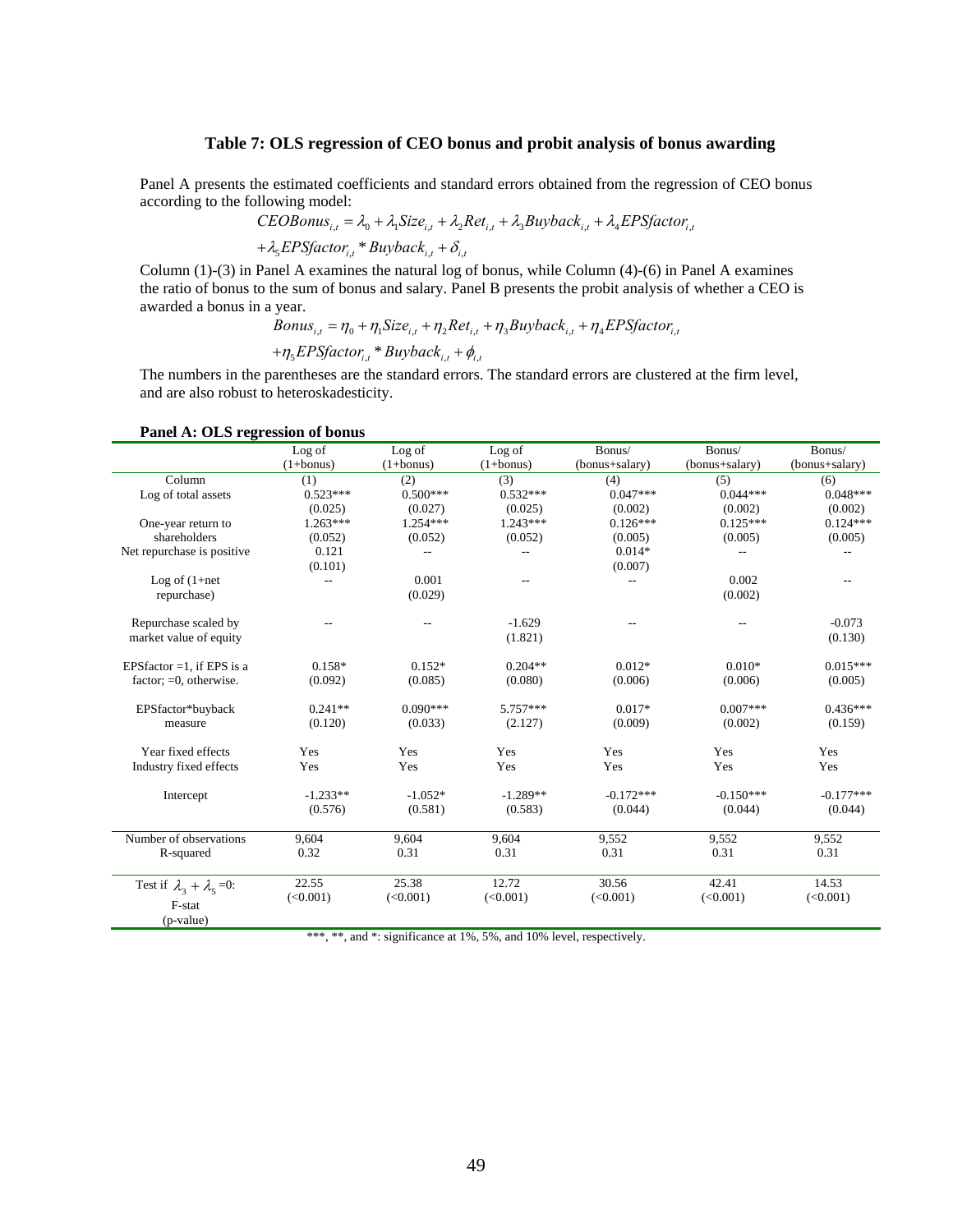|                                       | $=1$ , if bonus $>0$ ;<br>$=0$ , otherwise | $=1$ , if bonus $>0$ ;<br>$=0$ , otherwise | $=1$ , if bonus $>0$ ;<br>$=0$ , otherwise |
|---------------------------------------|--------------------------------------------|--------------------------------------------|--------------------------------------------|
|                                       |                                            |                                            |                                            |
| Column                                | (1)                                        | (2)                                        | (3)                                        |
| Log of total assets                   | $0.135***$                                 | $0.128***$                                 | $0.139***$                                 |
|                                       | (0.015)                                    | (0.016)                                    | (0.015)                                    |
| One-year return to shareholders       | $0.715***$                                 | $0.711***$                                 | $0.707***$                                 |
|                                       | (0.049)                                    | (0.049)                                    | (0.049)                                    |
| Net repurchase is positive            | 0.024                                      |                                            |                                            |
|                                       | (0.056)                                    |                                            |                                            |
| Log of $(1+net$ repurchase)           |                                            | $-0.010$                                   |                                            |
|                                       |                                            | (0.016)                                    |                                            |
| Repurchase scaled by market           |                                            |                                            | $-1.562$                                   |
| value of equity                       |                                            |                                            | (1.016)                                    |
| EPS factor $=1$ , if EPS is a factor; | 0.038                                      | 0.042                                      | 0.064                                      |
| $=0$ , otherwise.                     | (0.052)                                    | (0.049)                                    | (0.045)                                    |
| EPSfactor*buyback measure             | $0.148**$                                  | $0.048***$                                 | 3.427***                                   |
|                                       | (0.071)                                    | (0.018)                                    | (1.229)                                    |
| Year fixed effects                    | Yes                                        | Yes                                        | Yes                                        |
| Industry fixed effects                | Yes                                        | Yes                                        | Yes                                        |
| Intercept                             | $-1.132***$                                | $-1.076***$                                | $-1.157***$                                |
|                                       | (0.304)                                    | (0.306)                                    | (0.305)                                    |
| Number of observations                | 9,604                                      | 9,604                                      | 9,604                                      |
| Wald chi-squared                      | 1,362.26                                   | 1,360.09                                   | 1,353.82                                   |
| $Prob > chi$ -squared                 | < 0.001                                    | < 0.001                                    | < 0.001                                    |
| Pseudo R-squared                      | 0.21                                       | 0.21                                       | 0.21                                       |
| Test if $\eta_3 + \eta_5 = 0$ :       | 14.87                                      | 13.81                                      | 6.52                                       |
| F-stat                                | (<0.001)                                   | (<0.001)                                   | (0.01)                                     |
| (p-value)                             |                                            |                                            |                                            |

## **Panel B: Probit analysis of being awarded a bonus**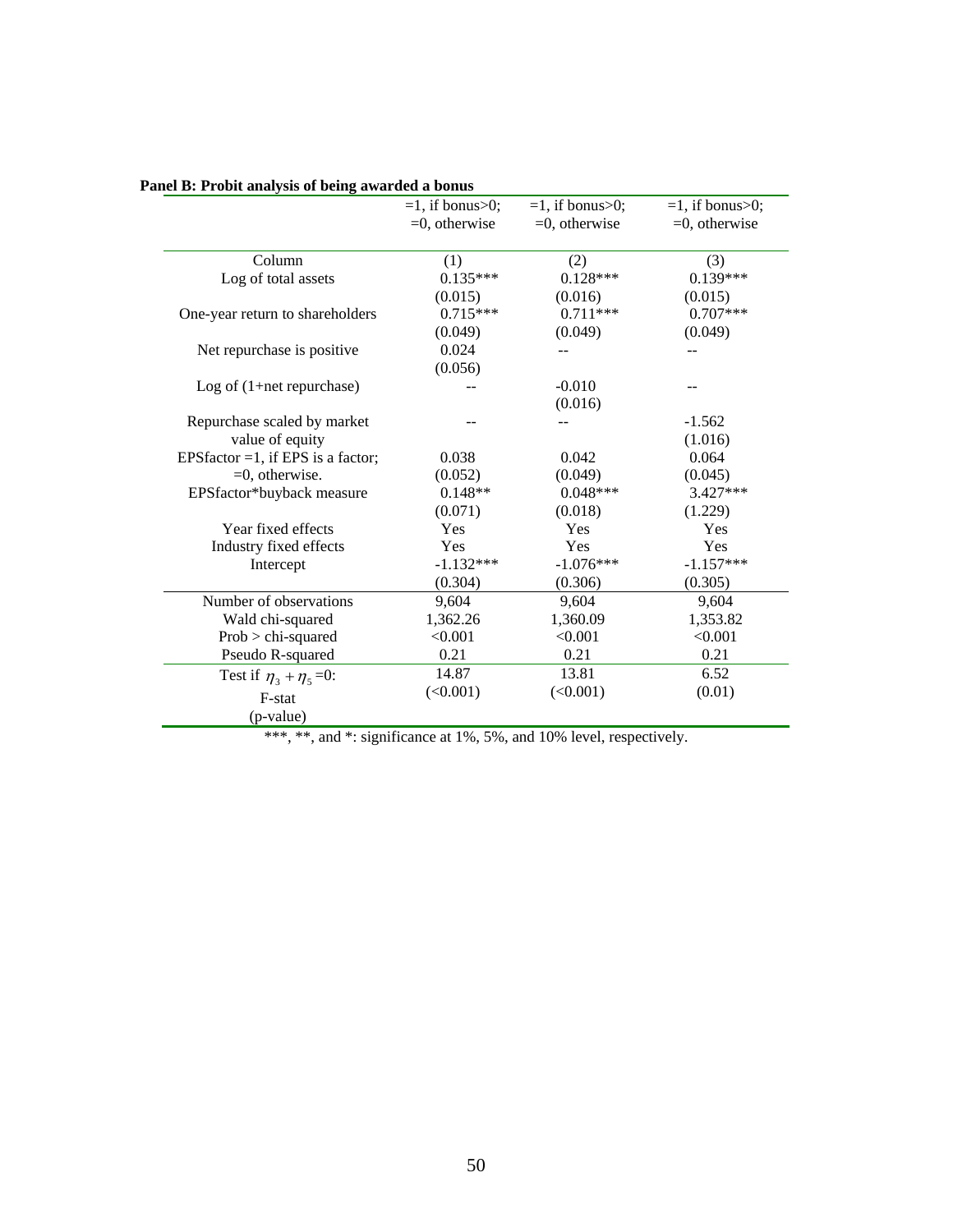# **Table 8: CEO bonus in firms with positive net repurchase and their propensity-score-matching non-repurchasing firms**

In this table, we compare the bonus (\$ thousand) of CEOs in firms with positive net repurchase with their propensity score matching non-repurchasing firms. We estimate a probit model of whether a firm has positive net repurchase, generate propensity scores based on the probit estimation, and then, for each firm with positive net repurchase, we choose a non-repurchasing matching firm in the same industry and fiscal year with the closest propensity score.

|                                     | Firms with<br>positive net<br>repurchase | Propensity-score-<br>matching<br>non-repurchasing<br>firms | t-test:<br>t-stat<br>(p-value) | Kruskal-Wallis<br>test:<br>Chi-squared<br>(p-value) |
|-------------------------------------|------------------------------------------|------------------------------------------------------------|--------------------------------|-----------------------------------------------------|
|                                     | Mean<br>(median)                         | Mean<br>(median)                                           |                                |                                                     |
| EPS is a factor                     | 599.48                                   | 518.21                                                     | 4.13                           | 15.65                                               |
| in CEO bonus                        | (356.76)                                 | (267.03)                                                   | (<0.0001)                      | (<0.0001)                                           |
| EPS is not a factor<br>in CEO bonus | $n=2,764$<br>350.60<br>(199.20)          | $n=2,764$<br>363.74<br>(189.73)                            | 0.61<br>(0.54)                 | 0.08<br>(0.78)                                      |
|                                     | $n=1,251$                                | $n=1,251$                                                  |                                |                                                     |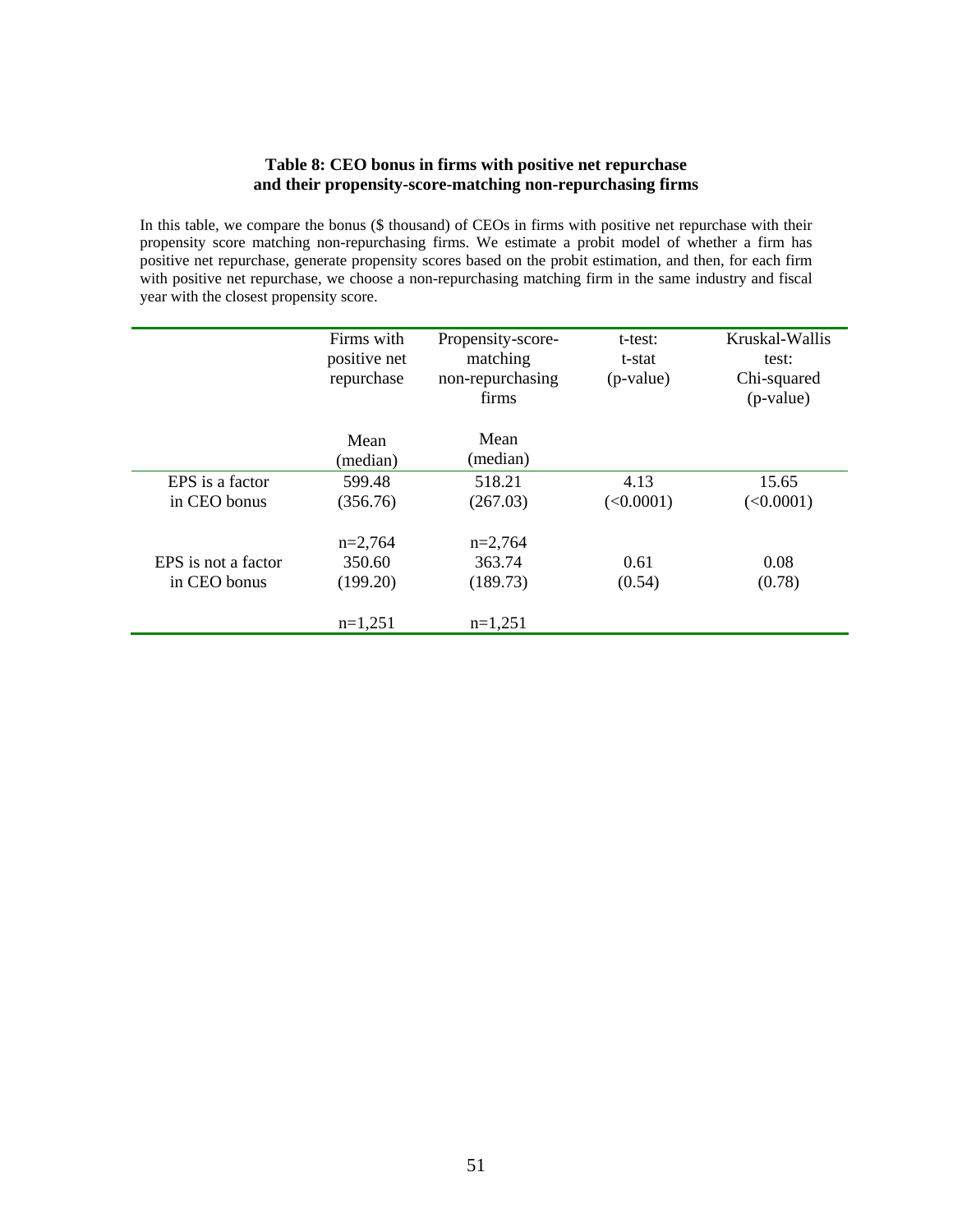## **Table 9: Share buyback and being close to threshold earnings per share**

In this table, we examine the "As-if" EPS to measure what EPS would have been without the repurchase. For the repurchasing firms, we compute what EPS would have been without the repurchase, that is, the "As-if" EPS, as follows:

*As-if EPS 1=Earnings<sub>t</sub> / (Weighted average shares outstanding<sub>t</sub> +0.5\*Shares bought<sub>t</sub>) As-if EPS 2* = (Earnings<sub>t</sub> +  $0.5$ \* $Cost$ ) / (Weighted average shares outstanding<sub>t</sub> +0.5\*Shares bought<sub>t</sub>) If *As-if EPS 1* or *As-if EPS 2* is less than the threshold but within 15% of the threshold earnings per share, we say it is close to the threshold EPS. "n" is the number of observations.

#### **Panel A: As-if EPS1**

|                                                                    | Frequency of<br>share repurchases | The amount of<br>buyback<br>(\$ million) | Net repurchases scaled<br>by market value of<br>equity $(\%)$ |
|--------------------------------------------------------------------|-----------------------------------|------------------------------------------|---------------------------------------------------------------|
|                                                                    |                                   | Mean<br>(Median)                         | Mean<br>(Median)                                              |
| As-If EPS 1 is close to the                                        | 75%                               | 355.76                                   | 3.03                                                          |
| threshold earnings per                                             | $(n=131)$                         | (29.05)                                  | (1.75)                                                        |
| share                                                              |                                   | $(n=131)$                                | $(n=131)$                                                     |
| As-If EPS 1 is not close to<br>the threshold earnings per<br>share | 60%<br>$(n=272)$                  | 123.78<br>(2.98)<br>$(n=272)$            | 2.37<br>(0.40)<br>$(n=272)$                                   |
| t test:                                                            | 2.88                              | 2.87                                     | 1.63                                                          |
| t-stat                                                             | (0.004)                           | (0.005)                                  | (0.10)                                                        |
| (p-value)                                                          |                                   |                                          |                                                               |
| Kruskal-Wallis test:                                               | 8.17                              | 10.10                                    | 7.26                                                          |
| Chi-square                                                         | (0.004)                           | (0.002)                                  | (0.007)                                                       |
| (p-value)                                                          |                                   |                                          |                                                               |

#### **Panel B: As-if EPS2**

|                           | Frequency of<br>share repurchases | The amount of<br>buyback | Net repurchases scaled<br>by market value of |
|---------------------------|-----------------------------------|--------------------------|----------------------------------------------|
|                           |                                   | (\$ million)             | equity $(\%)$                                |
|                           |                                   | Mean                     | Mean                                         |
|                           |                                   | (Median)                 | (Median)                                     |
| As-If EPS 2 is close to   | 75%                               | 349.99                   | 3.01                                         |
| the threshold earnings    | $(n=130)$                         | (28.88)                  | (1.75)                                       |
| per share                 |                                   | $(n=130)$                | $(n=130)$                                    |
| As-If EPS 2 is not close  | 60%                               | 127.38                   | 2.39                                         |
| to the threshold earnings | $(n=273)$                         | (3.00)                   | (0.41)                                       |
| per share                 |                                   | $(n=273)$                | $(n=273)$                                    |
| t test:                   | 2.81                              | 2.75                     | 1.55                                         |
| t-stat                    | (0.005)                           | (0.007)                  | (0.12)                                       |
| (p-value)                 |                                   |                          |                                              |
| Kruskal-Wallis test:      | 7.76                              | 9.16                     | 6.67                                         |
| Chi-square                | (0.005)                           | (0.003)                  | (0.01)                                       |
| (p-value)                 |                                   |                          |                                              |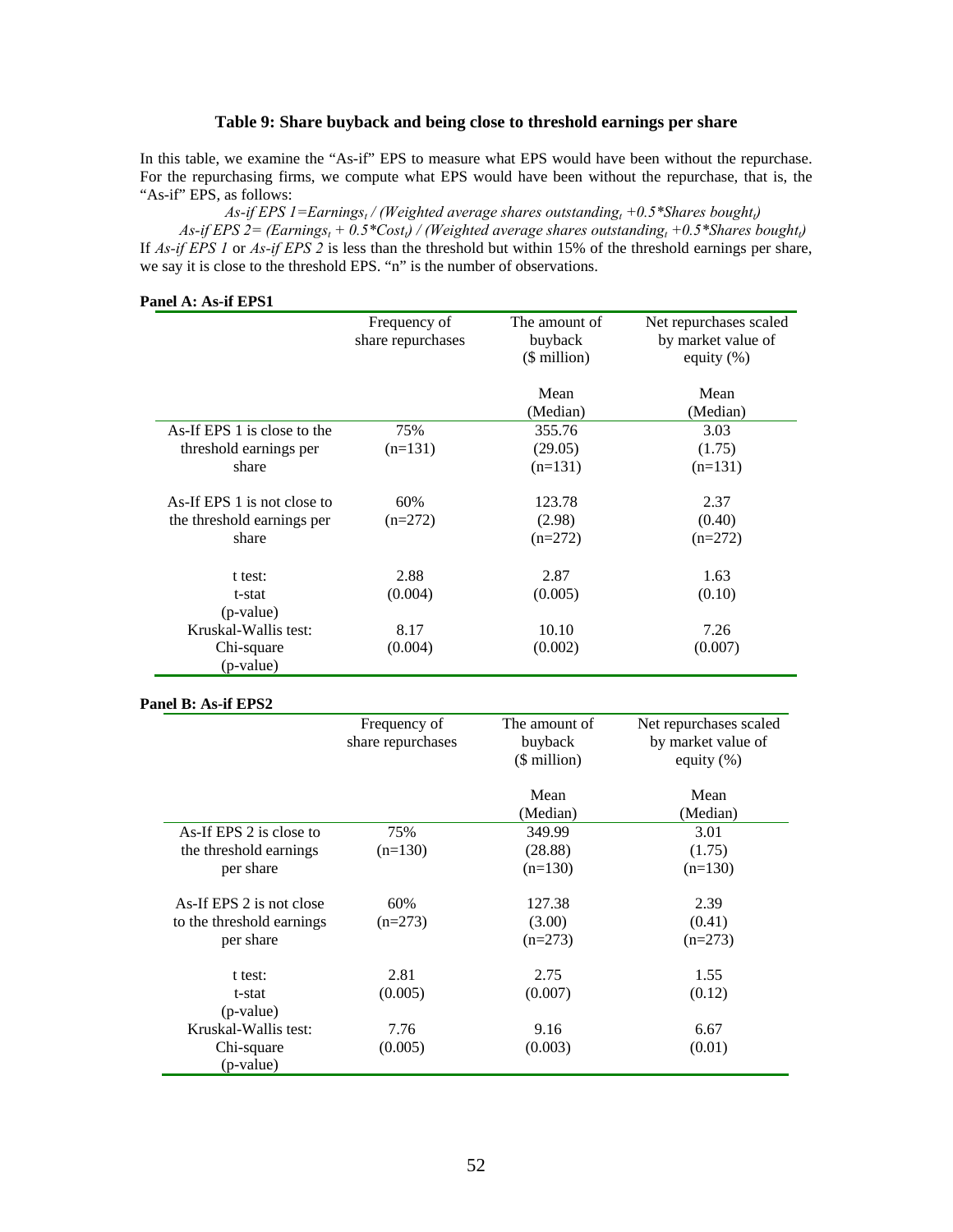#### **Table 10: Multivariate analysis of share buyback and being close to threshold EPS**

In this table, we present the estimated coefficients and standard errors obtained from the tobit regression of scaled net repurchase (Panel A) and probit regression of share buyback (Panel B). *"Close"* is one if the *Asif EPS* is less than but within 15% of the threshold earnings per share, and zero otherwise. Column (1) contains *As-if EPS 1*, and column (2) uses *As-if EPS 2*.

The tobit regression:

 $+\beta_{\theta}$ Takeover<sub>i,t-1</sub> +  $\beta_{7}MTB_{i,t-1}$  +  $\beta_{8}Ab$ Ret<sub>i,t-1</sub> +  $\beta_{9}MO_{i,t}$  +  $\beta_{10}Negative_{i,t}$  +  $\beta_{11}Close_{i,t}$  +  $\mu_{i,t}$ Buybac $k_{i,t} = \beta_0 + \beta_1$ Size<sub>i,t-1</sub> +  $\beta_2$  Profitability<sub>i,t-1</sub> +  $\beta_3$ Cash<sub>i,t-1</sub> +  $\beta_4$ Pay<sub>i,t-1</sub> +  $\beta_5$ IndLever<sub>i,t-1</sub> The probit regression:

 $Buy_{i,t} = \gamma_0 + \gamma_1 Size_{i,t-1} + \gamma_2 \text{ Profitability}_{i,t-1} + \gamma_3 Cash_{i,t-1} + \gamma_4 Pay_{i,t-1} + \gamma_5 IndLever_{i,t-1}$ 

+ $\gamma$  Takeover<sub>i,t-1</sub> +  $\gamma$ <sub>7</sub>MTB<sub>i,t-1</sub> +  $\gamma$ <sub>8</sub>Ab Ret<sub>i,t-1</sub> + $\gamma$ <sub>9</sub>MO<sub>i,t</sub> + $\gamma$ <sub>10</sub>Negative<sub>i,t</sub> + $\gamma$ <sub>11</sub>Close<sub>i,t</sub> +  $\varphi$ <sub>i,t</sub>

The numbers in the parentheses are standard errors. We compute the standard errors in the regression by clustering by firm. These standard errors are also robust to heteroskedasticity.

| e. Tobit regression or searcu net repuremase | Net repurchase scaled by | Net repurchase scaled by |
|----------------------------------------------|--------------------------|--------------------------|
|                                              | market value of equity   | market value of equity   |
| Column                                       | (1)                      | (2)                      |
| Log of total assets                          | $0.007***$               | $0.007***$               |
|                                              | (0.002)                  | (0.002)                  |
| Profitability                                | $0.331***$               | $0.331***$               |
|                                              | (0.062)                  | (0.062)                  |
| Cash                                         | 0.045                    | 0.044                    |
|                                              | (0.024)                  | (0.024)                  |
| Payout                                       | $-0.007$                 | $-0.007$                 |
|                                              | (0.006)                  | (0.006)                  |
| Industry-adjusted leverage                   | $-0.007$                 | $-0.005$                 |
|                                              | (0.018)                  | (0.018)                  |
| Takeover                                     | $-0.021$                 | $-0.021$                 |
|                                              | (0.019)                  | (0.019)                  |
| Market to book                               | $-0.008$ ***             | $-0.008$ ***             |
|                                              | (0.002)                  | (0.002)                  |
| Abnormal Return                              | $-0.009$                 | $-0.009$                 |
|                                              | (0.007)                  | (0.007)                  |
| Management options                           | $0.362***$               | $0.361***$               |
|                                              | (0.081)                  | (0.081)                  |
| Earnings are negative.                       | $-0.012$                 | $-0.013$                 |
|                                              | (0.012)                  | (0.012)                  |
| As-if EPS 1 is close to the                  | $0.014***$               |                          |
| threshold earnings per share                 | (0.005)                  |                          |
| As-if EPS 2 is close to the                  |                          | $0.013**$                |
| threshold earnings per share                 |                          | (0.005)                  |
| Year fixed effects                           | Yes                      | Yes                      |
|                                              |                          |                          |
| Intercept                                    | $-0.087***$              | $-0.087***$              |
|                                              | (0.022)                  | (0.022)                  |
| Number of observations                       | 385                      | 385                      |
| Chi-squared                                  | 134.17                   | 133.05                   |
| Prob> Chi-squared                            | < 0.001                  | < 0.001                  |

|  | Panel A: Tobit regression of scaled net repurchase |  |  |
|--|----------------------------------------------------|--|--|
|  |                                                    |  |  |

\*\*\*, and \*\*: significance at 1% and 5% level, respectively.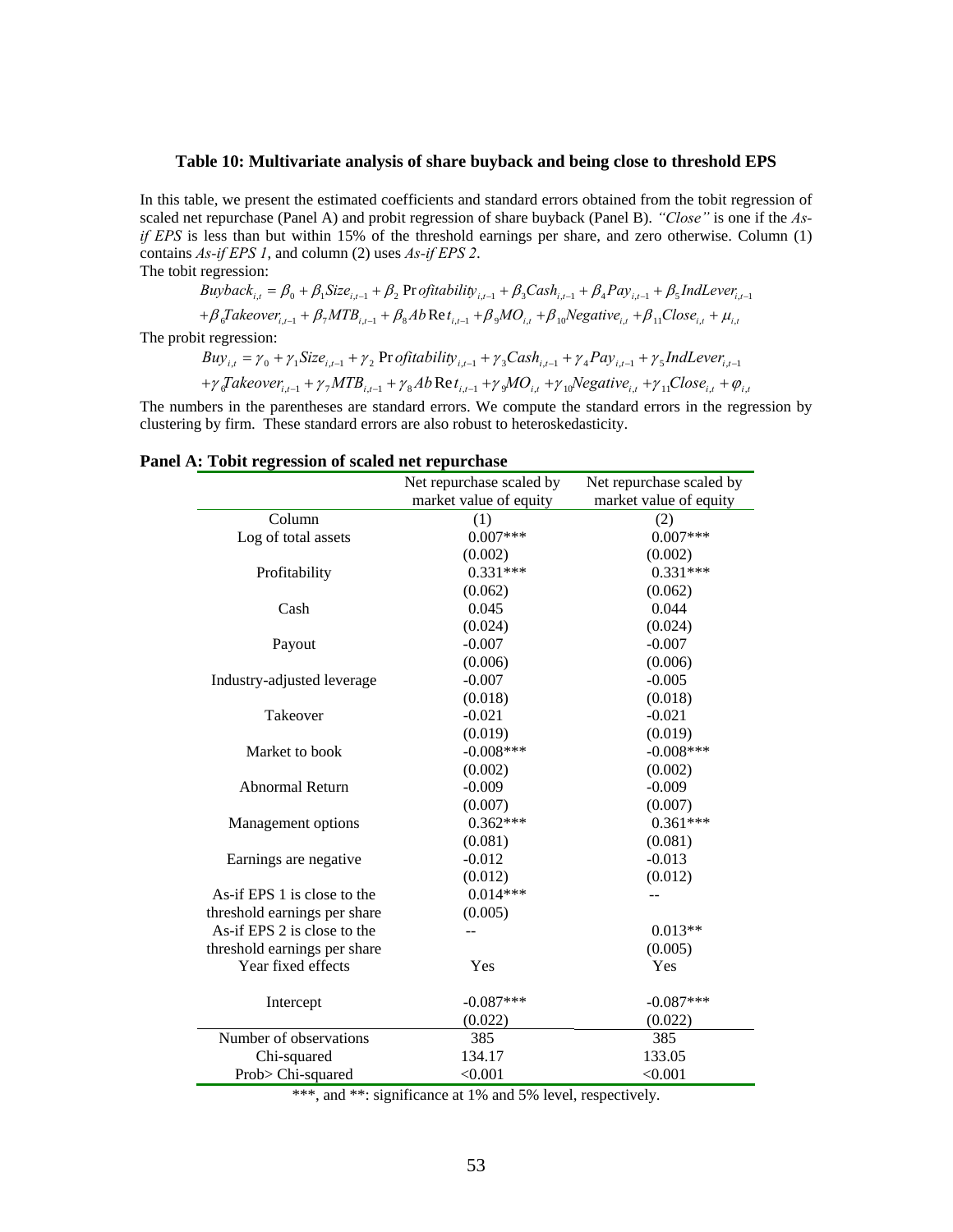|                                 | $=1$ , if net repurchase $>0$ ; | $=1$ , if net repurchase $>0$ ; |
|---------------------------------|---------------------------------|---------------------------------|
|                                 | $=0$ , otherwise                | $=0$ , otherwise                |
| Column                          | (1)                             | (2)                             |
| Log of total assets             | $0.216***$                      | $0.216***$                      |
|                                 | (0.074)                         | (0.074)                         |
| Profitability                   | 7.836***                        | 7.849***                        |
|                                 | (1.910)                         | (1.914)                         |
| Cash                            | 0.272                           | 0.277                           |
|                                 | (0.790)                         | (0.788)                         |
| Payout                          | $-0.029$                        | $-0.031$                        |
|                                 | (0.176)                         | (0.176)                         |
| Industry-adjusted leverage      | $-0.379$                        | $-0.326$                        |
|                                 | (0.629)                         | (0.623)                         |
| Takeover                        | $-0.809$                        | $-0.814$                        |
|                                 | (0.452)                         | (0.450)                         |
| Market to book                  | $-0.070$                        | $-0.071$                        |
|                                 | (0.075)                         | (0.075)                         |
| Abnormal Return                 | $-0.338$                        | $-0.338$                        |
|                                 | (0.210)                         | (0.208)                         |
| Management options              | 5.071                           | 5.013                           |
|                                 | (3.258)                         | (3.261)                         |
| Earnings are negative           | $-0.154$                        | $-0.165$                        |
|                                 | (0.359)                         | (0.360)                         |
| As-if EPS 1 is close to the     | $0.478***$                      |                                 |
| threshold earnings per          | (0.172)                         |                                 |
| share                           |                                 |                                 |
| As-if EPS 2 is close to the     |                                 | $0.459***$                      |
| threshold earnings per<br>share |                                 | (0.178)                         |
| Year fixed effects              | Yes                             | Yes                             |
| Intercept                       | $-2.328***$                     | $-2.316***$                     |
|                                 | (0.643)                         | (0.645)                         |
| Number of observations          | 385                             | 385                             |
| Chi-squared                     | 93.87                           | 93.27                           |
| Prob> Chi-squared               | < 0.001                         | < 0.001                         |

# **Panel B: Probit regression of share buyback**

\*\*\*, \*\*: significance at 1% and 5% level, respectively.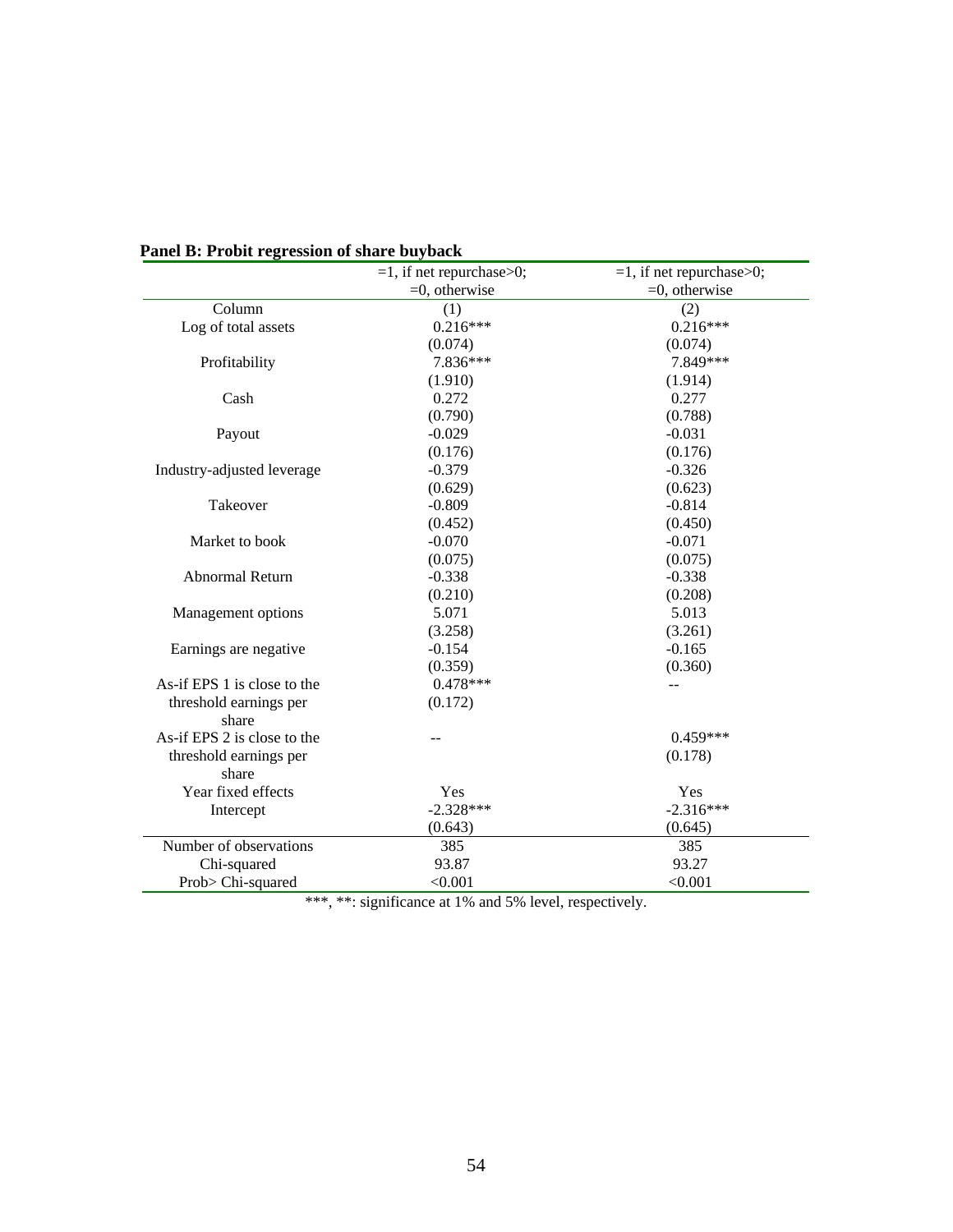#### **Table 11: Three-year post-buyback abnormal returns**

We keep the first repurchase of a firm only, i.e., we drop its subsequent repurchases from the sample. We follow the repurchasing firms during the three years after the end of the fiscal year in which they conduct the repurchase. For each repurchasing firm, we also find a matching non-repurchasing firm in the same industry with the closest firm size (measured by total assets). Using the calendar-time portfolio approach, we perform the following four-factor regression of monthly returns.

$$
R_{buy,t} - R_{f,t} = \alpha_0 + \alpha_1 (R_{m,t} - R_{f,t}) + \alpha_2 SMB_t + \alpha_3 HML_t + \alpha_4 UMD_t + \varepsilon_{p,t}
$$
  

$$
R_{buy,t} - R_{match,t} = \gamma_0 + \gamma_1 (R_{m,t} - R_{f,t}) + \gamma_2 SMB_t + \gamma_3 HML_t + \gamma_4 UMD_t + \eta_{p,t}.
$$

 $R_{buv,t}$  is the value-weighted portfolio return of repurchasing firms in month t;  $R_{match,t}$  is the valueweighted portfolio return of matching firms in month t. Panel A uses the sample of all repurchasing firms. Panel B uses the subset of repurchasing firms with CEO bonus tied to EPS, and Panel C the subset of repurchasing firms whose CEO bonus is not tied to EPS.

|                           | Intercept             | Excess market<br>return | <b>Size</b>       | Book-to-<br>market | Momentum              | n   | R-squared |
|---------------------------|-----------------------|-------------------------|-------------------|--------------------|-----------------------|-----|-----------|
| $R_{buy,t} - R_{f,t}$     | $0.0031*$<br>(0.0017) | $1.12***$<br>(0.05)     | 0.08<br>(0.06)    | 0.01<br>(0.06)     | $-0.085**$<br>(0.043) | 186 | 0.85      |
| $R_{buy,t} - R_{match,t}$ | $0.0042*$<br>(0.0022) | $-0.14*$<br>(0.07)      | $-0.11$<br>(0.07) | 0.12<br>(0.10)     | $-0.16***$<br>(0.06)  | 186 | 0.19      |

#### **Panel A: All repurchasing firms**

# **Panel B: Repurchasing firms with CEO bonus tied to EPS**

|                           | Intercept          | Excess market<br>return | Size              | Book-to-<br>market | Momentum             | n   | R-squared |
|---------------------------|--------------------|-------------------------|-------------------|--------------------|----------------------|-----|-----------|
| $R_{buy,t} - R_{f,t}$     | 0.0007<br>(0.0024) | 1.09***<br>(0.08)       | 0.12<br>(0.08)    | 0.04<br>(0.10)     | $-0.18***$<br>(0.05) | 185 | 0.76      |
| $R_{buy,t} - R_{match,t}$ | 0.0018<br>(0.0027) | $-0.08$<br>(0.09)       | $-0.02$<br>(0.09) | 0.01<br>(0.11)     | $-0.21***$<br>(0.07) | 185 | 0.08      |

| Panel C: Repurchasing firms whose CEO' bonus is not tied to EPS |  |  |
|-----------------------------------------------------------------|--|--|
|-----------------------------------------------------------------|--|--|

|                                  | Intercept              | Excess market<br>return | <b>Size</b>       | Book-to-<br>market  | Momentum          | n   | R-squared |
|----------------------------------|------------------------|-------------------------|-------------------|---------------------|-------------------|-----|-----------|
| $R_{buy,t} - R_{f,t}$            | $0.0049**$<br>(0.0021) | $1.16***$<br>(0.06)     | 0.12<br>(0.07)    | 0.06<br>(0.08)      | 0.02<br>(0.05)    | 182 | 0.79      |
| $R_{_{buv,t}}$<br>$-R_{match,t}$ | $0.0060**$<br>(0.0030) | $-0.15**$<br>(0.09)     | $-0.11$<br>(0.10) | $0.32***$<br>(0.14) | $-0.08$<br>(0.10) | 182 | 0.18      |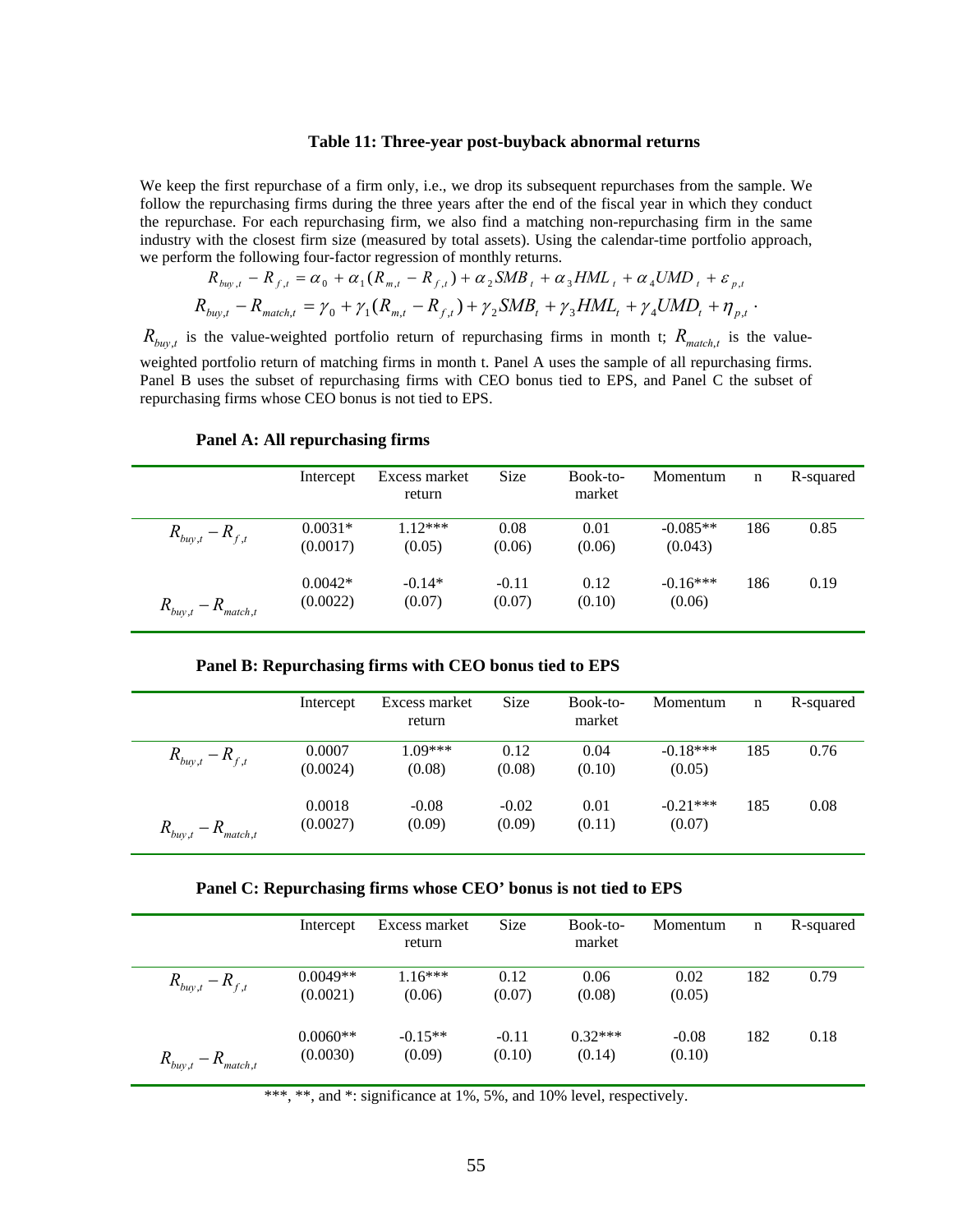# **Table 12: Quarterly buyback**

This table reports the mean and median fraction of buyback in each quarter for repurchasing firms. We calculate the quarterly repurchases as the change in common treasury stock (COMPUSTAT Quarterly #98). If treasury stock is zero in the current and prior quarter, we measure repurchases as the difference between stock purchase (COMPUSTAT Quarterly #93) and stock issuance (COMPUSTAT Quarterly #84). We then compute the ratio of buyback in each quarter to the total amount in the whole fiscal year.

|                           | $1^{\rm st}$<br>quarter     | 2 <sup>nd</sup><br>quarter  | 3 <sup>rd</sup><br>quarter  | $4^{\text{th}}$<br>quarter  | Kruskal-Wallis<br>test:<br>Chi-squared<br>(p-value) |
|---------------------------|-----------------------------|-----------------------------|-----------------------------|-----------------------------|-----------------------------------------------------|
| EPS-linking<br>firms      | 0.25<br>(0.17)<br>$n=2,973$ | 0.21<br>(0.16)<br>$n=2,972$ | 0.26<br>(0.19)<br>$n=2,983$ | 0.28<br>(0.20)<br>$n=3,003$ | 27.24<br>(<0.0001)                                  |
| Non-EPS-<br>linking firms | 0.28<br>(0.11)<br>$n=1,453$ | 0.20<br>(0.14)<br>$n=1,448$ | 0.25<br>(0.16)<br>$n=1,458$ | 0.27<br>(0.14)<br>$n=1,467$ | 4.10<br>(0.25)                                      |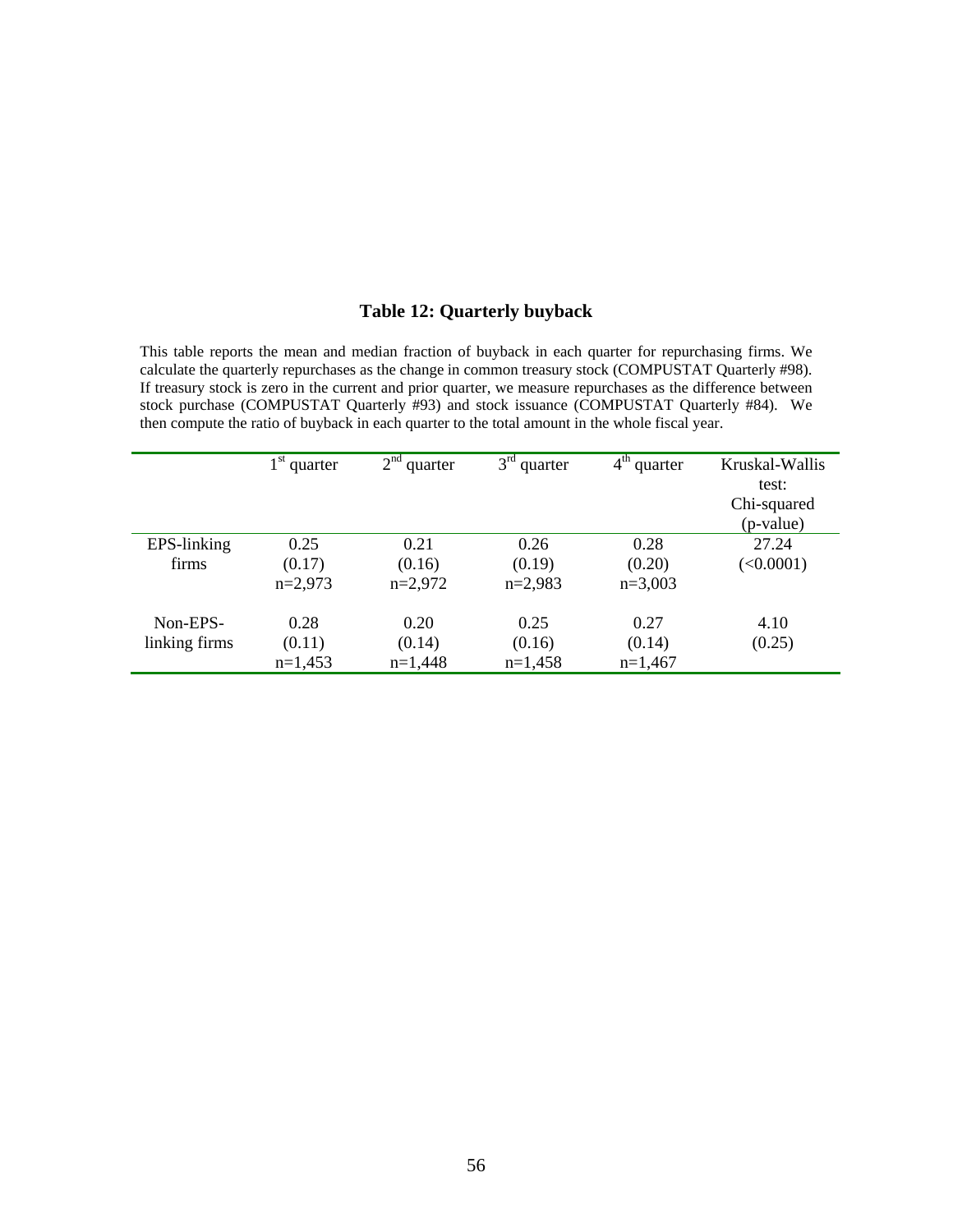## **Figure 1: The time series of EPS-bonus-linking**

This figure plots the fraction of observations in each of the four categories ("EPS is not a factor in CEO bonus", "EPS is a factor in CEO bonus", "There is no bonus component in CEO bonus", and "Cannot determine") from 1993 to 2007 (fiscal year). The information is collected from the proxy statements (DEF 14A) available on SEC website, starting from 1994 (calendar year).

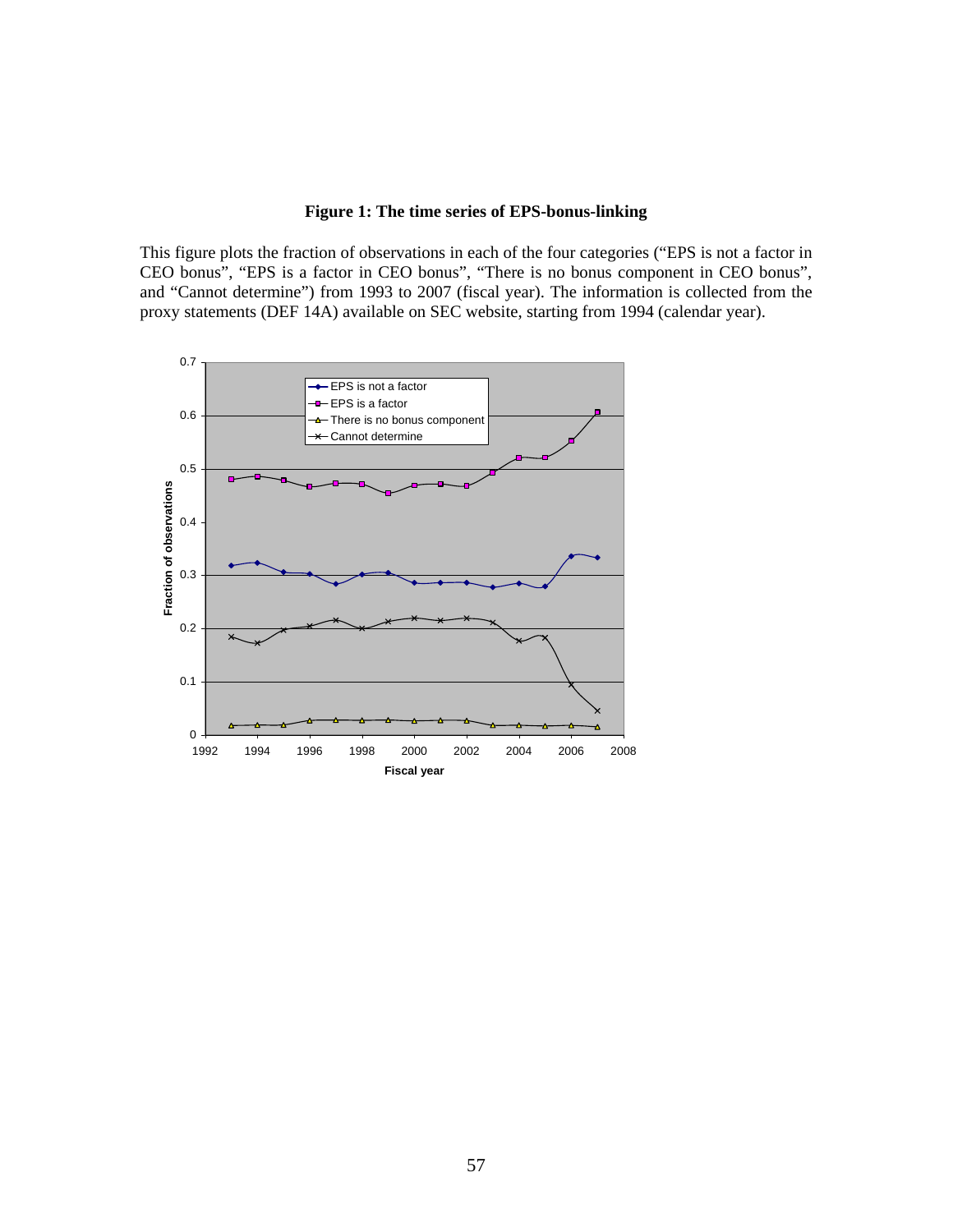# **Figure 2: The average target bonus-to-salary ratio by year**

This figure plots the average target bonus-to-salary ratio from 1993 to 2007 (fiscal year). The target bonus-to-salary ratio is specified by the compensation committee by the beginning of the fiscal year. The information is collected from the proxy statements (DEF 14A) available on SEC website.

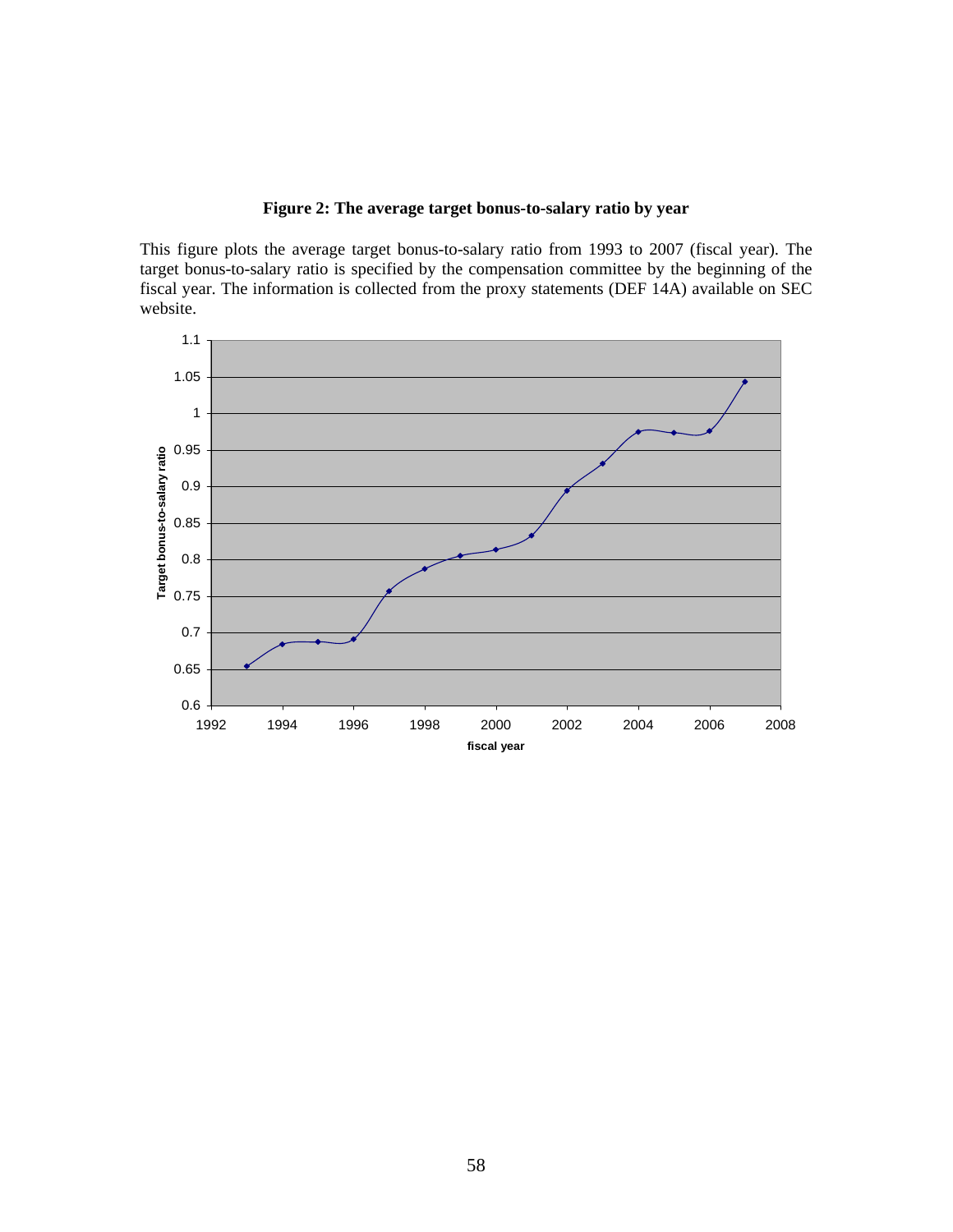# **Figure 3: Total net repurchases (\$ million) by year**

This figure plots the dollar amount of total net repurchases by industrial firms from 1960 to 2007 (fiscal year). The sample includes all industrial firms (excluding financial and utilities firms) listed on COMPUSTAT.